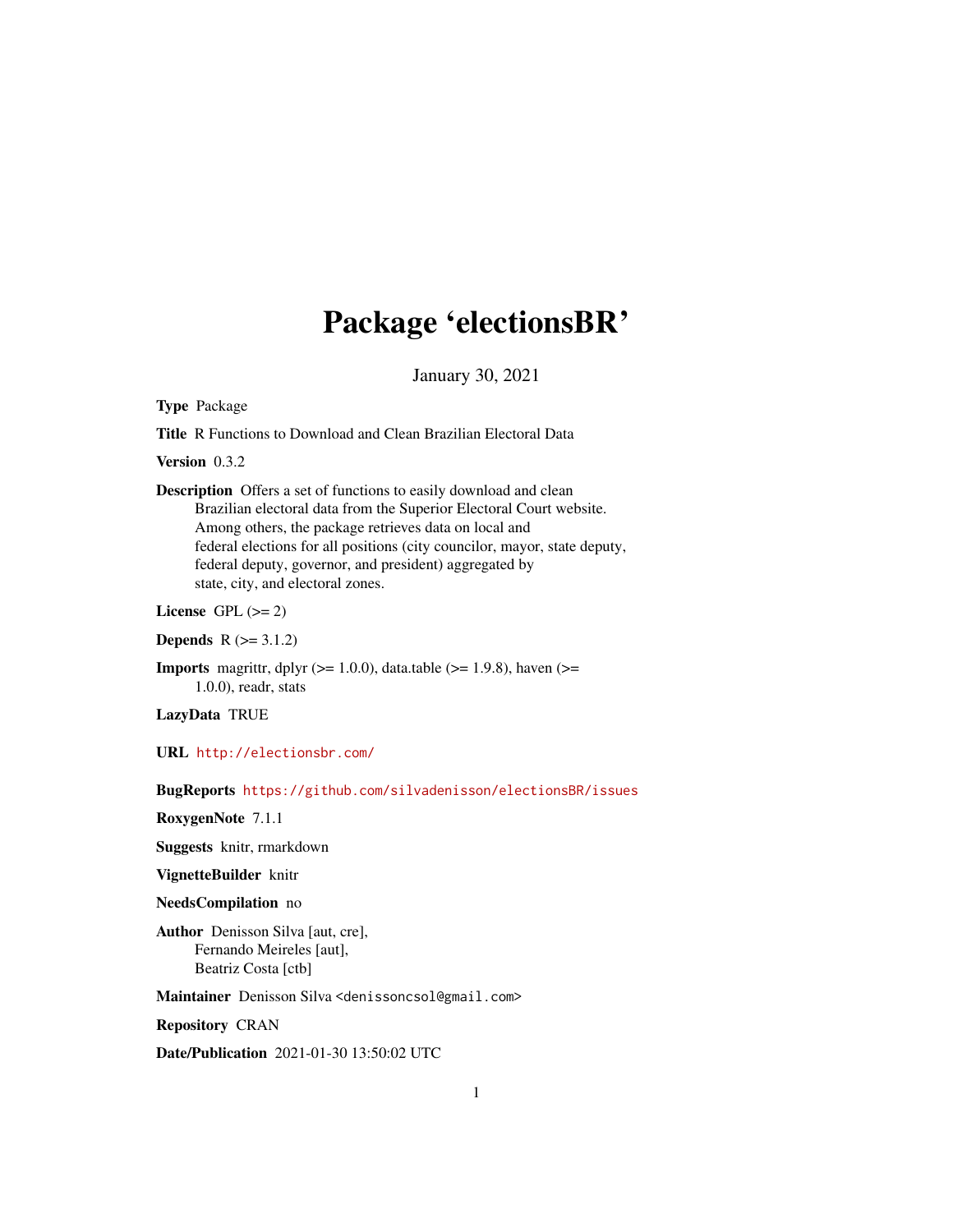## <span id="page-1-0"></span>R topics documented:

|       | voter_profile_by_section $\dots \dots \dots \dots \dots \dots \dots \dots \dots \dots \dots \dots \dots \dots \dots \dots$ 33 |    |
|-------|-------------------------------------------------------------------------------------------------------------------------------|----|
|       |                                                                                                                               |    |
|       |                                                                                                                               |    |
|       |                                                                                                                               |    |
|       |                                                                                                                               |    |
| Index |                                                                                                                               | 43 |

electionsBR-package *R functions to download and clean Brazilian electoral Data*

## Description

electionsBR provides a set of tools to easily pull and clean several different Brazilian electoral data: election results; candidates' partisan affiliations, personal and professional backgrounds; Brazilian parties' electoral performances; composition of electoral coalitions; among many others.

## Details

To learn more about electionsBR, check the package vignette and documentation.

## Author(s)

Beatriz Costa (UFMG/Brazil) [ctb], Fernando Meireles (UFMG/Brazil) [author], Denisson Silva (UFMG/Brazil) [author]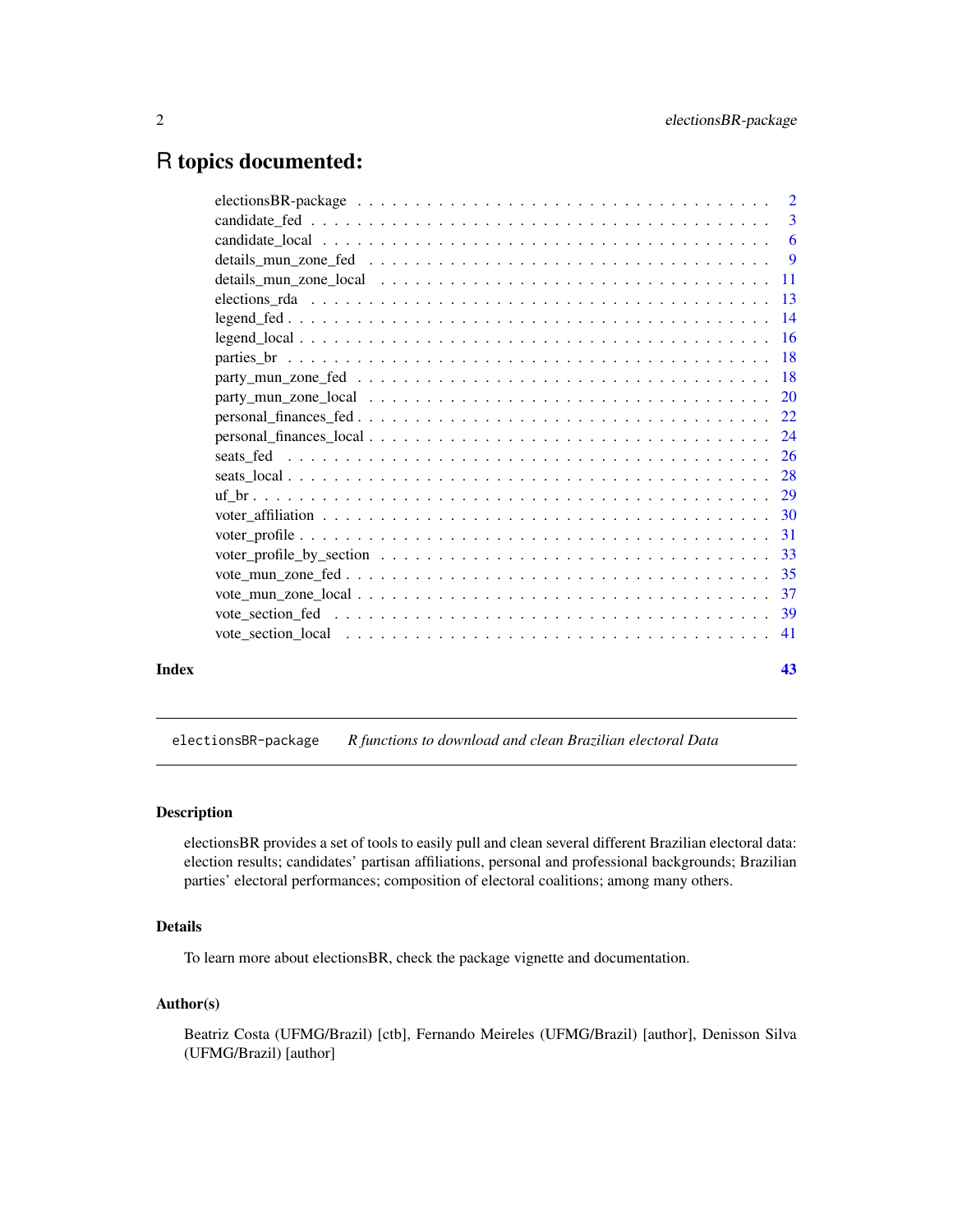## <span id="page-2-0"></span>candidate\_fed 3

## See Also

Useful links:

- <http://electionsbr.com/>
- Report bugs at <https://github.com/silvadenisson/electionsBR/issues>

<span id="page-2-1"></span>candidate\_fed *Download data on the candidates' backgrounds in federal elections*

#### Description

candidate\_fed() downloads and aggregates data on the candidates' background who ran in federal elections in Brazil. The function returns a data.frame where each observation corresponds to a candidate.

## Usage

```
candidate_fed(
 year,
  uf = "all",br_archive = FALSE,
  ascii = FALSE,
  encoding = "latin1",
  export = FALSE,
  temp = TRUE
)
```
## Arguments

| year       | Election year (integer). For this function, only the years 1994, 1998, 2002,<br>2006, 2010, 2014, and 2018 are available.                                                                                                                                                                                  |
|------------|------------------------------------------------------------------------------------------------------------------------------------------------------------------------------------------------------------------------------------------------------------------------------------------------------------|
| uf         | Federation Unit acronym (character vector).                                                                                                                                                                                                                                                                |
| br archive | In the TSE's data repository, some results can be obtained for the whole country<br>by loading a single within a single file by setting this argument to TRUE (may<br>not work in for some elections and, in other, it recovers only electoral data for<br>presidential elections, absent in other files). |
| ascii      | (logical). Should the text be transformed from latin1 to ASCII format?                                                                                                                                                                                                                                     |
| encoding   | Data original encoding (defaults to 'latin1'). This can be changed to avoid errors<br>when $ascii = TRUE$ .                                                                                                                                                                                                |
| export     | (logical). Should the downloaded data be saved in .dta and .sav in the current<br>directory?                                                                                                                                                                                                               |
| temp       | (logical), elections rda                                                                                                                                                                                                                                                                                   |

## Details

If export is set to TRUE, the downloaded data is saved as .dta and .sav files in the current directory.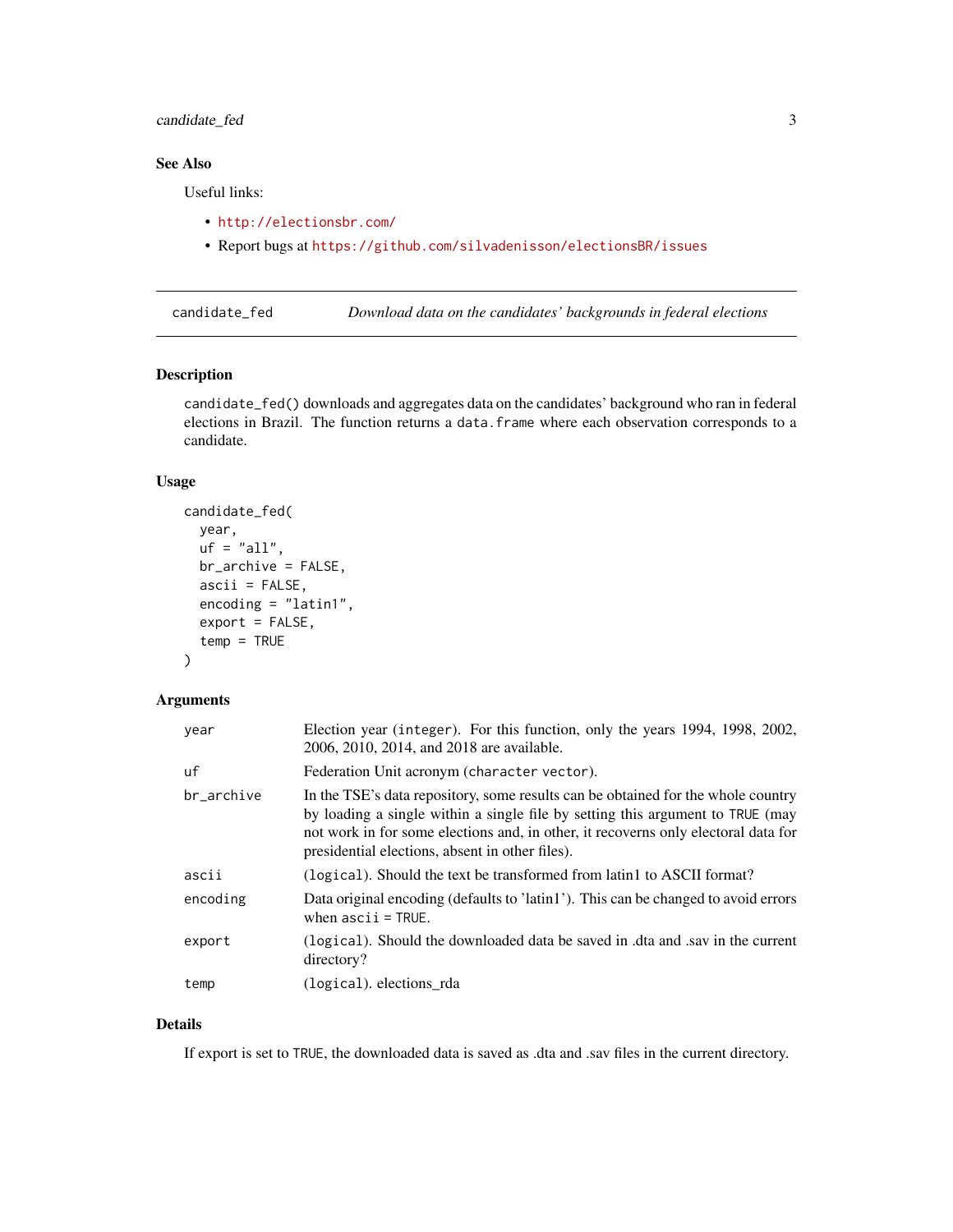## Value

candidate\_fed() returns a tbl,data.frame with the following variables:

- DATA\_GERACAO: Generation date of the file (when the data was collected).
- HORA GERACAO: Generation time of the file (when the data was collected), Brasilia Time.
- ANO\_ELEICAO: Election year.
- NUM\_TURNO: Round number.
- DESCRICAO\_ELEICAO: Description of the election.
- SIGLA UF: Units of the Federation's acronym in which occurred the election.
- SIGLA UE: Units of the Federation's acronym (In case of major election is the FU's acronym in which the candidate runs for (text) and in case of municipal election is the municipal's Supreme Electoral Court code (number)). Assume the special values BR, ZZ and VT to designate, respectively, Brazil, Overseas and Absentee Ballot.
- DESCRICAO\_UE: Description of the Electoral Unit.
- CODIGO\_CARGO: Code of the position that the candidate runs for.
- DESCRICAO\_CARGO: Description of the position that the candidate runs for.
- NOME\_CANDIDATO: Candidate's complete name.
- SEQUENCIAL\_CANDIDATO: Candidate's sequence number generated internally by the electoral systems. It is not the candidate's campaign number.
- NUMERO\_CANDIDATO: Candidate's number in the ballot box.
- CPF\_CANDIDATO: Candidate's CPF.
- NOME\_URNA\_CANDIDATO: Candidate's ballot box name.
- COD\_SITUACAO\_CANDIDATURA: Code of the candidature situation.
- DES\_SITUACAO\_CANDIDATURA: Description of the candidature situation.
- NUMERO\_PARTIDO: Party number.
- SIGLA\_PARTIDO: Party acronym.
- NOME\_PARTIDO: Party name.
- CODIGO\_LEGENDA: Sequential code of the party shortname generated by the Electoral Justice.
- SIGLA LEGENDA: Party's shortname acronym.
- COMPOSICAO LEGENDA: Party's shortname composition.
- NOME\_COLIGACAO: Coalition shortname.
- CODIGO\_OCUPACAO: Candidate's occupation code.
- DESCRICAO\_OCUPACAO: Candidate's occupation description.
- DATA\_NASCIMENTO: Candidate's date of birth.
- NUM\_TITULO\_ELEITORAL\_CANDIDATO: Candidate's ballot number.
- IDADE DATA ELEICAO: Candidate's age on the day of election.
- CODIGO\_SEXO: Candidate's sex code.
- DESCRICAO\_SEXO: Candidate's sex description.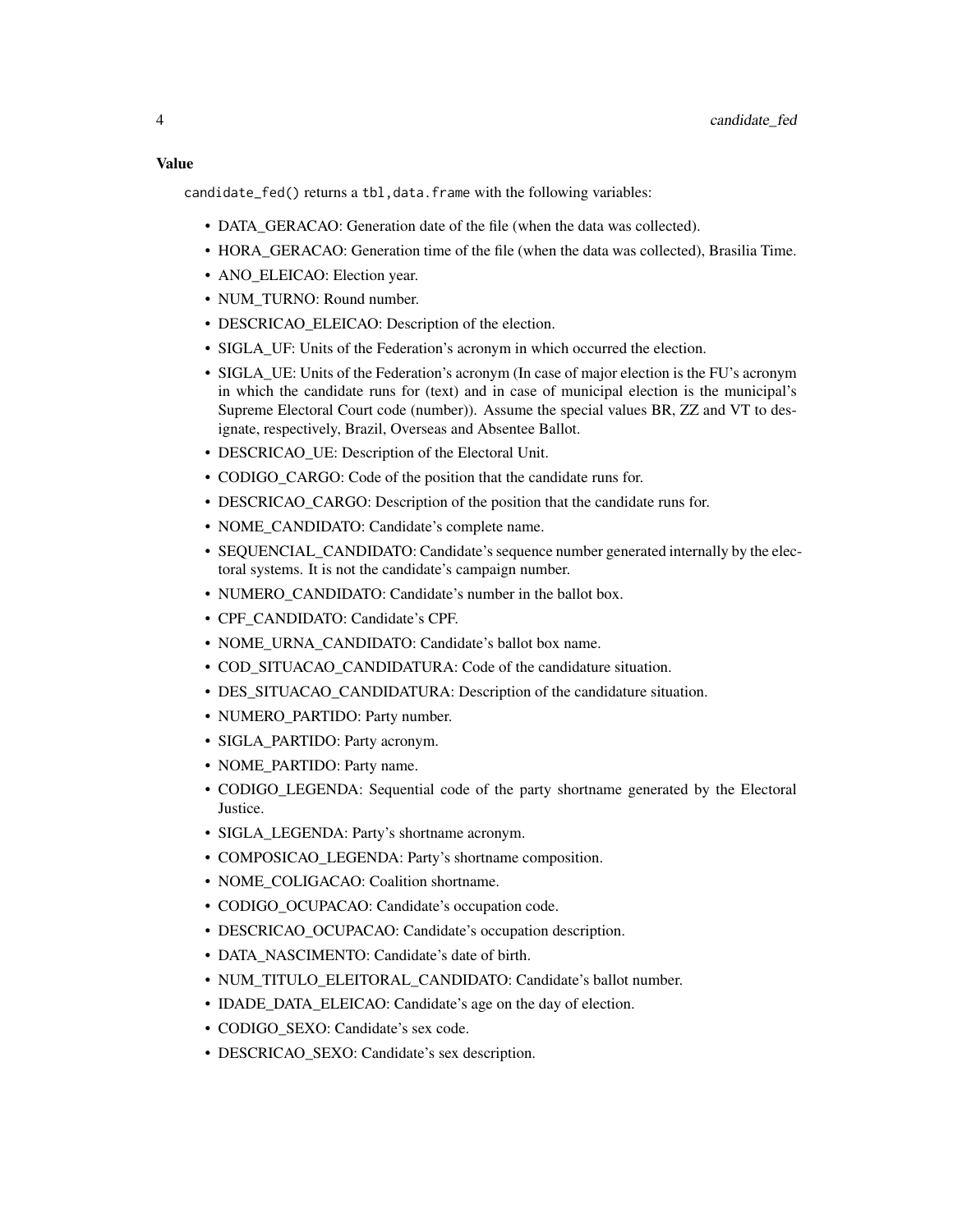- COD\_GRAU\_INSTRUCAO: Candidate's level of education code. Generated internally by the electoral systems.
- DESCRICAO\_GRAU\_INSTRUCAO: Candidate's level of education description.
- CODIGO\_ESTADO\_CIVIL: Candidate's marital status code.
- DESCRICAO\_ESTADO\_CIVIL: Candidate's marital status description.
- CODIGO\_NACIONALIDADE: Candidate's nationality code.
- DESCRICAO\_NACIONALIDADE: Candidate's nationality description.
- SIGLA UF NASCIMENTO: Candidate's Units of the Federation birth's acronym.
- COD\_MUNICIPIO\_NASCIMENTO: Candidate's birth city's Supreme Electoral Court code.
- COD\_MUNICIPIO\_NASCIMENTO: Candidate's birth city.
- DESPESA\_MAX\_CAMPANHA: Maximum expenditure campaign declared by the party to that position. Values in Reais.
- COD\_SIT\_TOT\_TURNO: Candidate's totalization status code in that election round.
- DESC\_SIT\_TOT\_TURNO: Candidate's totalization status description in that round.
- CODIGO COR RACA: Candidate's color/race code (self-declaration, only from 2014 election).
- DESCRICAO\_COR\_RACA: Candidate's color/race description (self-declaration, only from 2014 election).
- EMAIL CANDIDATO: Candidate's e-mail adress (only from 2014 election).

From 2018 on, some new variables are also available:

- COD TIPO ELEICAO: Election type code.
- NOME TIPO ELEICAO: Election type.
- COD\_ELEICAO: Election code.
- DATA\_ELEICAO: Election date.
- ABRANGENCIA: Election scope.
- NOME\_SOCIAL\_CANDIDATO: Candidate's social name.
- EMAIL\_CANDIDATO: Candidate's e-mail.
- COD\_DETALHE\_SITUACAO\_CAND: Details on the status of a candidate's elegibility.
- DES DETALHE SITUACAO CAND: Description of a candidate's elegibility.
- TIPO\_AGREMIACAO: Type of partisan ticket (electoral coalition or single party).
- IDADE\_DATA\_POSSE: Candidate's age at the first day in the office.
- CODIGO\_COR\_RACA: Candidates' skin color code.
- DESCRICAO\_COR\_RACA: Candidates' skin color.
- SITUACAO\_REELEICAO: Candidate's reelection status (running for reelection or not).
- SITUACAO DECLARAR BENS: Candidate's financial disclosure.
- NUMERO\_PROTOCOLO\_CANDIDATURA: Candidate's electoral protocol number.
- NUMERO\_PROCESSO: Candidate's electoral process.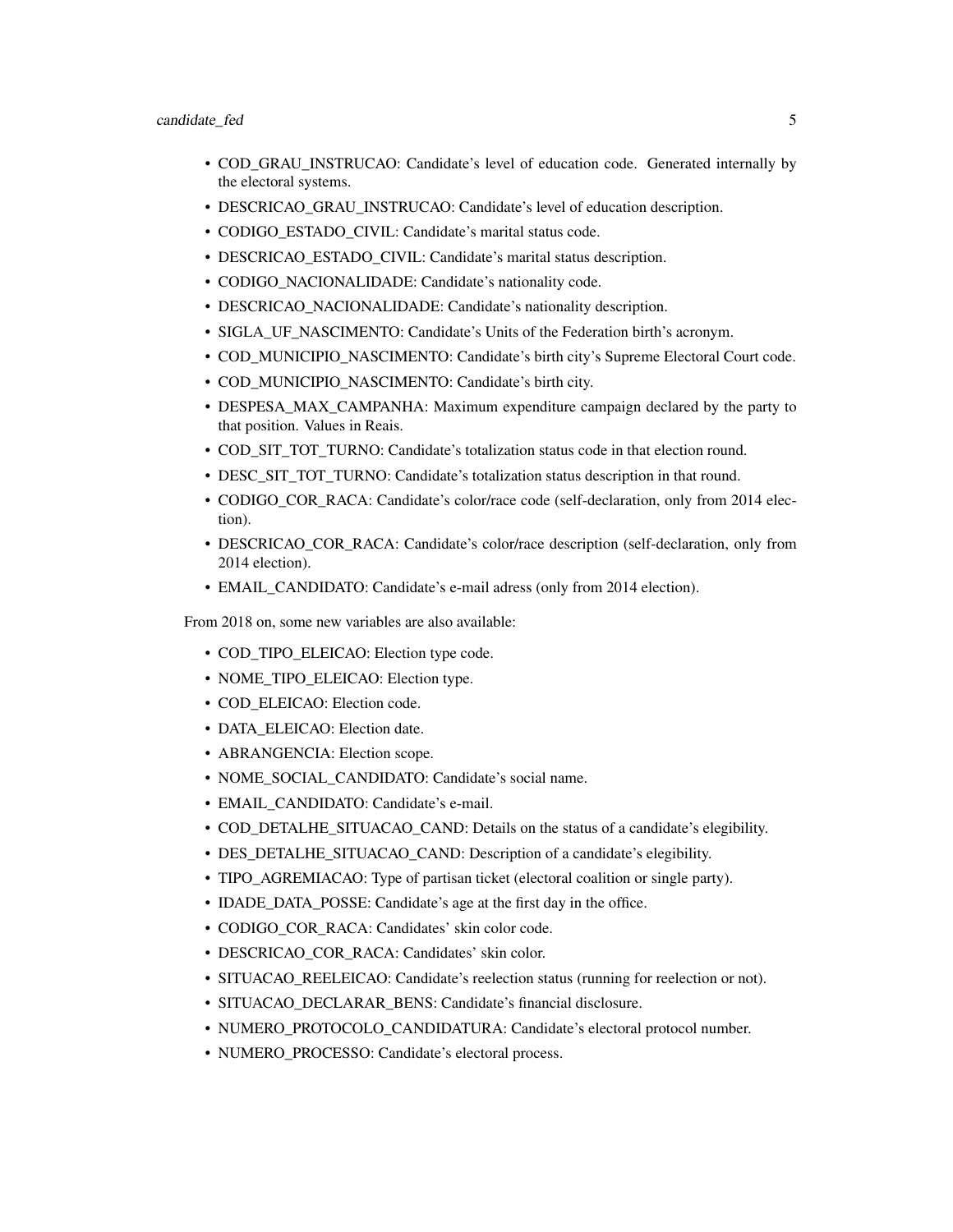<span id="page-5-0"></span>For the elections prior to 2002, some information can be incomplete. For the 2014 and 2018 elections, more variables are available.

## See Also

[candidate\\_local](#page-5-1) for local elections in Brazil.

## Examples

```
## Not run:
df <- candidate_fed(2002)
## End(Not run)
```
<span id="page-5-1"></span>candidate\_local *Download data on the candidates' background in local elections*

## Description

candidate\_local() downloads and aggregates the data on the candidates' background who vied local elections in Brazil. The function returns a data.frame where each observation corresponds to a candidate.

#### Usage

```
candidate_local(
 year,
 uf = "all",ascii = FALSE,encoding = "latin1",
  export = FALSE,temp = TRUE
)
```
## Arguments

| year     | Election year. For this function, onlye the years of 1996, 2000, 2004, 2008,<br>2012, 2016, and 2020 are available. |
|----------|---------------------------------------------------------------------------------------------------------------------|
| uf       | Federation Unit acronym (character vector).                                                                         |
| ascii    | (logical). Should the text be transformed from latin1 to ASCII format?                                              |
| encoding | Data original encoding (defaults to 'latin1'). This can be changed to avoid errors<br>when $ascii = TRUE$ .         |
| export   | (logical). Should the downloaded data be saved in dta and sav in the current<br>directory?                          |
| temp     | (logical). elections_rda                                                                                            |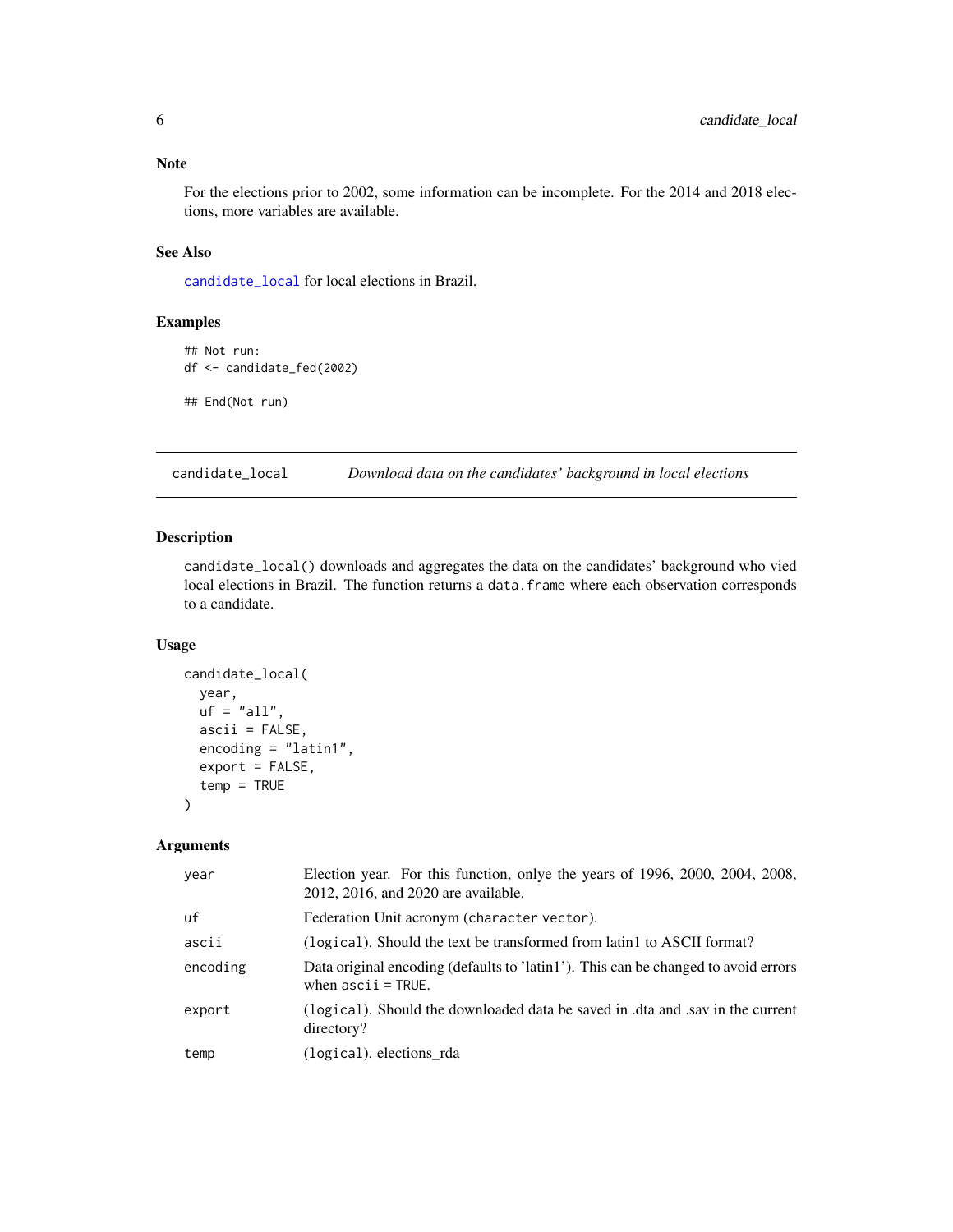#### Details

If export is set to TRUE, the downloaded data is saved as .dta and .sav files in the current directory.

#### Value

candidate\_local() returns a data.frame with the following variables:

- DATA GERACAO: Generation date of the file (when the data was collected).
- HORA\_GERACAO: Generation time of the file (when the data was collected), Brasilia Time.
- ANO\_ELEICAO: Election year.
- NUM\_TURNO: Round number.
- DESCRICAO ELEICAO: Description of the election.
- SIGLA\_UF: Units of the Federation's acronym in which occurred the election.
- SIGLA\_UE: Units of the Federation's acronym (In case of major election is the FU's acronym in which the candidate runs for (text) and in case of municipal election is the municipal's Supreme Electoral Court code (number)). Assume the special values BR, ZZ and VT to designate, respectively, Brazil, Overseas and Absentee Ballot.
- DESCRICAO UE: Description of the Electoral Unit.
- CODIGO CARGO: Code of the position that the candidate runs for.
- DESCRICAO\_CARGO: Description of the position that the candidate runs for.
- NOME\_CANDIDATO: Candidate's complete name.
- SEQUENCIAL\_CANDIDATO: Candidate's sequence number generated internally by the electoral systems. It is not the candidate's campaign number.
- NUMERO\_CANDIDATO: Candidate's number in the ballot box.
- CPF\_CANDIDATO: Candidate's CPF.
- NOME\_URNA\_CANDIDATO: Candidate's ballot box name.
- COD\_SITUACAO\_CANDIDATURA: Code of the candidature situation.
- DES SITUACAO CANDIDATURA: Description of the candidature situation.
- NUMERO PARTIDO: Party number.
- SIGLA\_PARTIDO: Party acronym.
- NOME\_PARTIDO: Party name.
- CODIGO\_LEGENDA: Sequential code of the party shortname generated by the Electoral Justice.
- SIGLA\_LEGENDA: Party's shortname acronym.
- COMPOSICAO\_LEGENDA: Party's shortname composition.
- NOME\_COLIGACAO: Coalition shortname.
- CODIGO\_OCUPACAO: Candidate's occupation code.
- DESCRICAO OCUPACAO: Candidate's occupation description.
- DATA\_NASCIMENTO: Candidate's date of birth.
- NUM\_TITULO\_ELEITORAL\_CANDIDATO: Candidate's ballot number.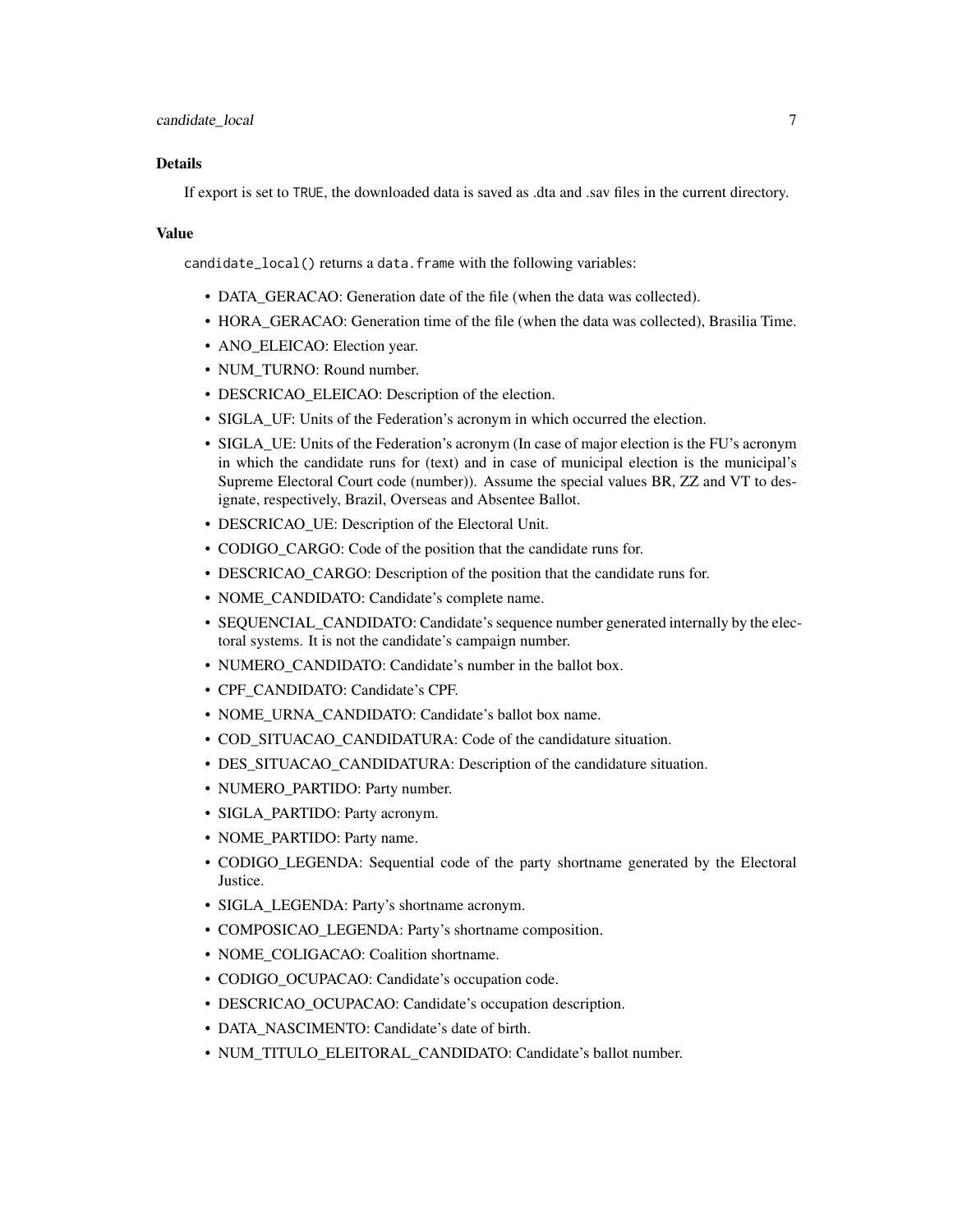- <span id="page-7-0"></span>• IDADE\_DATA\_ELEICAO: Candidate's age on the day of election.
- CODIGO\_SEXO: Candidate's sex code.
- DESCRICAO\_SEXO: Candidate's sex description.
- COD\_GRAU\_INSTRUCAO: Candidate's level of education code. Generated internally by the electoral systems.
- DESCRICAO\_GRAU\_INSTRUCAO: Candidate's level of education description.
- CODIGO\_ESTADO\_CIVIL: Candidate's marital status code.
- DESCRICAO\_ESTADO\_CIVIL: Candidate's marital status description.
- CODIGO\_NACIONALIDADE: Candidate's nationality code.
- DESCRICAO\_NACIONALIDADE: Candidate's nationality description.
- SIGLA\_UF\_NASCIMENTO: Candidate's Units of the Federation birth's acronym.
- COD\_MUNICIPIO\_NASCIMENTO: Candidate's birth city's Supreme Electoral Court code.
- COD\_MUNICIPIO\_NASCIMENTO: Candidate's birth city.
- DESPESA\_MAX\_CAMPANHA: Maximum expenditure campaign declared by the party to that position. Values in Reais.
- COD\_SIT\_TOT\_TURNO: Candidate's totalization status code in that election round.
- DESC\_SIT\_TOT\_TURNO: Candidate's totalization status description in that round.
- CODIGO\_COR\_RACA: Candidate's color/race code (self-declaration, only for 2016 election).
- DESCRICAO\_COR\_RACA: Candidate's color/race description (self-declaration, only for 2016 election).
- EMAIL\_CANDIDATO: Candidate's e-mail adress (only for 2014 election).

For the elections prior to 2000, some information can be incomplete.

## See Also

[candidate\\_fed](#page-2-1) for federal elections in Brazil.

#### Examples

```
## Not run:
df <- candidate_local(2000)
```
## End(Not run)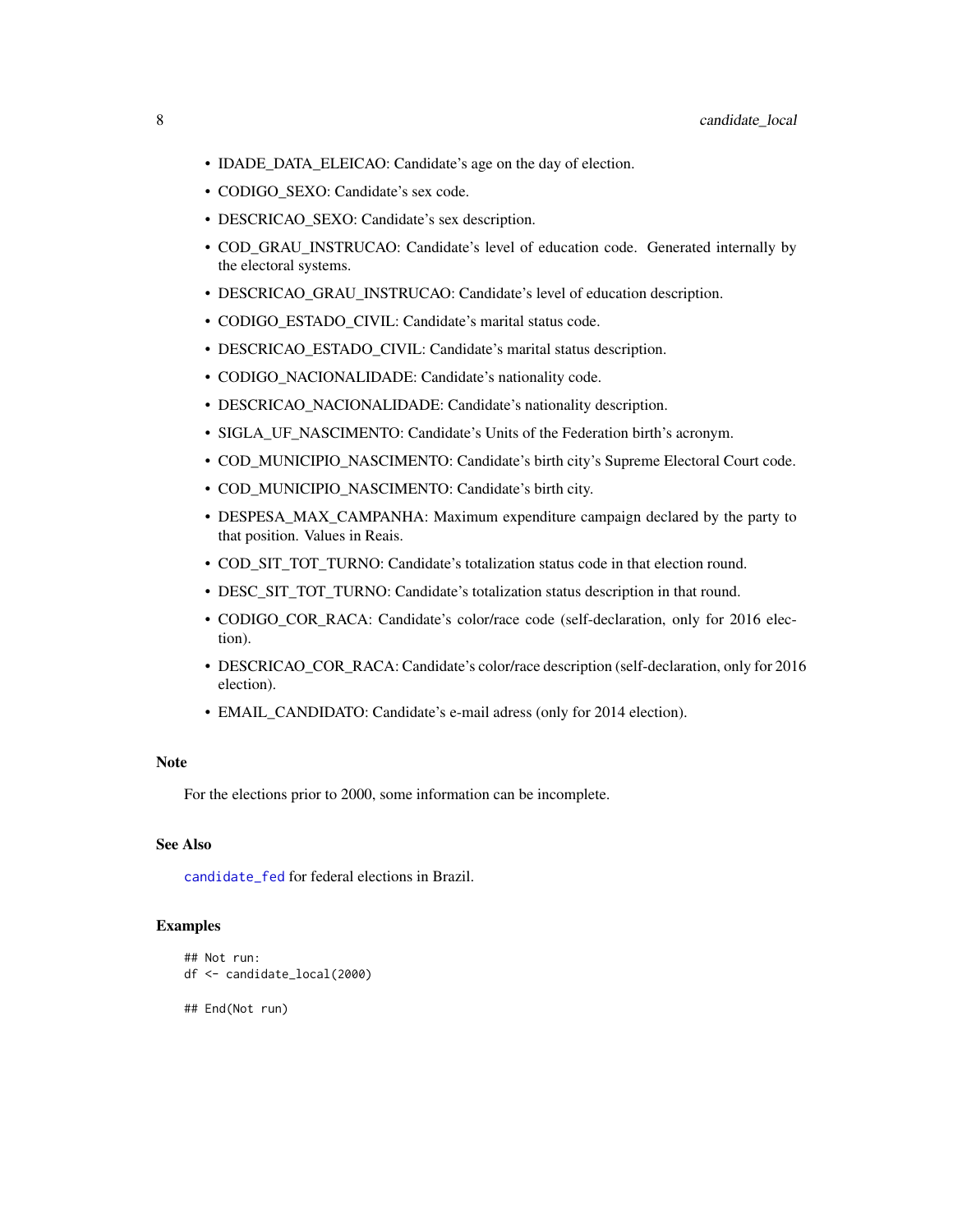<span id="page-8-1"></span><span id="page-8-0"></span>details\_mun\_zone\_fed *Download data on the verification of federal elections in Brazil*

## Description

details\_mun\_zone\_fed() downloads and aggregates data on the verification of federal elections in Brazil, disaggregated by town and electoral zone. The function returns a data. frame where each observation corresponds to a town/zone.

#### Usage

```
details_mun_zone_fed(
 year,
 uf = "all",br_archive = FALSE,
  ascii = FALSE,encoding = "latin1",
 export = FALSE,
  temp = TRUE)
```
## Arguments

| year       | Election year. For this function, only the years 1994, 1998, 2002, 2006, 2010,<br>2014 and 2018 are available.                                                                                                                                                                                             |
|------------|------------------------------------------------------------------------------------------------------------------------------------------------------------------------------------------------------------------------------------------------------------------------------------------------------------|
| uf         | Federation Unit acronym (character vector).                                                                                                                                                                                                                                                                |
| br archive | In the TSE's data repository, some results can be obtained for the whole country<br>by loading a single within a single file by setting this argument to TRUE (may<br>not work in for some elections and, in other, it recovers only electoral data for<br>presidential elections, absent in other files). |
| ascii      | (logical). Should the text be transformed from Latin-1 to ASCII format?                                                                                                                                                                                                                                    |
| encoding   | Data original encoding (defaults to 'Latin-1'). This can be changed to avoid<br>errors when $ascii = TRUE$ .                                                                                                                                                                                               |
| export     | (logical). Should the downloaded data be saved in .dta and .say in the current<br>directory?                                                                                                                                                                                                               |
| temp       | (logical), elections rda                                                                                                                                                                                                                                                                                   |

## Details

If export is set to TRUE, the downloaded data is saved as .dta and .sav files in the current directory.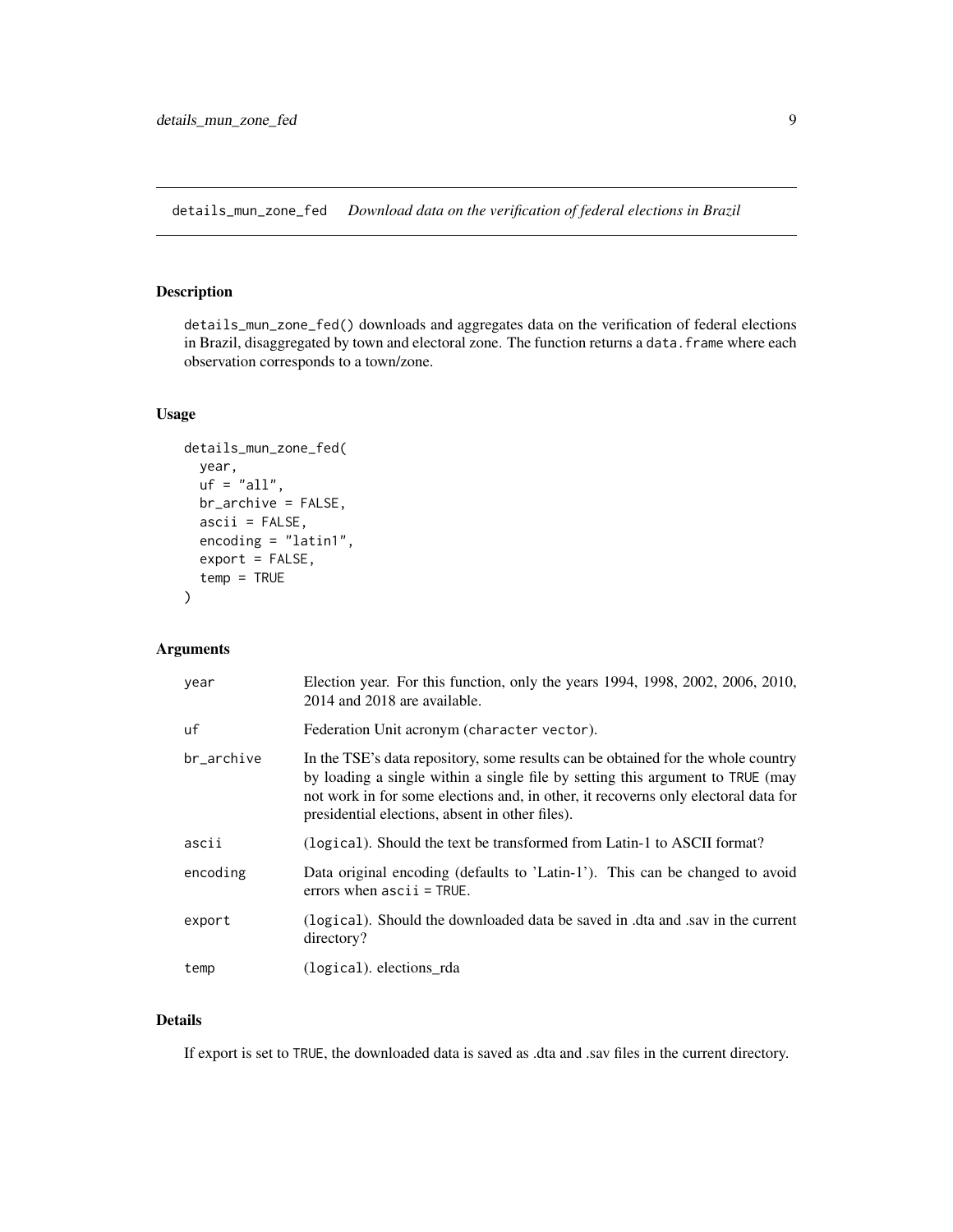#### Value

details\_mun\_zone\_fed() returns a data.frame with the following variables:

- DATA\_GERACAO: Generation date of the file (when the data was collected).
- HORA\_GERACAO: Generation time of the file (when the data was collected), Brasilia Time.
- ANO\_ELEICAO: Election year.
- NUM\_TURNO: Round number.
- DESCRICAO\_ELEICAO: Description of the election.
- SIGLA UF: Units of the Federation's acronym in which occurred the election.
- SIGLA UE: Units of the Federation's acronym (In case of major election is the FU's acronym in which the candidate runs for (text) and in case of municipal election is the municipal's Supreme Electoral Court code (number)). Assume the special values BR, ZZ and VT to designate, respectively, Brazil, Overseas and Absentee Ballot.
- CODIGO\_MUNICIPIO: Supreme Electoral code from the city where occurred the election.
- NOME MUNICIPIO: Name of the city where occurred the election.
- CODIGO CARGO: Code of the position that the candidate runs for.
- DESCRICAO CARGO: Description of the position that the candidate runs for.
- QTD\_APTOS: Number of eligible voters to vote in that city and zone.
- QTD\_SECOES: Number of existing polling stations in that city and zone. It only considers main sections.
- QTD\_SECOES\_AGREGADAS: Number of polling stations that have been aggregated for the voting the same ballot box in that city and area. To add sections means to unite polling stations in a single receiving table votes, in order to meet the Electoral Code, which establishes, as a rule, a minimum of 50 voters in a section election, and to optimize the use of resources for the polls electronic and poll workers.
- OTD APTOS TOT: Number of eligible voters in the total sections.
- QTD\_SECOES\_TOT: Total number of polling stations in that city and area.
- QTD\_COMPARECIMENTO: Number of voters who attended the elections in city and district in that position.
- QTD\_ABSTENCOES: Number of voters who did not attend the elections in city and area.
- QTD\_VOTOS\_NOMINAIS: Total number of nominal votes in that city and zone.
- QTD\_VOTOS\_BRANCOS: Total number of blank votes in that city and zone.
- QTD\_VOTOS\_NULOS: Total number of spoilt votes in that city and zone.
- OTD VOTOS LEGENDA: Total number of votes in coalitions in that city and zone.
- QTD\_VOTOS\_ANULADOS\_APU\_SEP: Amount of canceled votes and votes counted separately in that city and zone. This number reflects the votes coming from some ballot box that is sub-judice. They are not yet valid votes or null until the decision of the electoral court.
- DATA\_ULT\_TOTALIZACAO: Date of the last totalization in that city and zone.
- HORA\_ULT\_TOTALIZACAO: Time of the last totalization in that city and zone.
- TRANSITO: It informs if whether the record relates or not to absentee ballot votes (only for 2014 election).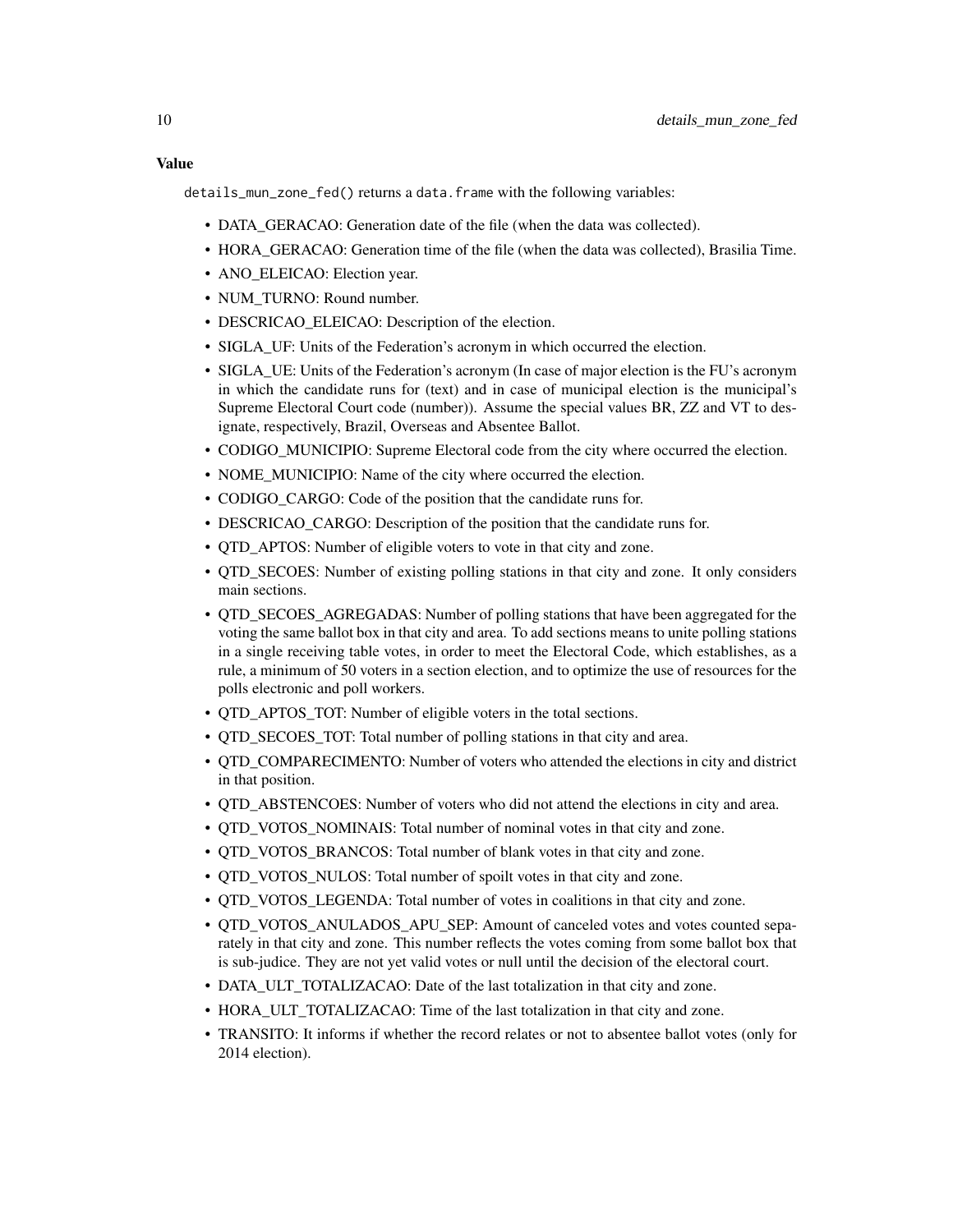<span id="page-10-0"></span>From 2018 on, some new variables are also available:

- COD\_TIPO\_ELEICAO: Election type code.
- NOME\_TIPO\_ELEICAO: Election type.
- COD\_ELEICAO: Election code.
- DATA\_ELEICAO: Election date.
- ABRANGENCIA: Election scope.
- NOME\_UE: Electoral unit name.
- QTD\_VOTOS\_PENDENTES: Number of pending votes.
- QTD\_VOTOS\_ANULADOS: Number of invalidated votes.

## Note

For the elections prior to 2002, some information can be incomplete. For the 2014 and 2018 elections, more variables are available.

## See Also

[details\\_mun\\_zone\\_local](#page-10-1) for local elections in Brazil.

#### Examples

```
## Not run:
df <- details_mun_zone_fed(2002)
## End(Not run)
```
<span id="page-10-1"></span>details\_mun\_zone\_local

*Download data on the verification of local elections in Brazil*

## Description

details\_mun\_zone\_local() downloads and aggregates the data on the verification of local elections in Brazil, disaggregated by electoral zone. The function returns a data.frame where each observation corresponds to a town/zone.

## Usage

```
details_mun_zone_local(
  year,
 uf = "all".ascii = FALSE,
  encoding = "latin1",
  export = FALSE,temp = TRUE
)
```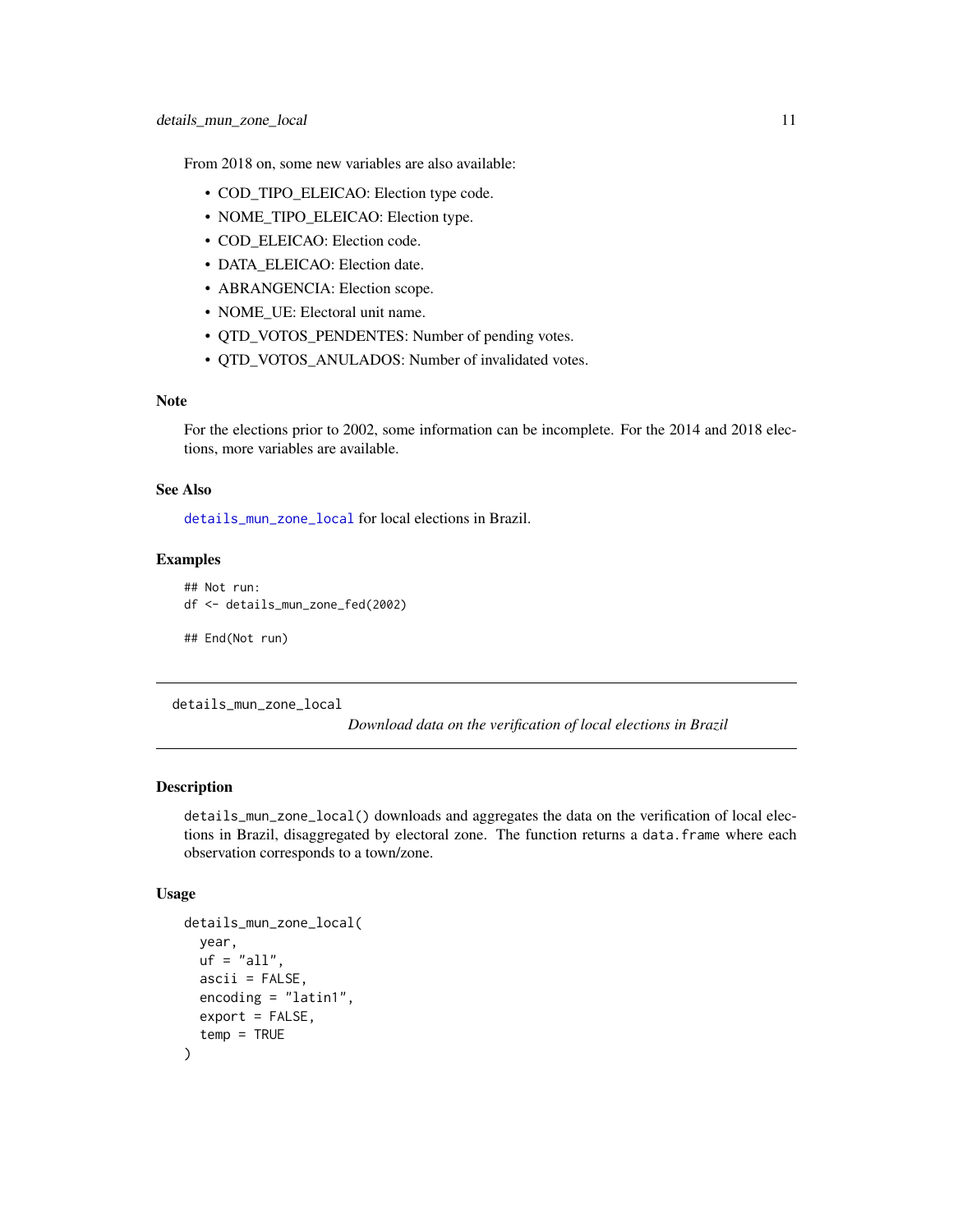## **Arguments**

| year     | Election year. For this function, only the years 1996, 2000, 2004, 2008, 2012,<br>2016 and 2020 are available. |
|----------|----------------------------------------------------------------------------------------------------------------|
| uf       | Federation Unit acronym (character vector).                                                                    |
| ascii    | (logical). Should the text be transformed from Latin-1 to ASCII format?                                        |
| encoding | Data original encoding (defaults to 'Latin-1'). This can be changed to avoid<br>errors when $ascii = TRUE$ .   |
| export   | (logical). Should the downloaded data be saved in .dta and .sav in the current<br>directory?                   |
| temp     | (logical). elections_rda                                                                                       |

## **Details**

If export is set to TRUE, the downloaded data is saved as .dta and .sav files in the current directory.

#### Value

details\_mun\_zone\_local() returns a data.frame with the following variables:

- DATA\_GERACAO: Generation date of the file (when the data was collected).
- HORA\_GERACAO: Generation time of the file (when the data was collected), Brasilia Time.
- ANO\_ELEICAO: Election year.
- NUM\_TURNO: Round number.
- DESCRICAO ELEICAO: Description of the election.
- SIGLA\_UF: Units of the Federation's acronym in which occurred the election.
- SIGLA UE: Units of the Federation's acronym (In case of major election is the FU's acronym in which the candidate runs for (text) and in case of municipal election is the municipal's Supreme Electoral Court code (number)). Assume the special values BR, ZZ and VT to designate, respectively, Brazil, Overseas and Absentee Ballot.
- CODIGO\_MUNICIPIO: Supreme Electoral code from the city where occurred the election.
- NOME MUNICIPIO: Name of the city where occurred the election.
- CODIGO\_CARGO: Code of the position that the candidate runs for.
- DESCRICAO\_CARGO: Description of the position that the candidate runs for.
- QTD\_APTOS: Number of eligible voters to vote in that city and zone.
- QTD\_SECOES: Number of existing polling stations in that city and zone. It only considers main sections.
- QTD\_SECOES\_AGREGADAS: Number of polling stations that have been aggregated for the voting the same ballot box in that city and area. To add sections means to unite polling stations in a single receiving table votes, in order to meet the Electoral Code, which establishes, as a rule, a minimum of 50 voters in a section election, and to optimize the use of resources for the polls electronic and poll workers.
- QTD\_APTOS\_TOT: Number of eligible voters in the total sections.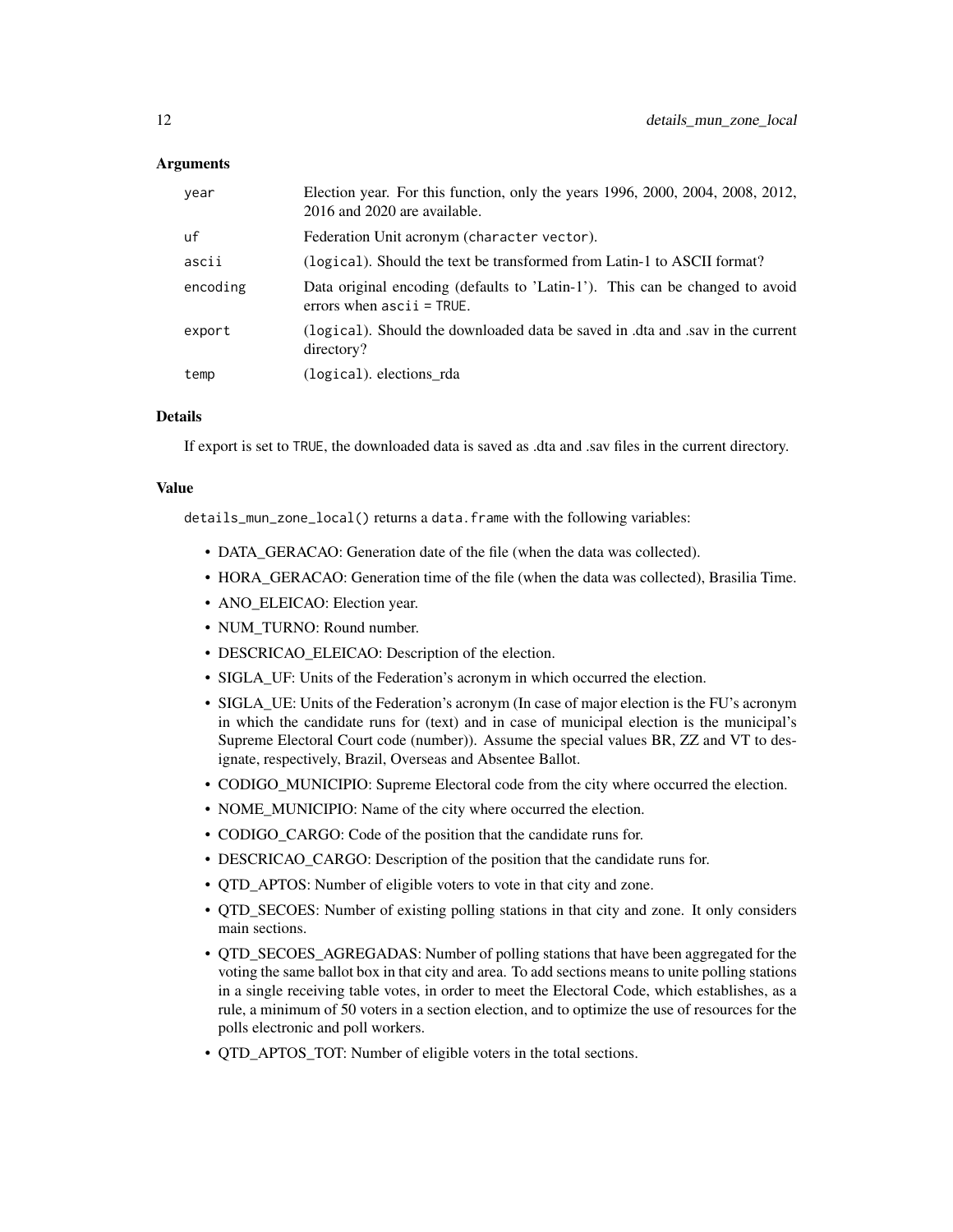- <span id="page-12-0"></span>• QTD\_SECOES\_TOT: Total number of polling stations in that city and area.
- QTD\_COMPARECIMENTO: Number of voters who attended the elections in city and district in that position.
- OTD ABSTENCOES: Number of voters who did not attend the elections in city and area.
- QTD\_VOTOS\_NOMINAIS: Total number of nominal votes in that city and zone.
- OTD VOTOS BRANCOS: Total number of blank votes in that city and zone.
- OTD VOTOS NULOS: Total number of spoilt votes in that city and zone.
- QTD\_VOTOS\_LEGENDA: Total number of votes in coalitions in that city and zone.
- QTD\_VOTOS\_ANULADOS\_APU\_SEP: Amount of canceled votes and votes counted separately in that city and zone. This number reflects the votes coming from some ballot box that is sub-judice. They are not yet valid votes or null until the decision of the electoral court.
- DATA\_ULT\_TOTALIZACAO: Date of the last totalization in that city and zone.
- HORA\_ULT\_TOTALIZACAO: Time of the last totalization in that city and zone.
- TRANSITO: Electoral result outside the candidates' district? (N for no).
- QTD\_VOTOS\_ANULADOS: Total number of votes invalidated by Brazilian Electoral Supreme Court.

For the elections prior to 2000, some information can be incomplete.

## See Also

[details\\_mun\\_zone\\_fed](#page-8-1) for federal elections in Brazil.

#### Examples

```
## Not run:
df <- details_mun_zone_local(2000)
```
## End(Not run)

elections\_rda *Download data on the candidates' background in local elections*

#### Description

Download data on the candidates' background in local elections

#### Usage

```
elections_rda(year, level = "fed", archive = "candidate")
```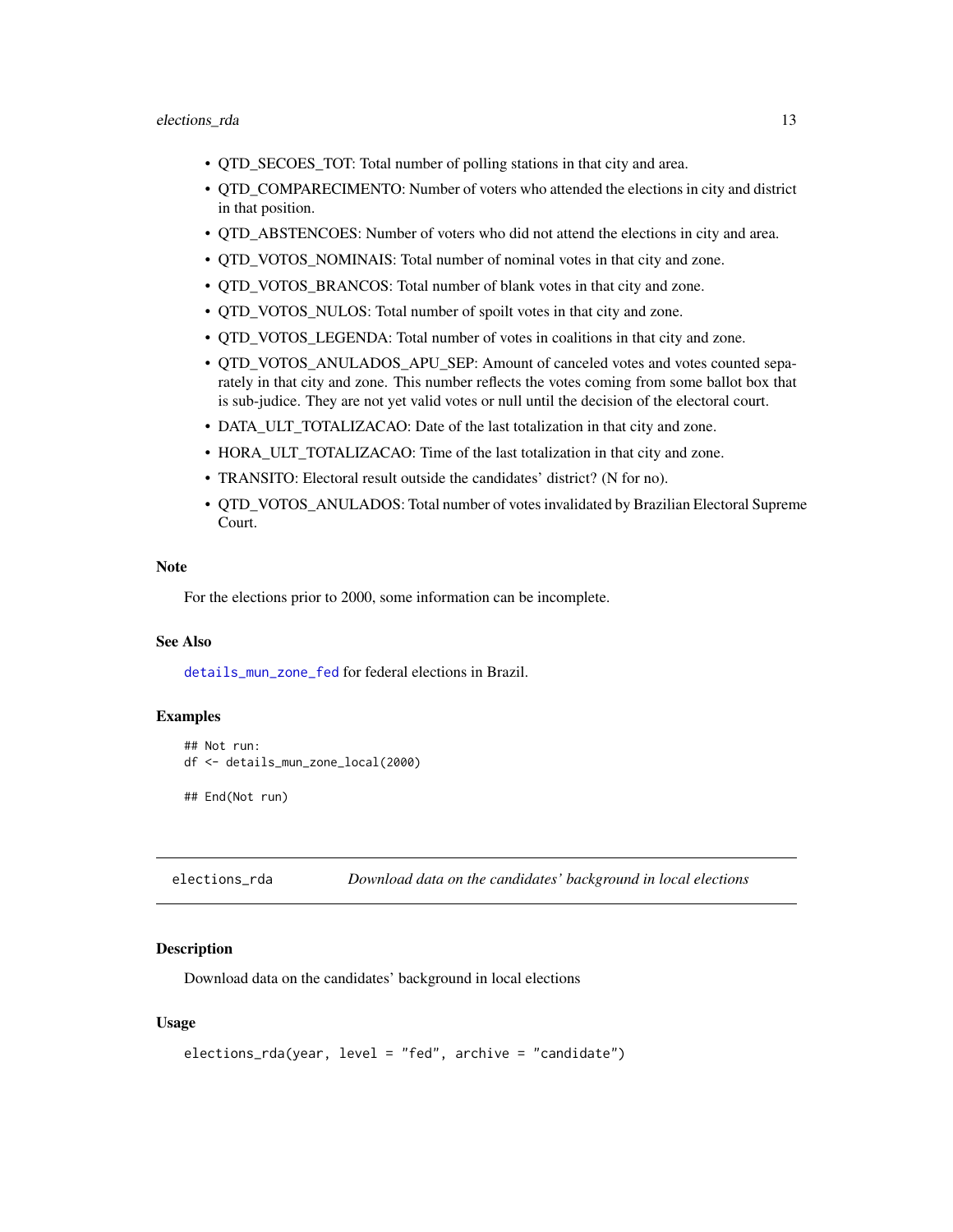## <span id="page-13-0"></span>Arguments

| year    | Election year. For this function, onlye the years of 1996, 2000, 2004, 2008, 2012<br>and 2016 are available for local level. 1994, 1998, 2002, 2006, 2010, 2014, 2018<br>are available for the federal level.                                                                                                                                                                                                                           |
|---------|-----------------------------------------------------------------------------------------------------------------------------------------------------------------------------------------------------------------------------------------------------------------------------------------------------------------------------------------------------------------------------------------------------------------------------------------|
| level   | Election level podem ser fed (default) or local.                                                                                                                                                                                                                                                                                                                                                                                        |
| archive | Corresponds to one the following options: candidate, to download candidates'<br>data; vote_mun_zone, to download electoral results; legend, to download data<br>on parties' labels; party_mun_zone, to download electoral results by party;<br>personal_finances, to download candidates' personal finances; details_mun_zone,<br>to download data on the verification of elections; and seats, to download data<br>on available seats. |

## Examples

```
## Not run:
df <- elections_rda(2018)
## End(Not run)
```
<span id="page-13-1"></span>legend\_fed *Download data on federal election coalitions in Brazil*

## Description

legend\_fed() downloads and aggregates the data on the party denomination (coalitions or parties) from the federal elections in Brazil, disaggregated bi cities. The function returns a data.frame where each observation corresponds to a city.

## Usage

```
legend_fed(
 year,
 uf = "all",br_archive = FALSE,
 ascii = FALSE,encoding = "latin1",
  export = FALSE,temp = TRUE
)
```
## Arguments

| vear | Election year. For this function, only the years 1994, 1998, 2002, 2006, 2010,<br>2014 and 2018 are available. |
|------|----------------------------------------------------------------------------------------------------------------|
| uf   | Federation Unit acronym (character vector).                                                                    |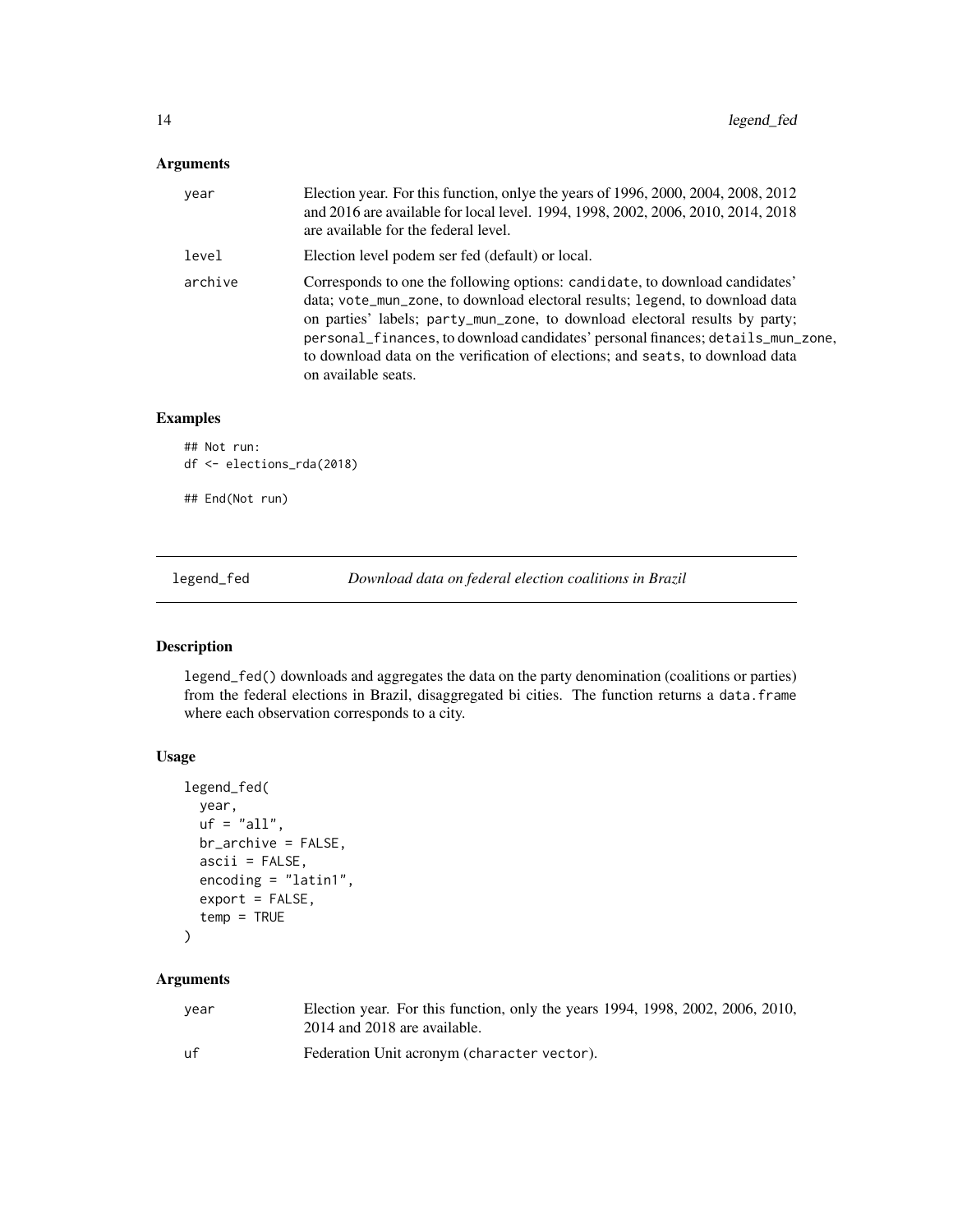## legend\_fed 15

| br_archive | In the TSE's data repository, some results can be obtained for the whole country<br>by loading a single within a single file by setting this argument to TRUE (may<br>not work in for some elections and, in other, it recovers only electoral data for<br>presidential elections, absent in other files). |
|------------|------------------------------------------------------------------------------------------------------------------------------------------------------------------------------------------------------------------------------------------------------------------------------------------------------------|
| ascii      | (logical). Should the text be transformed from Latin-1 to ASCII format?                                                                                                                                                                                                                                    |
| encoding   | Data original encoding (defaults to 'Latin-1'). This can be changed to avoid<br>errors when $ascii = TRUE$ .                                                                                                                                                                                               |
| export     | (logical). Should the downloaded data be saved in .dta and .say in the current<br>directory?                                                                                                                                                                                                               |
| temp       | (logical). If TRUE, keep the temporary compressed file for future use (recom-<br>mended)                                                                                                                                                                                                                   |

## Details

If export is set to TRUE, the downloaded data is saved as .dta and .sav files in the current directory.

#### Value

legend\_fed() returns a data.frame with the following variables:

- DATA\_GERACAO: Generation date of the file (when the data was collected).
- HORA\_GERACAO: Generation time of the file (when the data was collected), Brasilia Time.
- ANO\_ELEICAO: Election year.
- NUM\_TURNO: Round number.
- DESCRICAO\_ELEICAO: Description of the election.
- SIGLA\_UF: Units of the Federation's acronym in which occurred the election.
- SIGLA UE: Units of the Federation's acronym (In case of major election is the FU's acronym in which the candidate runs for (text) and in case of municipal election is the municipal's Supreme Electoral Court code (number)). Assume the special values BR, ZZ and VT to designate, respectively, Brazil, Overseas and Absentee Ballot.
- NOME\_UE: Electoral Unit name.
- CODIGO\_CARGO: Code of the position that the candidate runs for.
- DESCRICAO\_CARGO: Description of the position that the candidate runs for.
- TIPO\_LEGENDA: It informs it the candidate runs for 'coalition' or 'isolated party'.
- NUM\_PARTIDO: Party number.
- SIGLA\_PARTIDO: Party acronym.
- NOME\_PARTIDO: Party name.
- SIGLA\_COLIGACAO: Coalition's acronym.
- CODIGO\_COLIGACAO: Coalition's code.
- COMPOSICAO COLIGACAO: Coalition's composition.
- SEQUENCIAL\_COLIGACAO: Coalition's sequential number, generated internally by the electoral justice.
- SIGLA\_COLIGACAO: Coalition's acronym.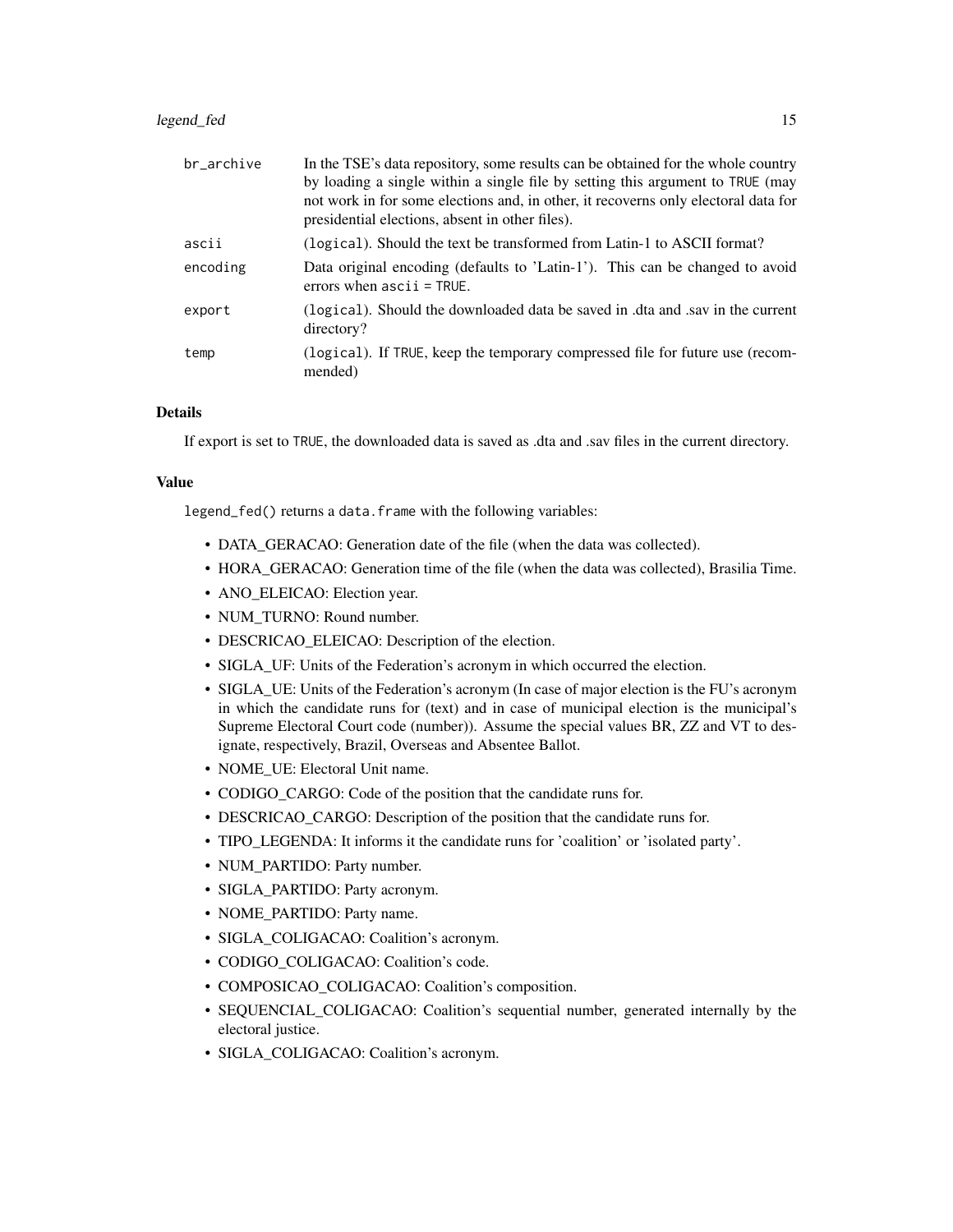<span id="page-15-0"></span>For elections prior to 2002, some information can be incomplete.

## See Also

[legend\\_local](#page-15-1) for local elections in Brazil.

## Examples

```
## Not run:
df <- legend_fed(2002)
## End(Not run)
```
## <span id="page-15-1"></span>legend\_local *Download data on local election coalitions in Brazil*

## Description

legend\_local() downloads and aggregates the party denomonations (coalitions or parties) from the local elections in Brazil, disaggregated by cities. The function returns a data. frame where each observation corresponds to a city.

#### Usage

```
legend_local(
 year,
 uf = "all",ascii = FALSE,
 encoding = "latin1",
 export = FALSE,
  temp = TRUE
)
```
## Arguments

| year     | Election year. For this function, only the years 2008, 2012 and 2016 are avail-<br>able.                     |
|----------|--------------------------------------------------------------------------------------------------------------|
| uf       | Federation Unit acronym (character vector).                                                                  |
| ascii    | (logical). Should the text be transformed from Latin-1 to ASCII format?                                      |
| encoding | Data original encoding (defaults to 'Latin-1'). This can be changed to avoid<br>errors when $ascii = TRUE$ . |
| export   | (logical). Should the downloaded data be saved in dta and sav in the current<br>directory?                   |
| temp     | (logical). If TRUE, keep the temporary compressed file for future use (recom-<br>mended)                     |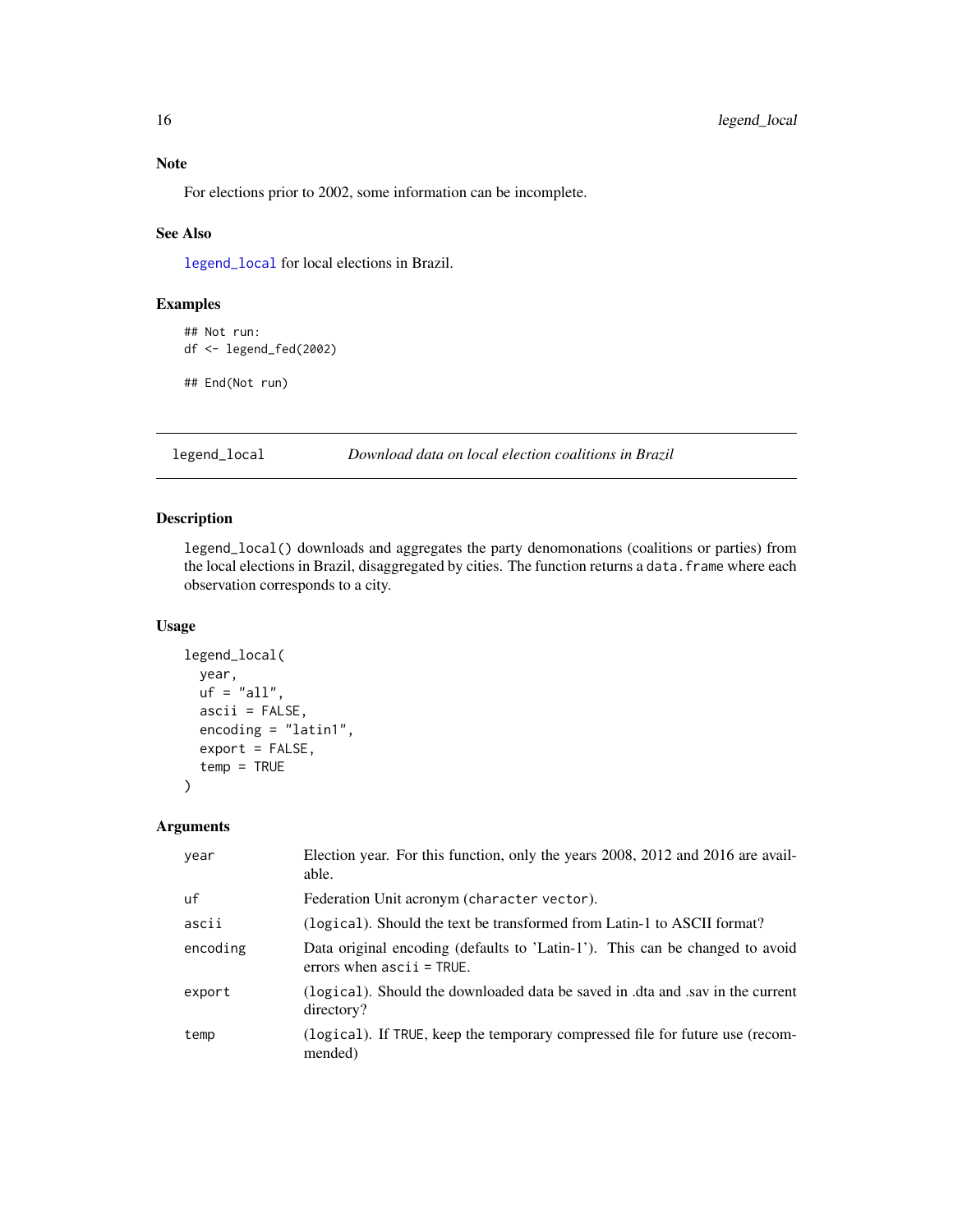## <span id="page-16-0"></span>Details

If export is set to TRUE, the downloaded data is saved as .dta and .sav files in the current directory.

#### Value

legend\_local() returns a data.frame with the following variables:

- DATA\_GERACAO: Generation date of the file (when the data was collected).
- HORA\_GERACAO: Generation time of the file (when the data was collected), Brasilia Time.
- ANO\_ELEICAO: Election year.
- NUM\_TURNO: Round number.
- DESCRICAO\_ELEICAO: Description of the election.
- SIGLA\_UF: Units of the Federation's acronym in which occurred the election.
- SIGLA\_UE: Units of the Federation's acronym (In case of major election is the FU's acronym in which the candidate runs for (text) and in case of municipal election is the municipal's Supreme Electoral Court code (number)). Assume the special values BR, ZZ and VT to designate, respectively, Brazil, Overseas and Absentee Ballot.
- NOME UE: Electoral Unit name.
- CODIGO\_CARGO: Code of the position that the candidate runs for.
- DESCRICAO\_CARGO: Description of the position that the candidate runs for.
- TIPO\_LEGENDA: It informs it the candidate runs for 'coalition' or 'isolated party'.
- NUM\_PARTIDO: Party number.
- SIGLA\_PARTIDO: Party acronym.
- NOME\_PARTIDO: Party name.
- SIGLA\_COLIGACAO: Coalition's acronym.
- CODIGO\_COLIGACAO: Coalition's code.
- COMPOSICAO\_COLIGACAO: Coalition's composition.
- SEQUENCIAL\_COLIGACAO: Coalition's sequential number, generated internally by the electoral justice.

#### See Also

[legend\\_fed](#page-13-1) for federal elections in Brazil.

#### Examples

```
## Not run:
df <- legend_local(2000)
## End(Not run)
```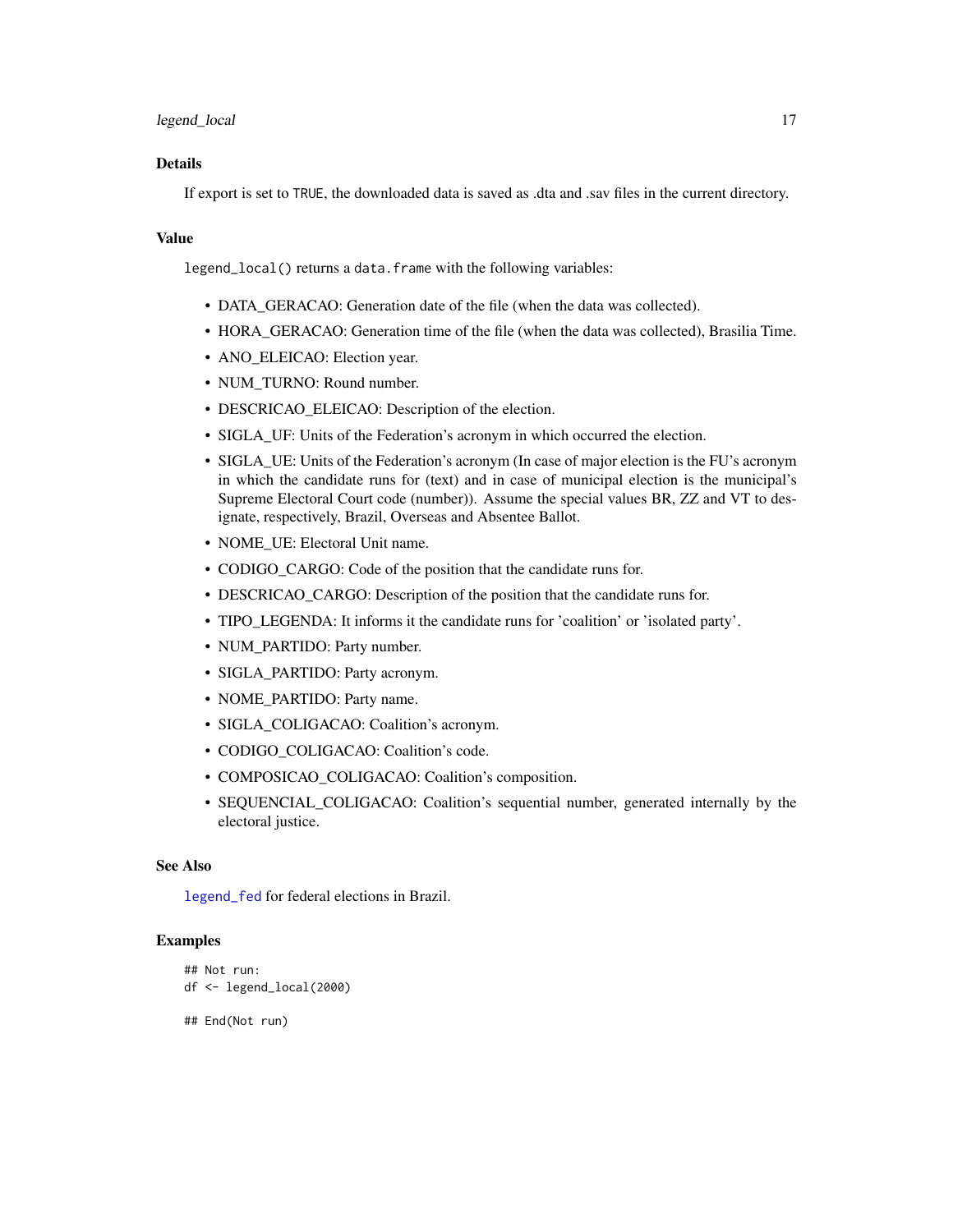<span id="page-17-0"></span>

## Description

The character vector includes only parties that ran in elections in 2016.

## Usage

parties\_br()

<span id="page-17-1"></span>party\_mun\_zone\_fed *Download data on the polls by parties from federal elections in Brazil*

## Description

party\_mun\_zone\_fed() downloads and aggregates the data on the polls by parties from the federal elections in Brazil, disaggregated by cities and electoral zones. The function returns a data.frame where each observation corresponds to a city/zone.

#### Usage

```
party_mun_zone_fed(
 year,
 uf = "all",br_archive = FALSE,
  ascii = FALSE,
  encoding = "latin1",
  export = FALSE,
  temp = TRUE
)
```
## Arguments

| year       | Election year. For this function, only the years 1994, 1998, 2002, 2006, 2010,<br>2014 and 2018 are available.                                                                                                                                                                                              |
|------------|-------------------------------------------------------------------------------------------------------------------------------------------------------------------------------------------------------------------------------------------------------------------------------------------------------------|
| uf         | Filter results by Federation Unit acronym (character vector).                                                                                                                                                                                                                                               |
| br_archive | In the TSE's data repository, some results can be obtained for the whole country<br>by loading a single within a single file by setting this argument to TRUE (may<br>not work in for some elections and, in other, it recoverns only electoral data for<br>presidential elections, absent in other files). |
| ascii      | (logical). Should the text be transformed from Latin-1 to ASCII format?                                                                                                                                                                                                                                     |
| encoding   | Data original encoding (defaults to 'Latin-1'). This can be changed to avoid<br>errors when $ascii = TRUE$ .                                                                                                                                                                                                |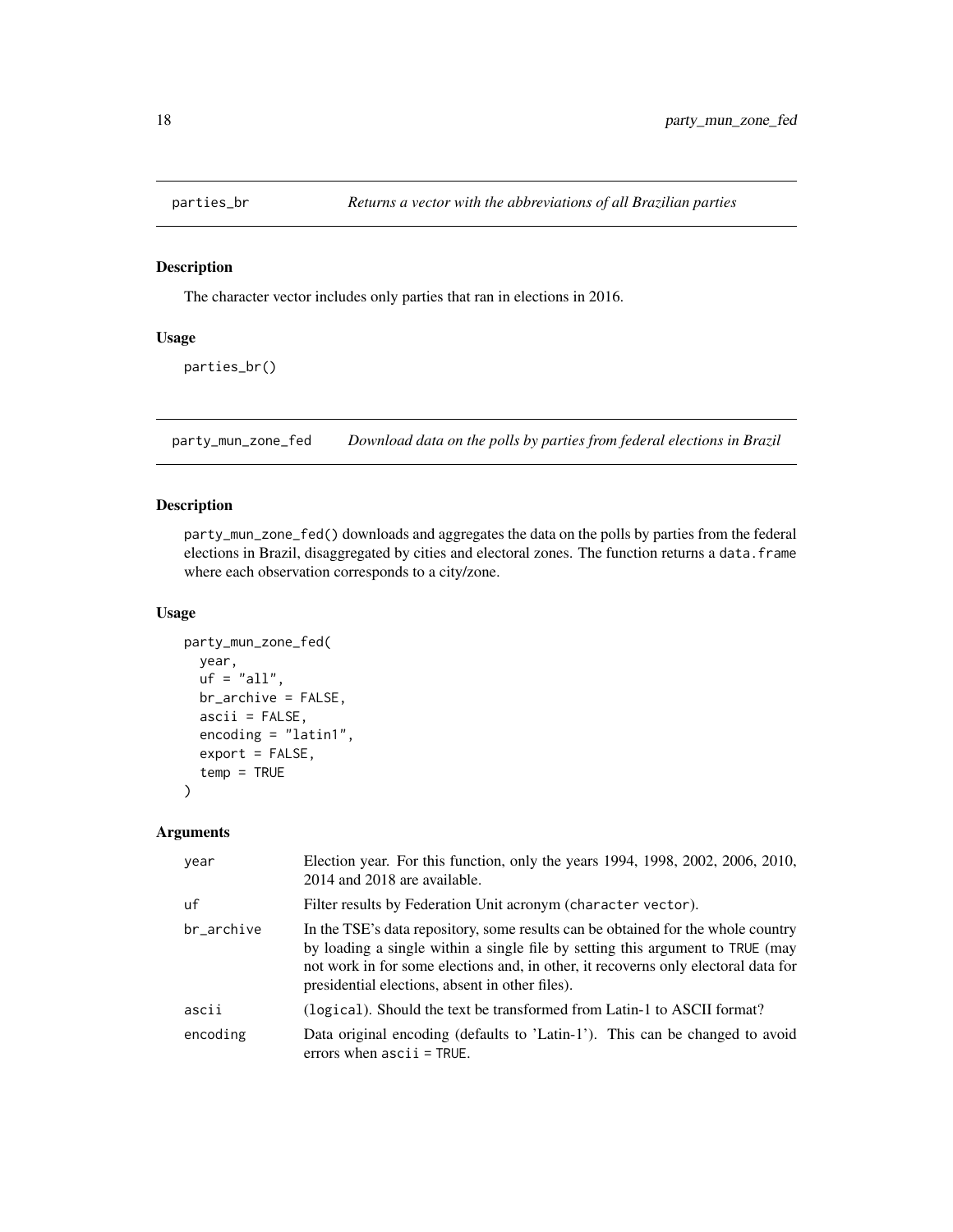#### Details

If export is set to TRUE, the downloaded data is saved as .dta and .sav files in the current directory.

## Value

party\_mun\_zone\_fed() returns a data.frame with the following variables:

- DATA\_GERACAO: Generation date of the file (when the data was collected).
- HORA\_GERACAO: Generation time of the file (when the data was collected), Brasilia Time.
- ANO\_ELEICAO: Election year.
- NUM\_TURNO: Round number.
- DESCRICAO ELEICAO: Description of the election.
- SIGLA\_UF: Units of the Federation's acronym in which occurred the election.
- SIGLA UE: Units of the Federation's acronym (In case of major election is the FU's acronym in which the candidate runs for (text) and in case of municipal election is the municipal's Supreme Electoral Court code (number)). Assume the special values BR, ZZ and VT to designate, respectively, Brazil, Overseas and Absentee Ballot.
- CODIGO\_MUNICIPIO: Supreme Electoral code from the city where occurred the election.
- NOME\_MUNICIPIO: Name of the city where occurred the election.
- NUMERO\_ZONA: Zone number.
- CODIGO CARGO: Code of the position that the candidate runs for.
- DESCRICAO CARGO: Description of the position that the candidate runs for.
- TIPO\_LEGENDA: It informs it the candidate runs for 'coalition' or 'isolated party'.
- NOME\_COLIGACAO: Coalition name.
- COMPOSICAO\_LEGENDA: Coalition's composition.
- NUMERO\_PARTIDO: Party number.
- SIGLA\_PARTIDO: Party's acronym.
- NOME\_PARTIDO: Party name.
- OTDE VOTOS NOMINAIS: Total number of nominal votes that a party received in that city and zone.
- QTDE\_VOTOS\_LEGENDA: Total number of votes that a coalitions received in that city and zone.
- SEQUENCIAL\_LEGENDA: Coalition's sequential number, generated internally by the electoral justice.
- TRANSITO: It informs whether the record relates or not to absentee ballot votes (only for 2014 election).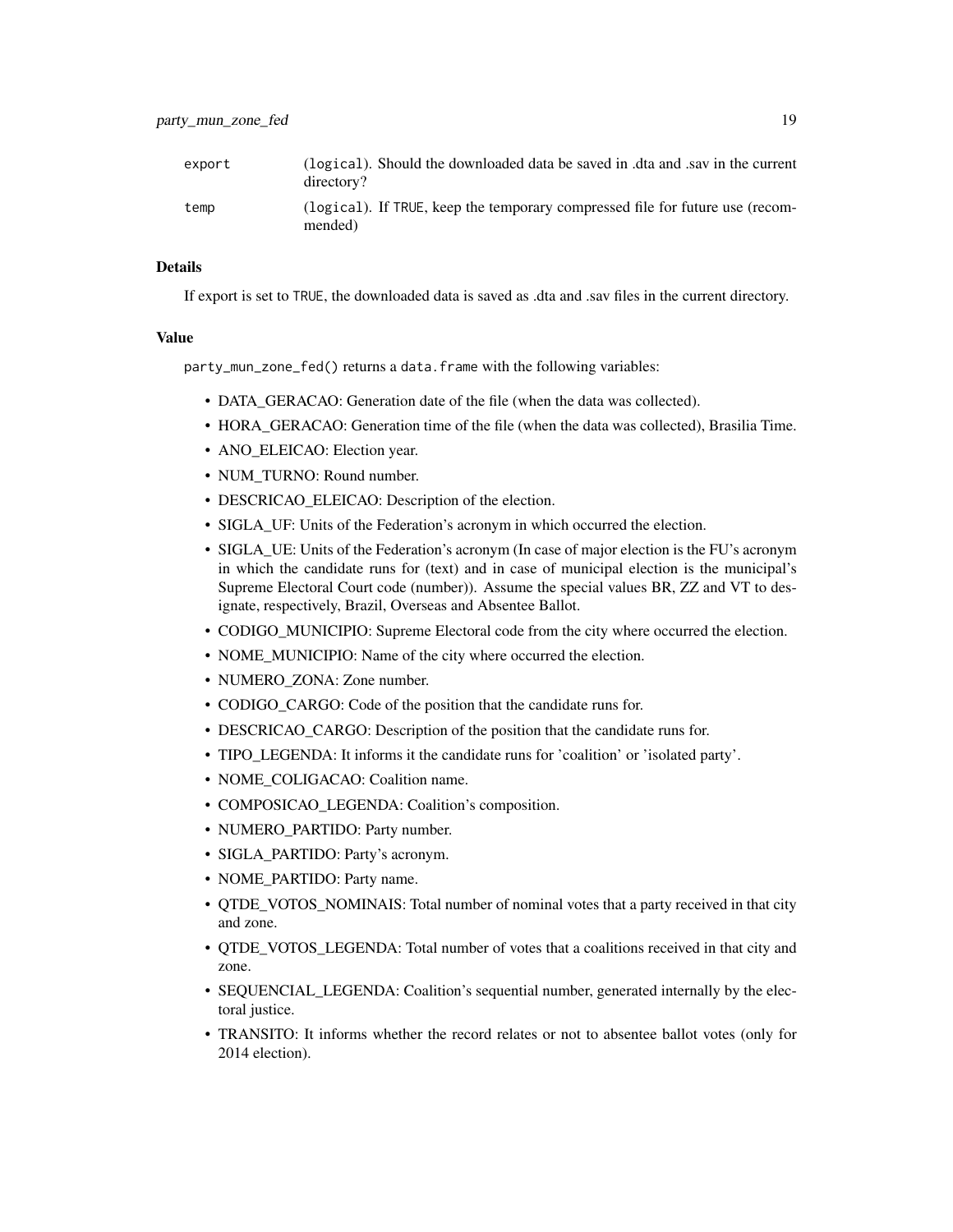- <span id="page-19-0"></span>• COD\_TIPO\_ELEICAO: Election type code.
- NOME\_TIPO\_ELEICAO: Election type.
- COD\_ELEICAO: Election code.
- DATA\_ELEICAO: Election date.
- ABRANGENCIA: Election scope.
- NOME\_UE: Electoral unit name.

For the elections prior to 2002, some information can be incomplete. For the 2014 and 2018 elections, more variable are available.

#### See Also

[party\\_mun\\_zone\\_local](#page-19-1) for local elections in Brazil.

## Examples

```
## Not run:
df <- party_mun_zone_fed(2002)
```

```
## End(Not run)
```
<span id="page-19-1"></span>party\_mun\_zone\_local *Download data on the polls by parties from local elections in Brazil*

## Description

party\_mun\_zone\_local() downloads and aggregates data on the polls by parties from local elections in Brazil, disaggregated by electoral zone. The function returns a data.frame where each observation corresponds to a city/zone.

## Usage

```
party_mun_zone_local(
  year,
  uf = "all".ascii = FALSE,
  encoding = "latin1",
  export = FALSE,temp = TRUE
)
```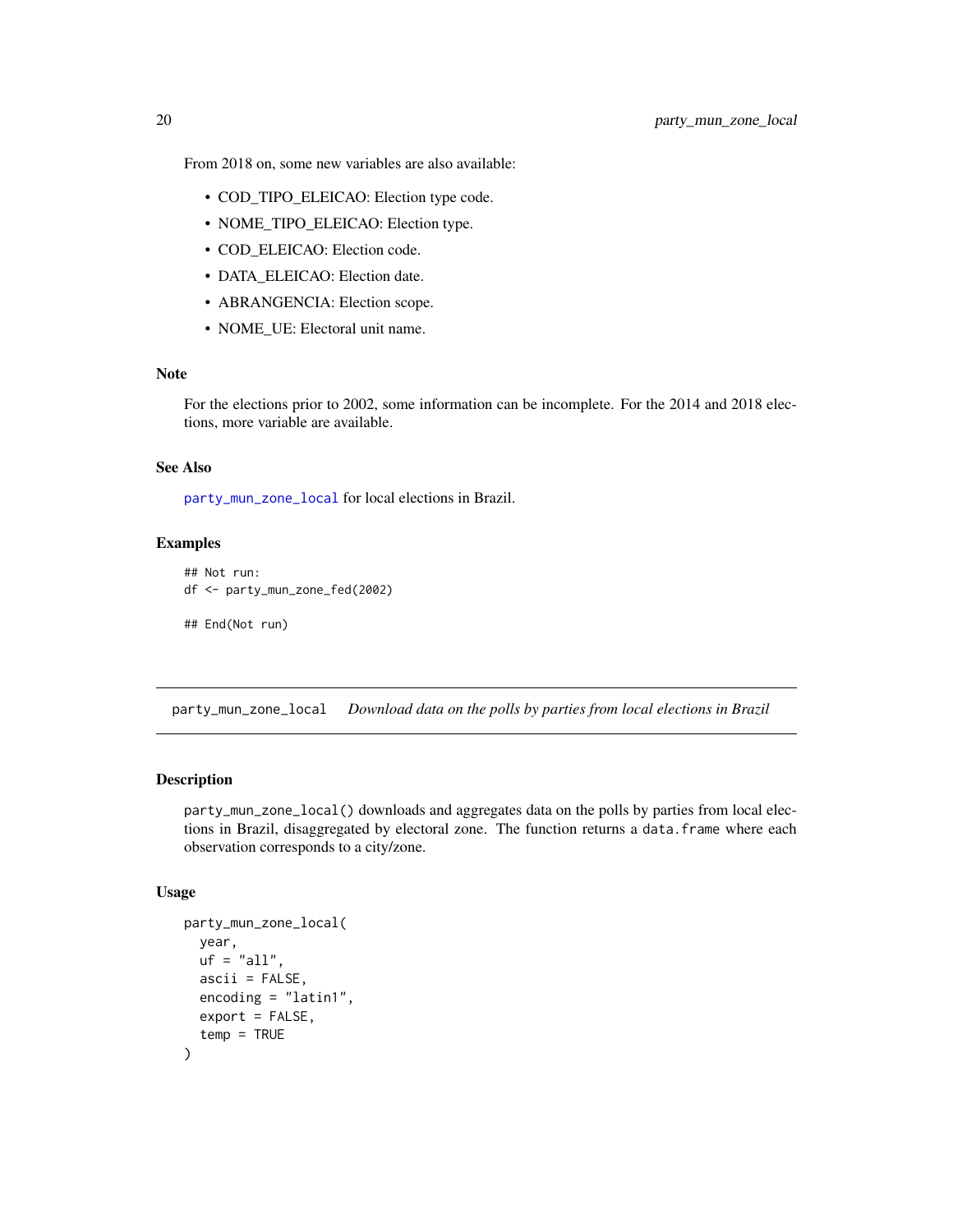#### **Arguments**

| year     | Election year. For this function, only the years 1996, 2000, 2004, 2008, 2012,<br>2016 and 2020 are available. |
|----------|----------------------------------------------------------------------------------------------------------------|
| uf       | Federation Unit acronym (character vector).                                                                    |
| ascii    | (logical). Should the text be transformed from Latin-1 to ASCII format?                                        |
| encoding | Data original encoding (defaults to 'Latin-1'). This can be changed to avoid<br>errors when $ascii = TRUE$ .   |
| export   | (logical). Should the downloaded data be saved in .dta and .sav in the current<br>directory?                   |
| temp     | (logical). If TRUE, keep the temporary compressed file for future use (recom-<br>mended)                       |

## Details

If export is set to TRUE, the downloaded data is saved as .dta and .sav files in the current directory.

## Value

party\_mun\_zone\_local() returns a data.frame with the following variables:

- DATA GERACAO: Generation date of the file (when the data was collected).
- HORA GERACAO: Generation time of the file (when the data was collected), Brasilia Time.
- ANO\_ELEICAO: Election year.
- NUM\_TURNO: Round number.
- DESCRICAO\_ELEICAO: Description of the election.
- SIGLA\_UF: Units of the Federation's acronym in which occurred the election.
- SIGLA\_UE: Units of the Federation's acronym (In case of major election is the FU's acronym in which the candidate runs for (text) and in case of municipal election is the municipal's Supreme Electoral Court code (number)). Assume the special values BR, ZZ and VT to designate, respectively, Brazil, Overseas and Absentee Ballot.
- CODIGO\_MUNICIPIO: Supreme Electoral code from the city where occurred the election.
- NOME\_MUNICIPIO: Name of the city where occurred the election.
- NUMERO ZONA: Zone number.
- CODIGO\_CARGO: Code of the position that the candidate runs for.
- DESCRICAO CARGO: Description of the position that the candidate runs for.
- TIPO LEGENDA: It informs it the candidate runs for 'coalition' or 'isolated party'.
- NOME\_COLIGACAO: Coalition name.
- COMPOSICAO\_LEGENDA: Coalition's composition.
- NUMERO PARTIDO: Party number.
- SIGLA\_PARTIDO: Party's acronym.
- NOME\_PARTIDO: Party name.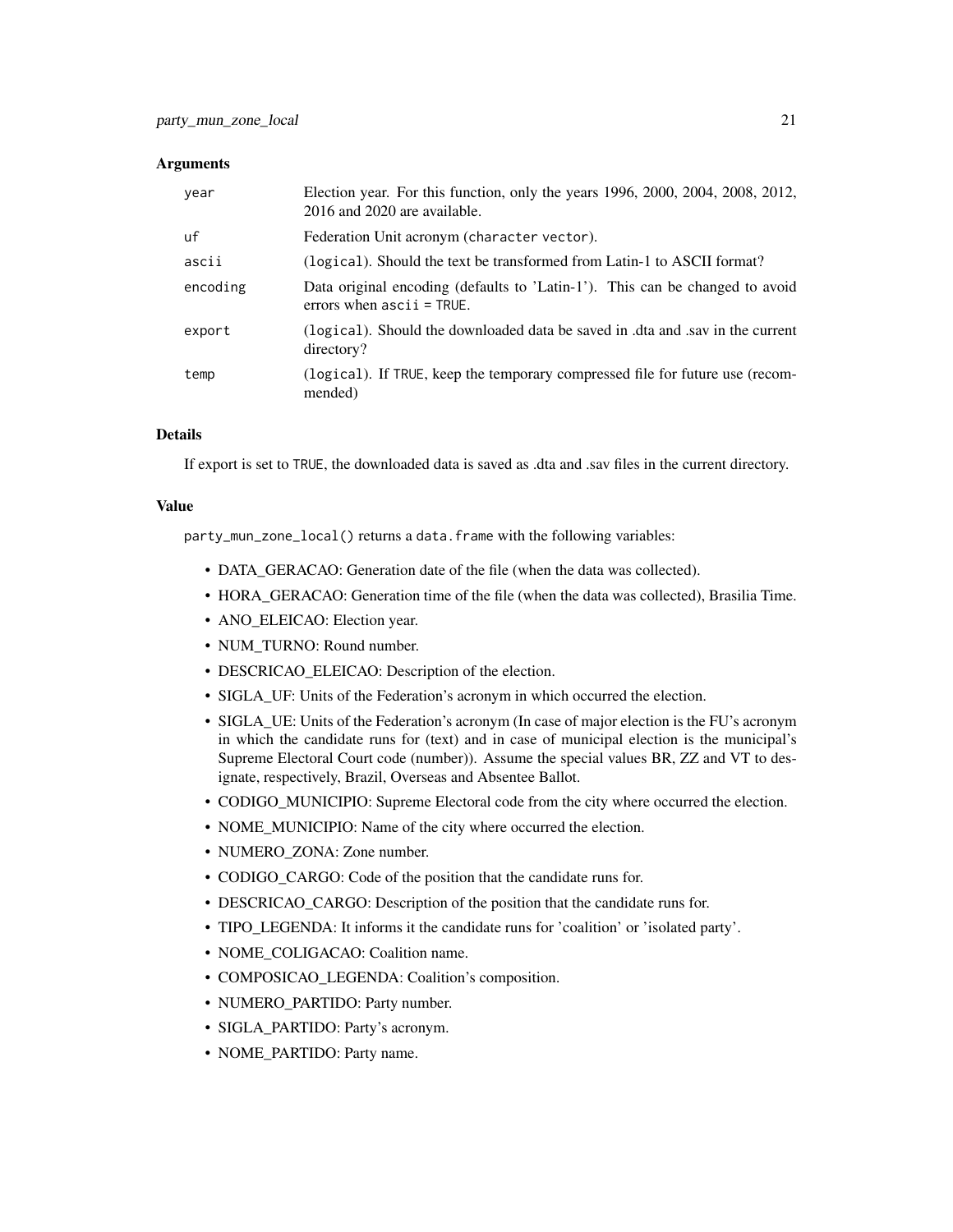- <span id="page-21-0"></span>• QTDE\_VOTOS\_NOMINAIS: Total number of nominal votes that a party received in that city and zone.
- QTDE\_VOTOS\_LEGENDA: Total number of votes that a coalitions received in that city and zone.
- SEQUENCIAL\_LEGENDA: Coalition's sequential number, generated internally by the electoral justice.
- TRANSITO: Electoral result outside the candidates' district? (N for no).

For the elections prior to 2000, some information can be incomplete.

## See Also

[party\\_mun\\_zone\\_fed](#page-17-1) for local federal in Brazil.

## Examples

```
## Not run:
df <- party_mun_zone_local(2000)
```
## End(Not run)

<span id="page-21-1"></span>personal\_finances\_fed *Download data on federal candidates' personal financial disclosures*

## Description

personal\_finances\_local() downloads and aggregates the data on federal candidates' personal financial disclosures. The function returns a data.frame where each observation corresponds to a candidate's property.

#### Usage

```
personal_finances_fed(
 year,
 uf = "all".br_archive = FALSE,
  ascii = FALSE,encoding = "latin1",
 export = FALSE,temp = TRUE
)
```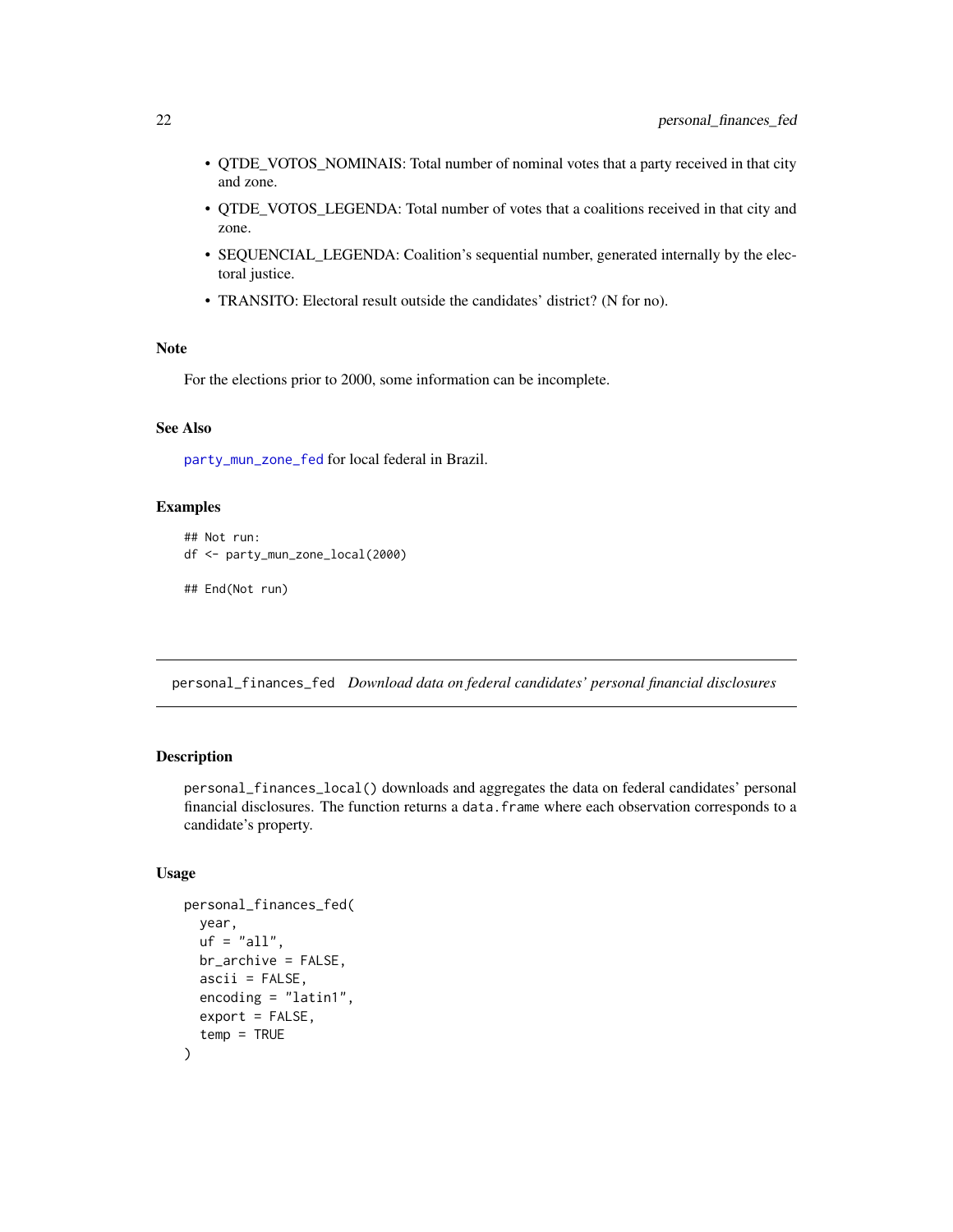#### **Arguments**

| year       | Election year. For this function, only the years 2006, 2010, 2014 and 2018 are<br>available.                                                                                                                                                                                                               |
|------------|------------------------------------------------------------------------------------------------------------------------------------------------------------------------------------------------------------------------------------------------------------------------------------------------------------|
| uf         | Federation Unit acronym (character vector).                                                                                                                                                                                                                                                                |
| br_archive | In the TSE's data repository, some results can be obtained for the whole country<br>by loading a single within a single file by setting this argument to TRUE (may<br>not work in for some elections and, in other, it recovers only electoral data for<br>presidential elections, absent in other files). |
| ascii      | (logical). Should the text be transformed from Latin-1 to ASCII format?                                                                                                                                                                                                                                    |
| encoding   | Data original encoding (defaults to 'Latin-1'). This can be changed to avoid<br>errors when $ascii = TRUE$ .                                                                                                                                                                                               |
| export     | (logical). Should the downloaded data be saved in .dta and .say in the current<br>directory?                                                                                                                                                                                                               |
| temp       | (logical). If TRUE, keep the temporary compressed file for future use (recom-<br>mended)                                                                                                                                                                                                                   |

## Details

If export is set to TRUE, the downloaded data is saved as .dta and .sav files in the current directory.

#### Value

assets\_candidate\_local() returns a data.frame with the following variables:

- DATA\_GERACAO: Generation date of the file (when the data was collected).
- HORA GERACAO: Generation time of the file (when the data was collected), Brasilia Time.
- ANO\_ELEICAO: Election year.
- DESCRICAO\_ELEICAO: Description of the election.
- SIGLA\_UF: Units of the Federation's acronym in which occurred the election.
- SQ\_CANDIDATO: Candidate's ID ID attributed by TSE.
- CD\_TIPO\_BEM\_CANDIDATO: Code of the property.
- DS\_TIPO\_BEM\_CANDIDATO: Description of the property.
- DETALHE BEM: Addional details of the property.
- VALOR\_BEM: Value, in current Brazilian reais, of the property.
- DATA\_ULT\_TOTALIZACAO: Date of the last totalization in that city and zone.
- HORA\_ULT\_TOTALIZACAO: Time of the last totalization in that city and zone.

From 2018 on, some new variables are also available:

- COD\_TIPO\_ELEICAO: Election type code.
- NOME\_TIPO\_ELEICAO: Election type.
- COD\_ELEICAO: Election code.
- DATA\_ELEICAO: Election date.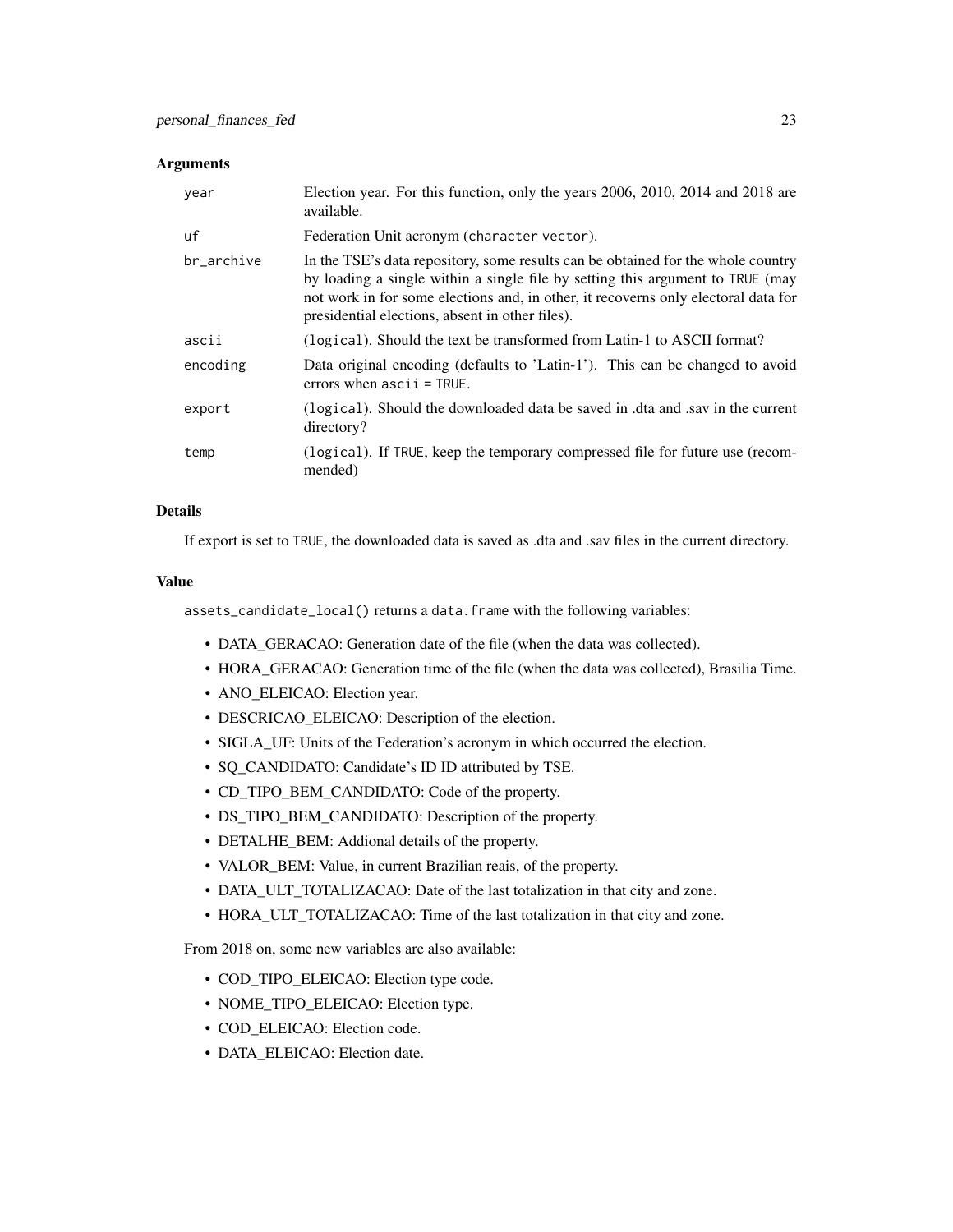- <span id="page-23-0"></span>• ABRANGENCIA: Election scope.
- NOME\_UE: Electoral unit name.
- NUMERO\_ORDEM\_CANDIDATO: Candidate's ordinal number.
- DT\_ULTIMA\_ATUALIZACAO: Date when last updated.
- HH\_ULTIMA\_ATUALIZACAO: Hour when last updated.

For the elections prior to 2000, some information may be incomplete.

## See Also

[personal\\_finances\\_local](#page-23-1) for personal financial disclosures of running candidates in local elections.

#### Examples

## Not run: df <- personal\_finances\_fed(2006)

## End(Not run)

<span id="page-23-1"></span>personal\_finances\_local

*Download data on local candidates' personal financial disclosures*

#### Description

personal\_finances\_local() downloads and aggregates the data on local candidates' personal financial disclosures. The function returns a data.frame where each observation corresponds to a candidate's property.

#### Usage

```
personal_finances_local(
  year,
 uf = "all".ascii = FALSE,
  encoding = "latin1",
  export = FALSE,temp = TRUE
)
```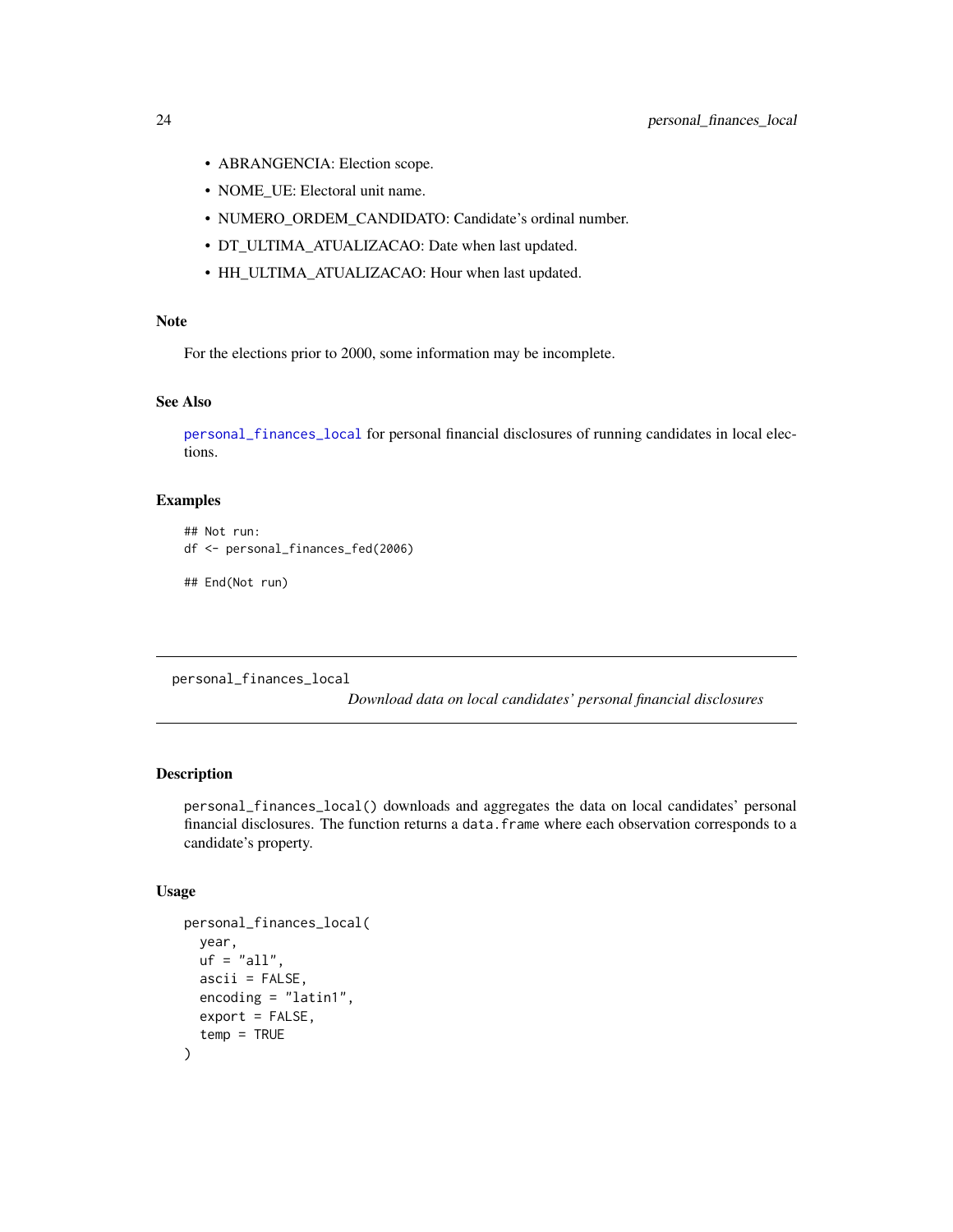#### <span id="page-24-0"></span>**Arguments**

| year     | Election year. For this function, only the years 1996, 2000, 2004, 2008, 2012,<br>2016 and 2020 are available. |
|----------|----------------------------------------------------------------------------------------------------------------|
| uf       | Federation Unit acronym (character vector).                                                                    |
| ascii    | (logical). Should the text be transformed from Latin-1 to ASCII format?                                        |
| encoding | Data original encoding (defaults to 'Latin-1'). This can be changed to avoid<br>errors when $ascii = TRUE$ .   |
| export   | (logical). Should the downloaded data be saved in .dta and .sav in the current<br>directory?                   |
| temp     | (logical). If TRUE, keep the temporary compressed file for future use (recom-<br>mended)                       |

## Details

If export is set to TRUE, the downloaded data is saved as .dta and .sav files in the current directory.

## Value

assets\_candidate\_local() returns a data.frame with the following variables:

- DATA\_GERACAO: Generation date of the file (when the data was collected).
- HORA\_GERACAO: Generation time of the file (when the data was collected), Brasilia Time.
- ANO\_ELEICAO: Election year.
- DESCRICAO\_ELEICAO: Description of the election.
- SIGLA\_UF: Units of the Federation's acronym in which occurred the election.
- SQ\_CANDIDATO: Candidate's ID ID attributed by TSE.
- CD\_TIPO\_BEM\_CANDIDATO: Code of the property.
- DS\_TIPO\_BEM\_CANDIDATO: Description of the property.
- DETALHE\_BEM: Addional details of the property.
- VALOR\_BEM: Value, in current Brazilian reais, of the property.
- DATA\_ULT\_TOTALIZACAO: Date of the last totalization in that city and zone.
- HORA\_ULT\_TOTALIZACAO: Time of the last totalization in that city and zone.

#### Note

For the elections prior to 2000, some information may be incomplete.

#### See Also

[personal\\_finances\\_fed](#page-21-1) for personal financial disclosures of running candidates in federal elections.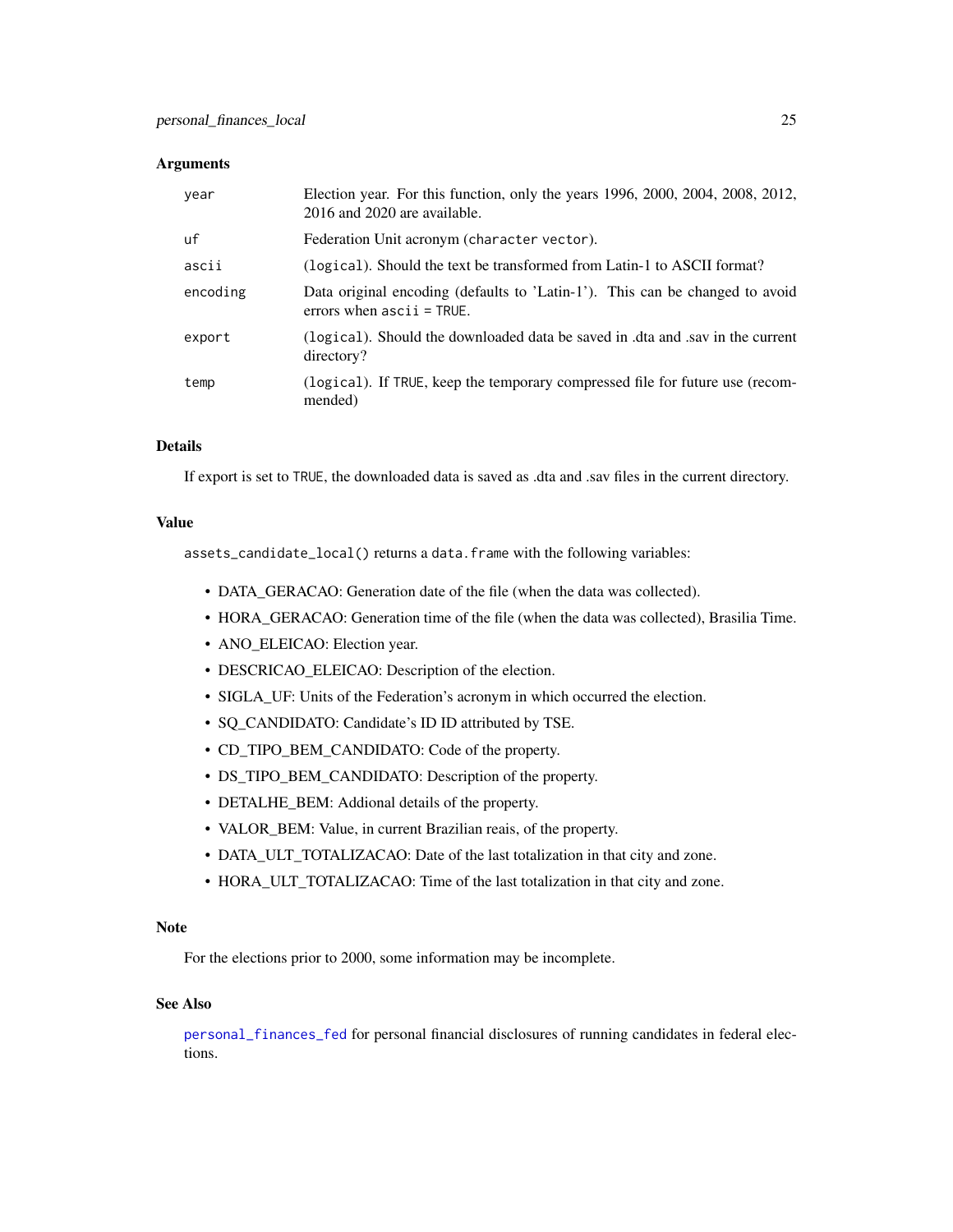## Examples

```
## Not run:
df <- personal_finances_local(2000)
## End(Not run)
```
<span id="page-25-1"></span>

| seats fed | Download data on the number of seats under dispute in federal elec- |
|-----------|---------------------------------------------------------------------|
|           | tions                                                               |

## Description

seats\_fed() downloads and aggregates data on the number of seats under dispute in federal elections in Brazil. The function returns a tbl,data.frame where each observation corresponds to a district-office dyad.

## Usage

```
seats_fed(
 year,
 uf = "all",br_archive = FALSE,
  ascii = FALSE,encoding = "latin1",
 export = FALSE,
  temp = TRUE
)
```
## Arguments

| year       | Election year. For this function, only the years of $1998, 2002, 2006, 2010, 2014$<br>and 2018 are available.                                                                                                                                                                                              |
|------------|------------------------------------------------------------------------------------------------------------------------------------------------------------------------------------------------------------------------------------------------------------------------------------------------------------|
| uf         | Federation Unit acronym (character vector).                                                                                                                                                                                                                                                                |
| br archive | In the TSE's data repository, some results can be obtained for the whole country<br>by loading a single within a single file by setting this argument to TRUE (may<br>not work in for some elections and, in other, it recovers only electoral data for<br>presidential elections, absent in other files). |
| ascii      | (logical). Should the text be transformed from Latin-1 to ASCII format?                                                                                                                                                                                                                                    |
| encoding   | Data original encoding (defaults to 'Latin-1'). This can be changed to avoid<br>errors when $ascii = TRUE$ .                                                                                                                                                                                               |
| export     | (logical). Should the downloaded data be saved in .dta and .say in the current<br>directory?                                                                                                                                                                                                               |
| temp       | (logical). If TRUE keep temporary compressed file                                                                                                                                                                                                                                                          |

<span id="page-25-0"></span>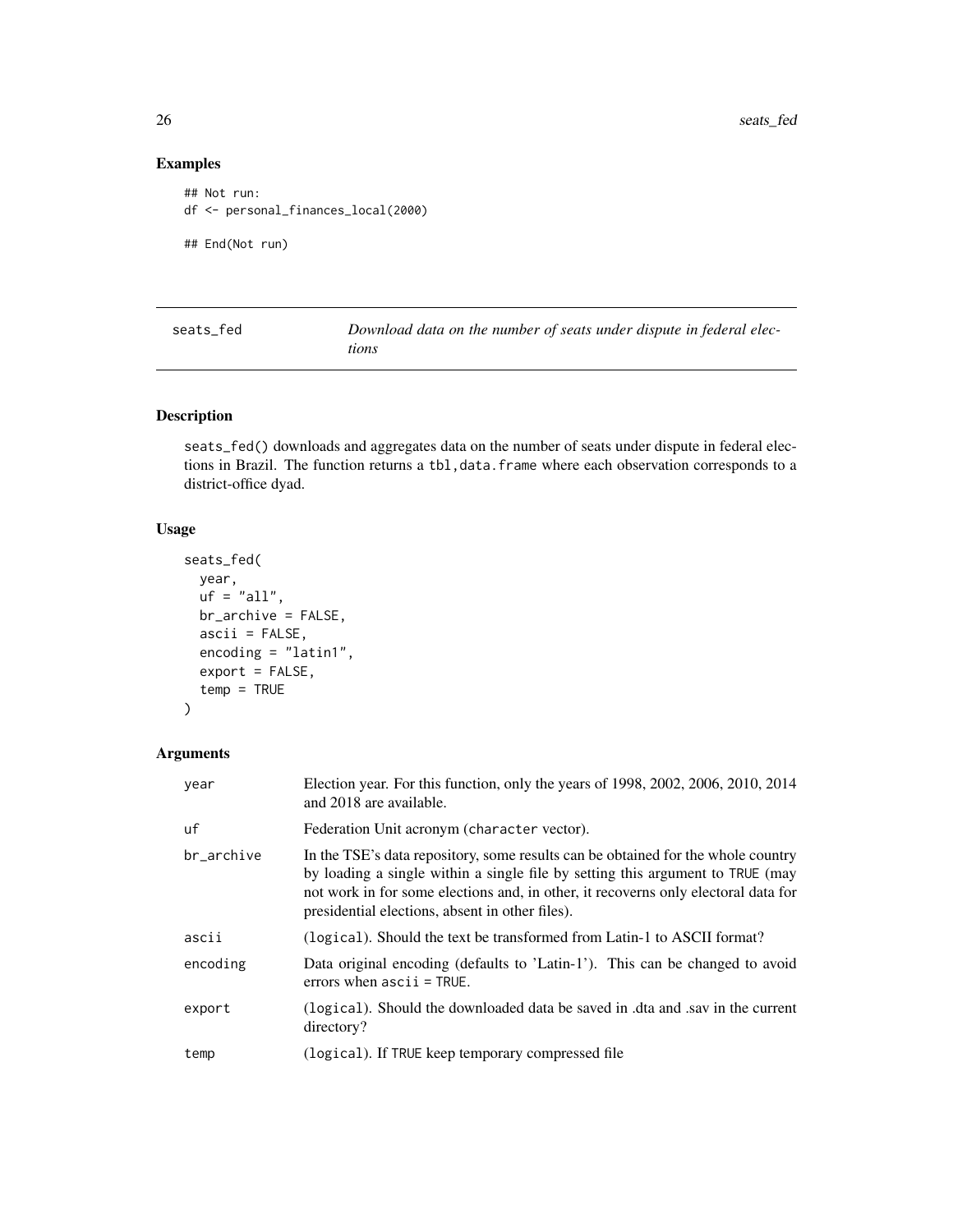#### <span id="page-26-0"></span>seats\_fed 27

## Details

If export is set to TRUE, the downloaded data is saved as .dta and .sav files in the current directory.

### Value

seats\_fed() returns a data.frame with the following variables:

- DATA\_GERACAO: Generation date of the file (when the data was collected).
- HORA\_GERACAO: Generation time of the file (when the data was collected), Brasilia Time.
- ANO\_ELEICAO: Election year.
- DESCRICAO\_ELEICAO: Description of the election.
- SIGLA\_UF: Units of the Federation's acronym in which occurred the election.
- SIGLA\_UE: Units of the Federation's acronym (In case of major election is the FU's acronym in which the candidate runs for (text) and in case of municipal election is the municipal's Supreme Electoral Court code (number)). Assume the special values BR, ZZ and VT to designate, respectively, Brazil, Overseas and Absentee Ballot.
- NOME\_UE: Description of the Electoral Unit.
- CODIGO\_CARGO: Code of the position that the candidate runs for.
- DESCRICAO\_CARGO: Description of the position that the candidate runs for.
- QTDE\_VAGAS: number of seats under dispute.

#### Note

For the elections prior to 2000, some information can be incomplete.

## See Also

seats local for local elections in Brazil.

#### Examples

```
## Not run:
df <- seats_fed(2000)
```
## End(Not run)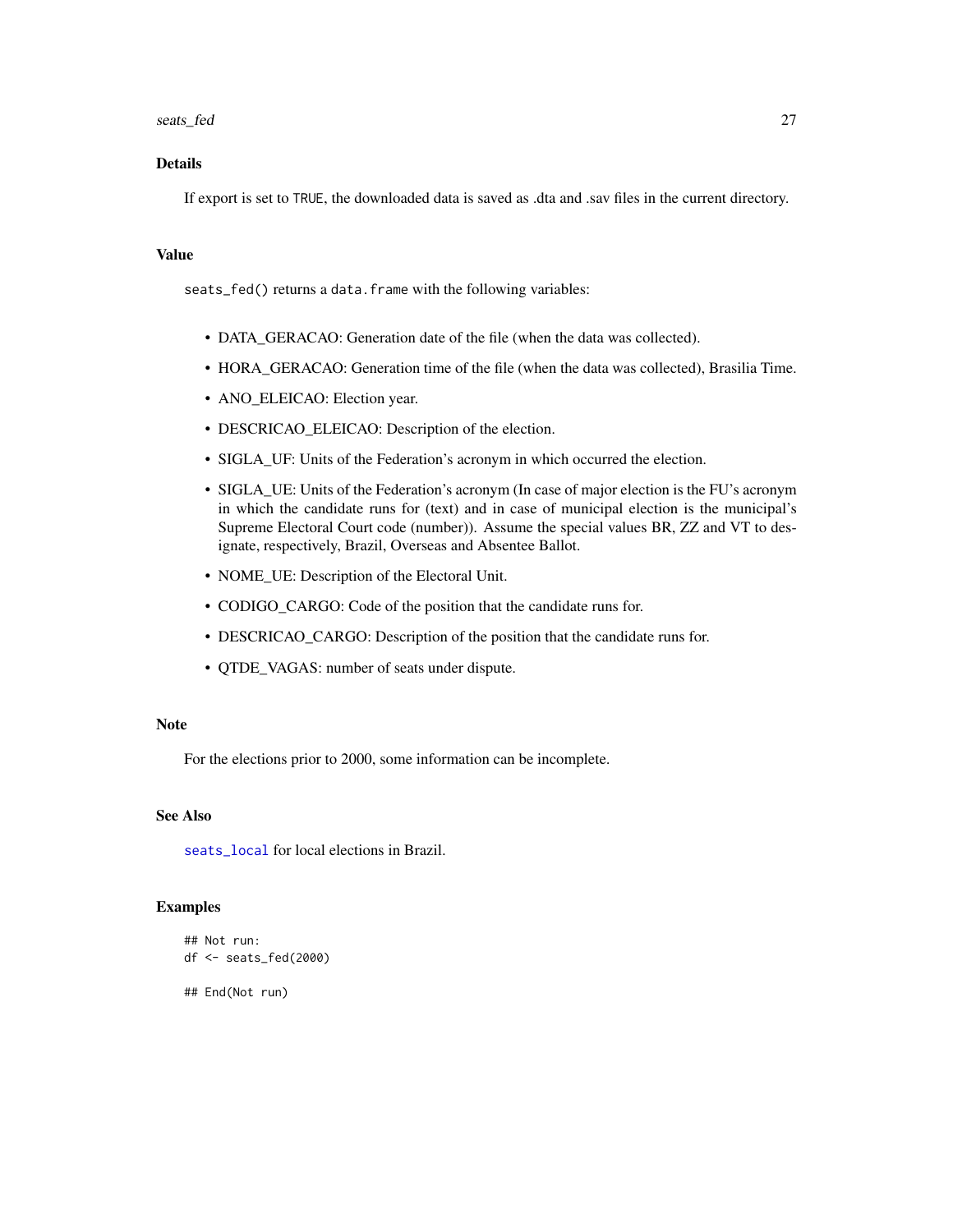## Description

seats\_local() downloads and aggregates data on the number of seats under dispute in local elections in Brazil. The function returns a tbl,data.frame where each observation corresponds to a municipality office dyad.

## Usage

```
seats_local(
 year,
 uf = "all",ascii = FALSE,
  encoding = "latin1",
 export = FALSE,temp = TRUE
)
```
## Arguments

| year     | Election year. For this function, only the years of 1996, 2000, 2004, 2008,<br>2012, 2016 and 2020 are available. |
|----------|-------------------------------------------------------------------------------------------------------------------|
| uf       | Federation Unit acronym (character vector).                                                                       |
| ascii    | (logical). Should the text be transformed from Latin-1 to ASCII format?                                           |
| encoding | Data original encoding (defaults to 'Latin-1'). This can be changed to avoid<br>errors when $ascii = TRUE$ .      |
| export   | (logical). Should the downloaded data be saved in .dta and .sav in the current<br>directory?                      |
| temp     | (logical). If TRUE, keep the temporary compressed file for future use (recom-<br>mended)                          |

## Details

If export is set to TRUE, the downloaded data is saved as .dta and .sav files in the current directory.

#### Value

seats\_local() returns a data.frame with the following variables:

- DATA\_GERACAO: Generation date of the file (when the data was collected).
- HORA\_GERACAO: Generation time of the file (when the data was collected), Brasilia Time.
- ANO\_ELEICAO: Election year.
- DESCRICAO\_ELEICAO: Description of the election.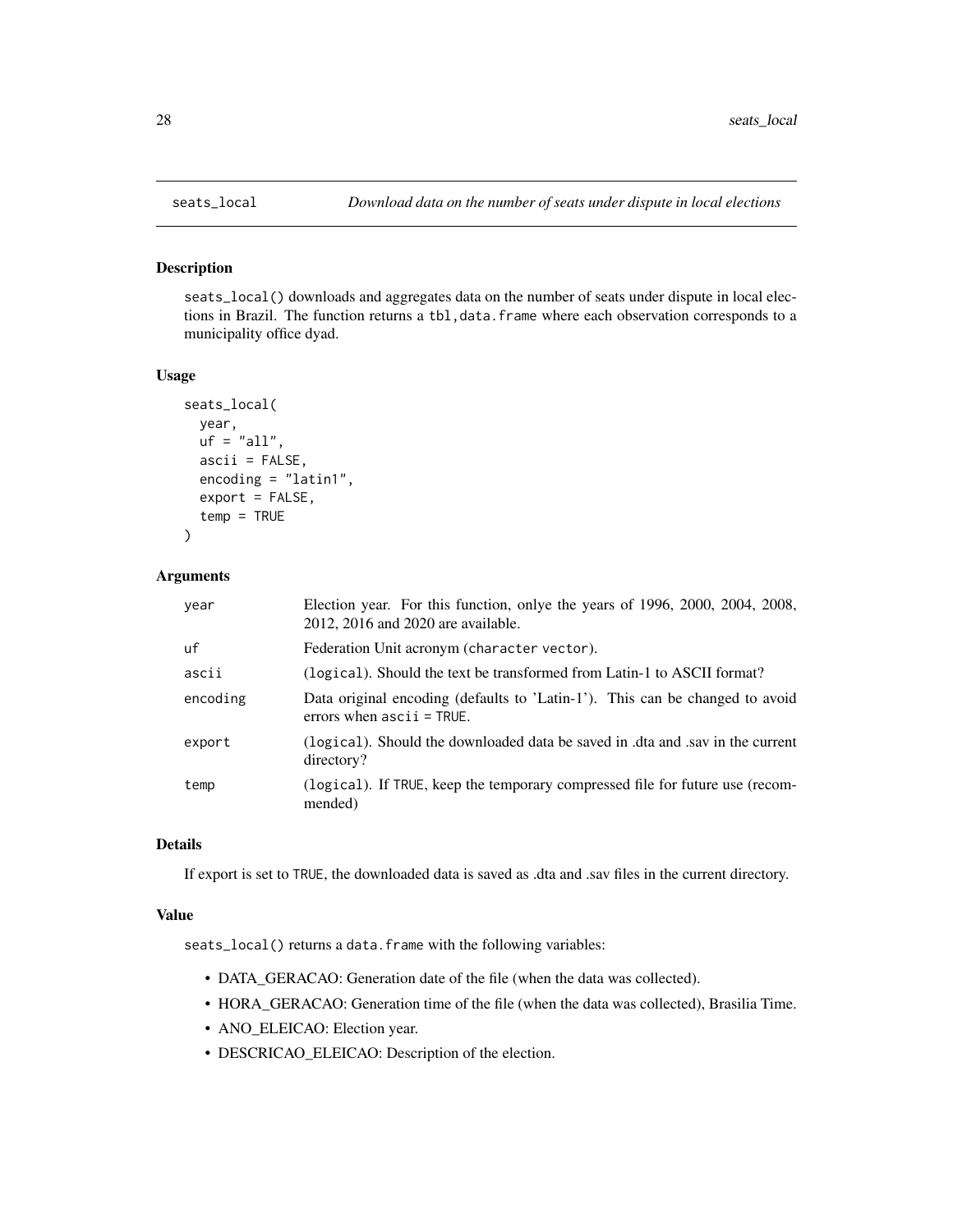- <span id="page-28-0"></span>• SIGLA\_UF: Units of the Federation's acronym in which occurred the election.
- SIGLA\_UE: Units of the Federation's acronym (In case of major election is the FU's acronym in which the candidate runs for (text) and in case of municipal election is the municipal's Supreme Electoral Court code (number)). Assume the special values BR, ZZ and VT to designate, respectively, Brazil, Overseas and Absentee Ballot.
- NOME\_UE: Description of the Electoral Unit.
- CODIGO\_CARGO: Code of the position that the candidate runs for.
- DESCRICAO\_CARGO: Description of the position that the candidate runs for.
- QTDE\_VAGAS: number of seats under dispute.

For the elections prior to 2000, some information can be incomplete.

## See Also

[seats\\_fed](#page-25-1) for federal elections in Brazil.

#### Examples

```
## Not run:
df <- seats_local(2000)
## End(Not run)
```
uf\_br *Returns a vector with the abbreviations of all Brazilian states*

## Description

Returns a vector with the abbreviations of all Brazilian states

#### Usage

uf\_br()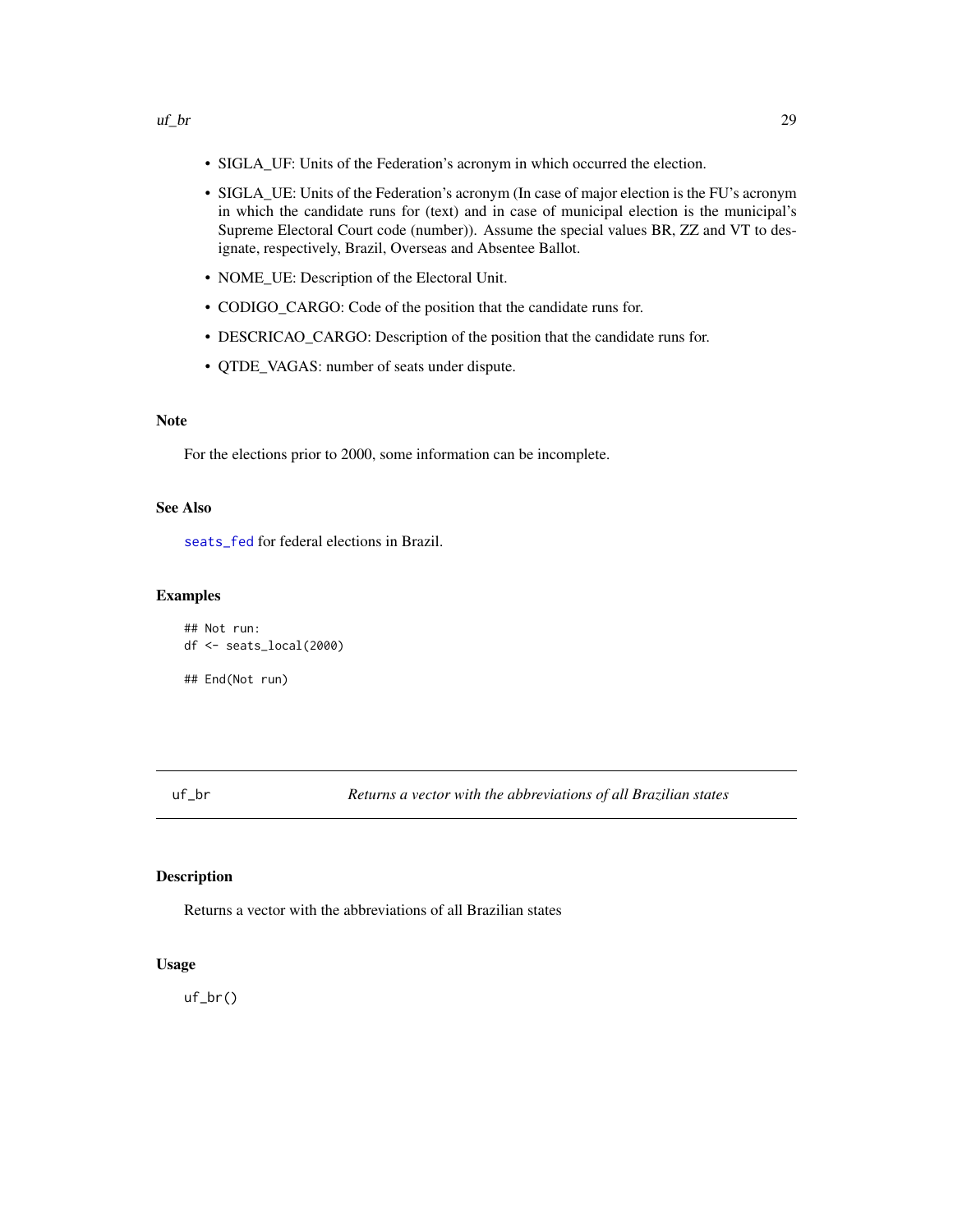<span id="page-29-0"></span>

#### Description

voter\_affiliation() downloads and cleans data on voters' affiliation to Brazilian political parties by state. The function returns a data.frame where each observation corresponds to a voter.

#### Usage

```
voter_affiliation(
  party,
  uf,
  ascii = FALSE,encoding = "windows-1252",
  export = FALSE)
```
#### Arguments

| party    | character vector containing the acronym of the parties with an official record<br>on TSE. Spaces in the name of some parties (i.g. PC do B) must be preserved. |
|----------|----------------------------------------------------------------------------------------------------------------------------------------------------------------|
| uf       | character vector containing the acronym of the states of the federation.                                                                                       |
| ascii    | (logical). Should the text be transformed from Latin-1 to ASCII format?                                                                                        |
| encoding | Data original encoding (defaults to 'windows-1252'). This can be changed to<br>avoid errors when $ascii = TRUE$ .                                              |
| export   | (logical). Should the downloaded data be saved in .dta and .sav in the current<br>directory?                                                                   |

## Details

If export is set to TRUE, the downloaded data is saved as .dta and .sav files in the current directory.

#### Value

voter\_affiliation() returns a data.frame with the following variables:

- DATA\_DA\_EXTRACAO: Generation date of the file (when the data was compilled).
- HORA\_DA\_EXTRACAO: Generation date of the file (when the data was compilled), Brasilia time.
- NUMERO\_DA\_INSCRICAO: Voter's electoral ID.
- NOME\_DO\_FILIADO: Voter's name.
- SIGLA\_DO\_PARTIDO: Voter's party acronym.
- NOME\_DO\_PARTIDO: Voter's party name.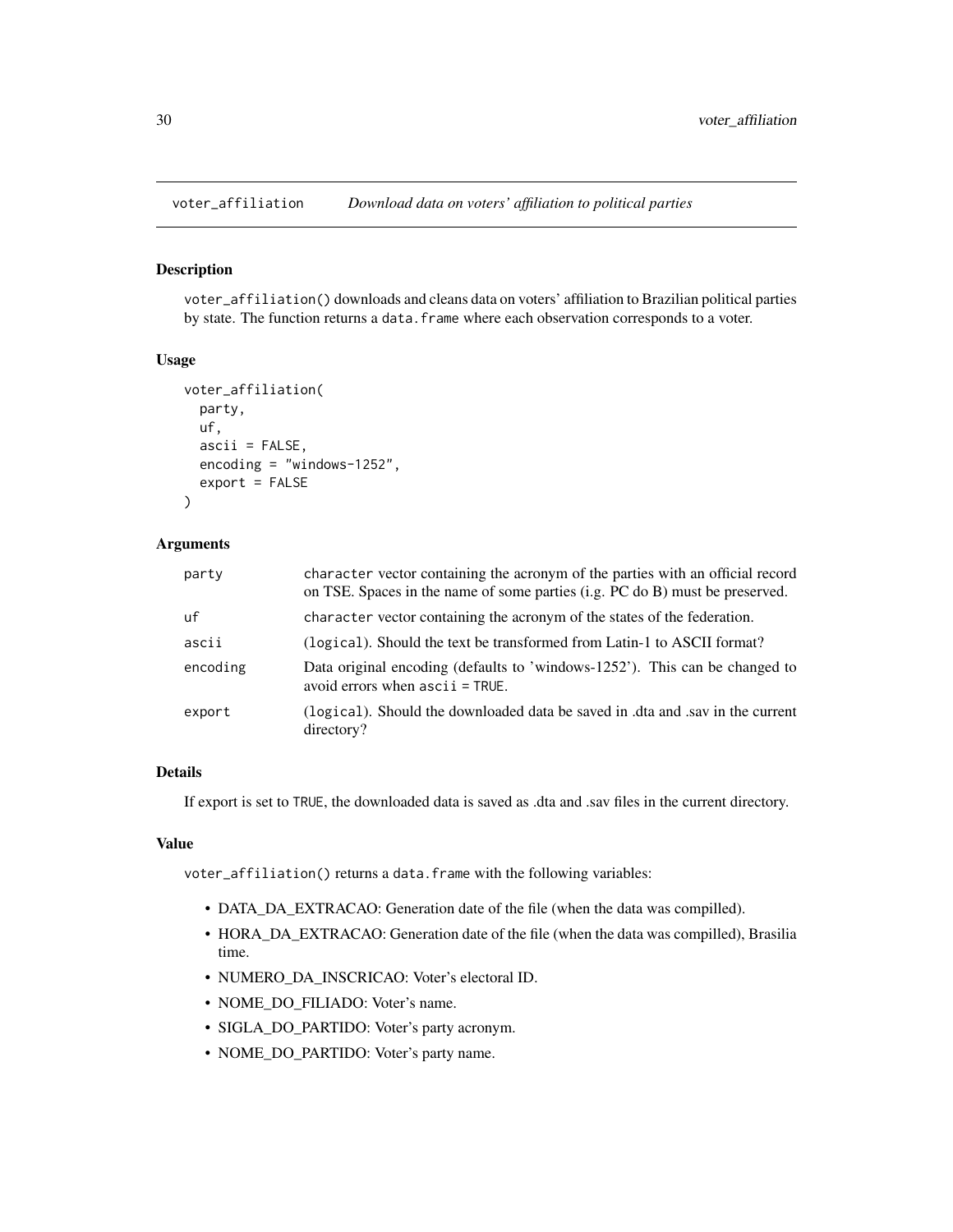- <span id="page-30-0"></span>• UF: State of the federation.
- CODIGO\_DO\_MUNICIPIO: Municipality's Supreme Electoral Court code (number).
- NOME\_DO\_MUNICIPIO: Municipality's name.
- ZONA\_ELEITORAL: Electoral zone number.
- SECAO\_ELEITORAL: Electoral section number.
- DATA\_DA\_FILIACAO: Date when the voter registered her affiliation.
- SITUACAO\_DO\_REGISTRO: Voter's register situation.
- TIPO\_DO\_REGISTRO: Register type.
- DATA\_DO\_PROCESSAMENTO: Generation date of the register (when the register was compilled).
- DATA\_DA\_DESFILIACAO: Date of de-affiliation (when applicable).
- DATA\_DO\_CANCELAMENTO: Date when the register was cancelled (when applicable).
- DATA\_DA\_REGULARIZACAO: Date when the register was regularized (when applicable).
- MOTIVO\_DO\_CANCELAMENTO: Justification used to cancel the register (when applicable).

Data on party affiliation is uptadet on a daily basis, therefore it may vary depending on the day it is collected.

#### Examples

```
## Not run:
df <- voter_affiliation("PT", "DF")
df <- voter_affiliation(c("PT", "PC do B"), "DF")
df <- voter_affiliation(c("PT", "PC do B"), c("DF", "MG", "AL"))
## End(Not run)
```
voter\_profile *Download data on the voters' profile*

#### Description

voter\_profile() downloads and cleans data on the voters' profile aggregated by state, city and electoral zone. The function returns a data.frame where each observation corresponds to a voter profile type.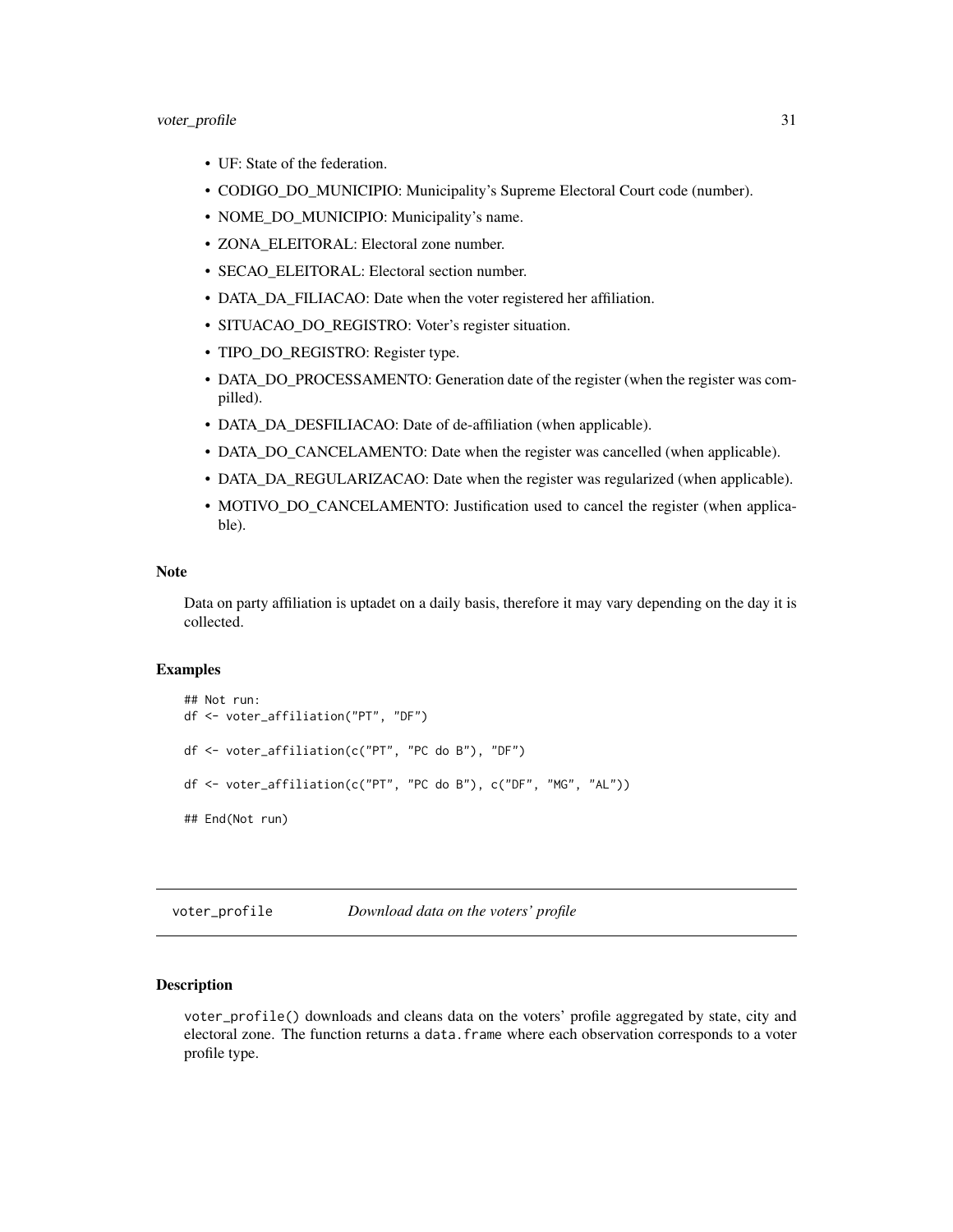## Usage

```
voter_profile(
  year,
  ascii = FALSE,encoding = "windows-1252",
  export = FALSE,temp = TRUE
)
```
## Arguments

| year     | Election year (integer). For this function, the following years are available:<br>1994, 1996, 1998, 2000, 2002, 2004, 2006, 2008, 2010, 2012, 2014, 2016, 2018<br>and 2020. |
|----------|-----------------------------------------------------------------------------------------------------------------------------------------------------------------------------|
| ascii    | (logical). Should the text be transformed from Latin-1 to ASCII format?                                                                                                     |
| encoding | Data original encoding (defaults to 'windows-1252'). This can be changed to<br>avoid errors when $ascii = TRUE$ .                                                           |
| export   | (logical). Should the downloaded data be saved in .dta and .say in the current<br>directory?                                                                                |
| temp     | (logical). If TRUE, keep the temporary compressed file for future use (recom-<br>mended)                                                                                    |

## Details

If export is set to TRUE, the downloaded data is saved as .dta and .sav files in the current directory.

## Value

voter\_profile() returns a data.frame with the following variables:

- PERIODO: Election year.
- UF: Units of the Federation's acronym in which occurred the election.
- MUNICIPIO: Municipality name.
- COD\_MUNICIPIO\_TSE: Municipal's Supreme Electoral Court code (number).
- NR\_ZONA: Electoral zone's Supreme Electoral Court code (number).
- SEXO: Voters' sex.
- FAIXA\_ETARIA: Voters' age group.
- GRAU\_DE\_ESCOLARIDADE: Voters' education degree.
- QTD\_ELEITORES\_NO\_PERFIL: Absolute number of voters.

## Examples

```
## Not run:
df <- voter_profile(2002)
```
## End(Not run)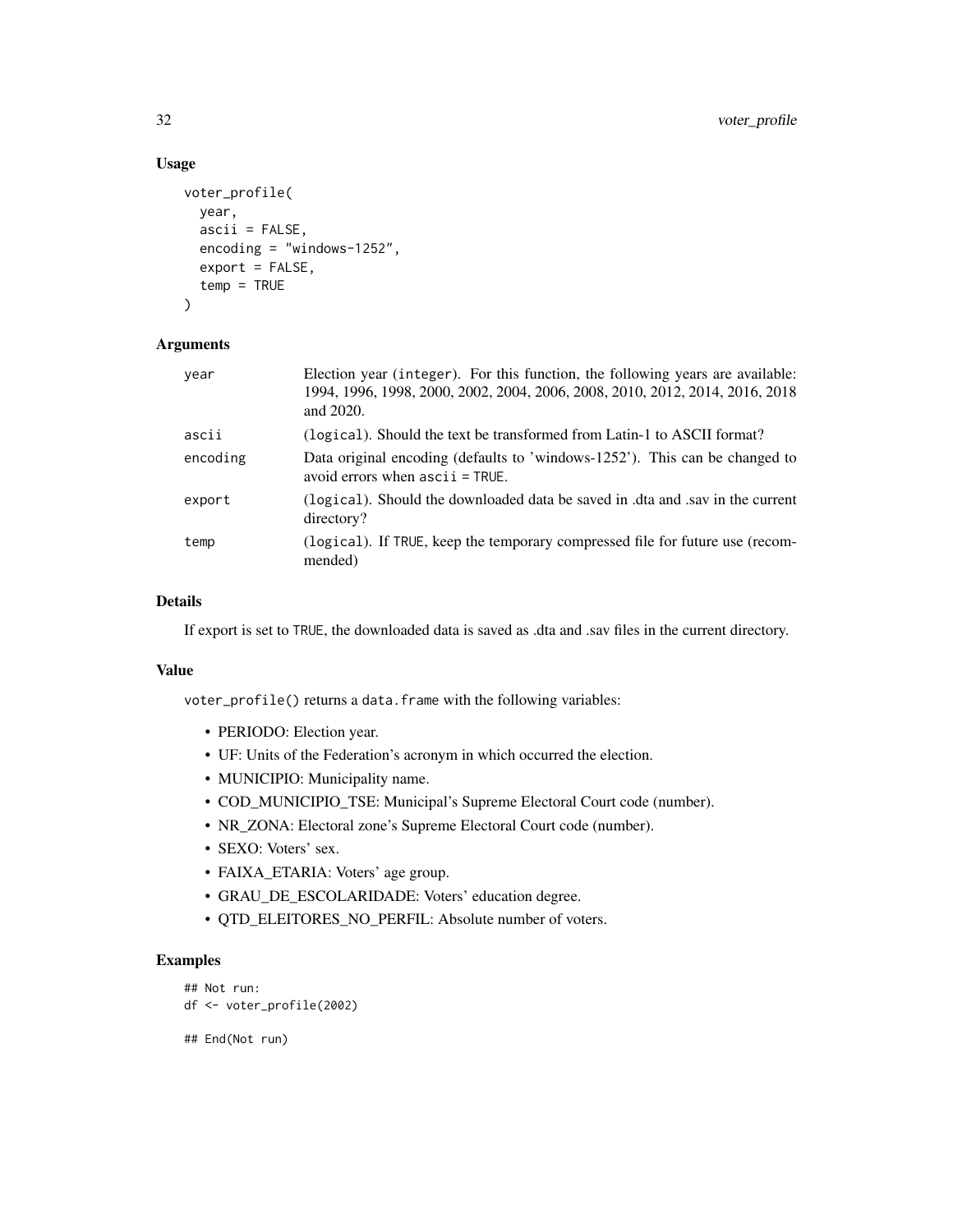<span id="page-32-0"></span>voter\_profile\_by\_section

*Download data on the voters' profile by vote section*

## Description

voter\_profile\_by\_section() downloads and cleans data on the voters' profile aggregated by voting section (i.e., voting stations). The function returns a data.frame where each observation corresponds to a voter profile type.

#### Usage

```
voter_profile_by_section(
  year,
  ascii = FALSE,encoding = "windows-1252",
  export = FALSE,
  temp = TRUE
)
```
#### Arguments

| year     | Election year (integer). For this function, the following years are available:<br>1994, 1996, 1998, 2000, 2002, 2004, 2006, 2008, 2010, 2012, 2014, 2016, 2018<br>and 2020. |
|----------|-----------------------------------------------------------------------------------------------------------------------------------------------------------------------------|
| ascii    | (logical). Should the text be transformed from Latin-1 to ASCII format?                                                                                                     |
| encoding | Data original encoding (defaults to 'windows-1252'). This can be changed to<br>avoid errors when $ascii = TRUE$ .                                                           |
| export   | (logical). Should the downloaded data be saved in .dta and .sav in the current<br>directory?                                                                                |
| temp     | (logical). If TRUE, keep the temporary compressed file for future use (recom-<br>mended)                                                                                    |

## Details

If export is set to TRUE, the downloaded data is saved as .dta and .sav files in the current directory.

#### Value

voter\_profile() returns a data.frame with the following variables:

- DT\_GERACAO The date when the file was created.
- HH\_GERACAO The time when the file was created, Brasilia Timezone (GMT-3).
- AA\_ELEICAO Election year.
- DT\_ELEICAO Election date.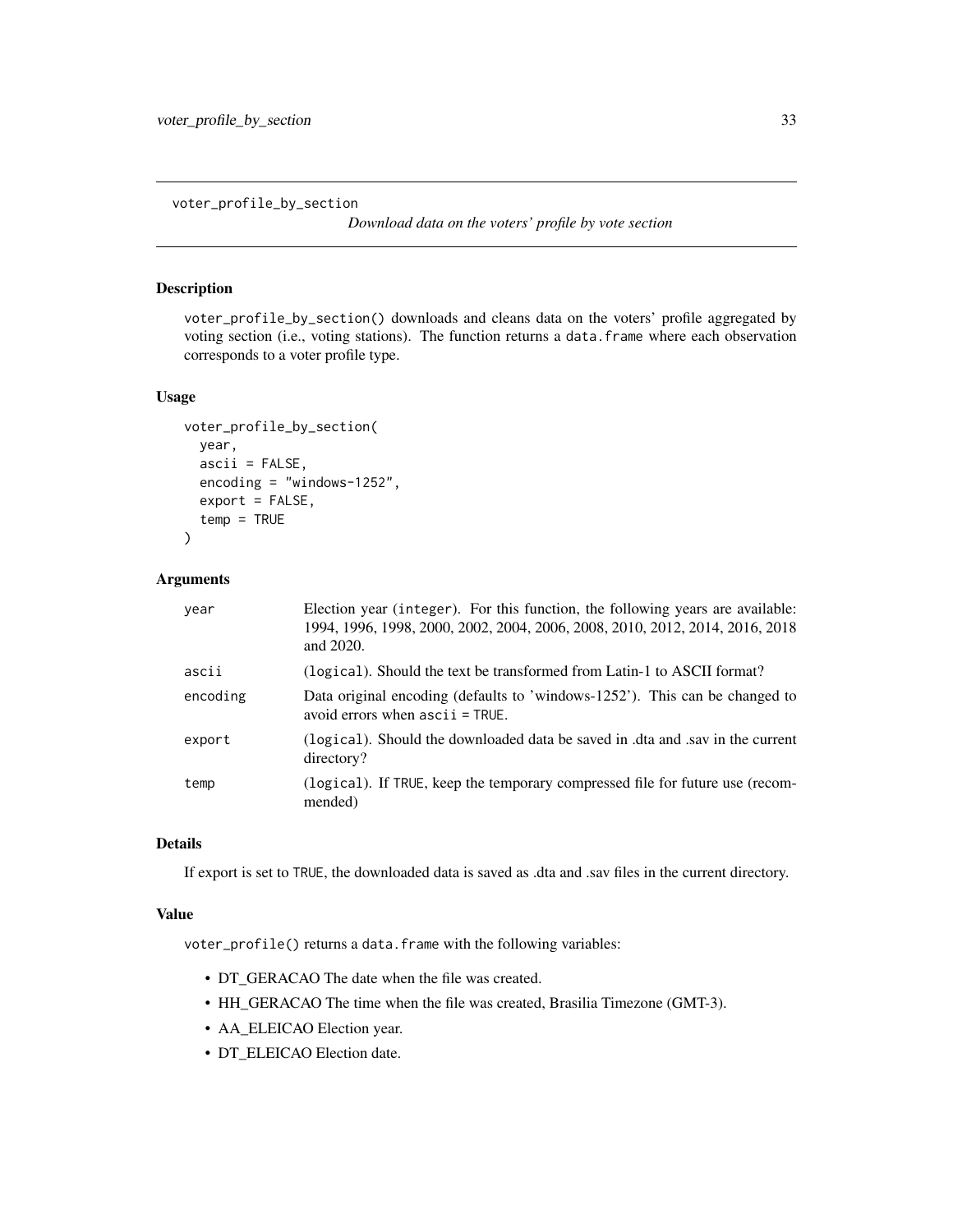- DS\_ELEICAO Election description (i.e., indicates electoral round or supplementary elections).
- SG UF Brazilian state acronym.
- CD\_MUNICIPIO Brazilian municipality identification code (created by the TSE).
- NM\_MUNICIPIO Brazilian municipality name.
- NR\_ZONA Electoral zone number.
- NR\_SECAO Voting section number.
- CD\_TIPO\_SECAO\_AGREGADA Voting section type code.
- DS\_TIPO\_SECAO\_AGREGADA Voting section type (i.e., main section or aggregated).
- NR\_LOCAL\_VOTACAO Voting station number.
- NM\_LOCAL\_VOTACAO Voting station name.
- CD\_TIPO\_LOCAL Type of voting station code.
- DS\_TIPO\_LOCAL Type of voting station.
- DS\_ENDERECO Address of voting station.
- NM\_BAIRRO Voting station neighborhood name.
- NR CEP Voting station zip code.
- NR\_TELEFONE\_LOCAL Voting station local phone number.
- NR\_LATITUDE Voting station latitude (might be missing).
- NR\_LONGITUDE Voting station longitude (might be missing).
- CD\_SITU\_LOCAL\_VOTACAO Voting station situation code.
- DS\_SITU\_LOCAL\_VOTACAO Voting station situation.
- CD\_SITU\_ZONA Electoral zone situation code.
- DS\_SITU\_ZONA Electoral zone situation.
- CD\_SITU\_SECAO Voting section situation code.
- DS\_SITU\_SECAO Voting section situation.
- CD\_SITU\_LOCALIDADE Locality situation code.
- DS\_SITU\_LOCALIDADE Locality situation.
- QT\_ELEITOR Total number of registered voters.
- QT\_ELEITOR\_ELEICAO Total number of registered voters in the given electoral.

## Examples

```
## Not run:
df <- voter_profile_by_section(2016)
```

```
## End(Not run)
```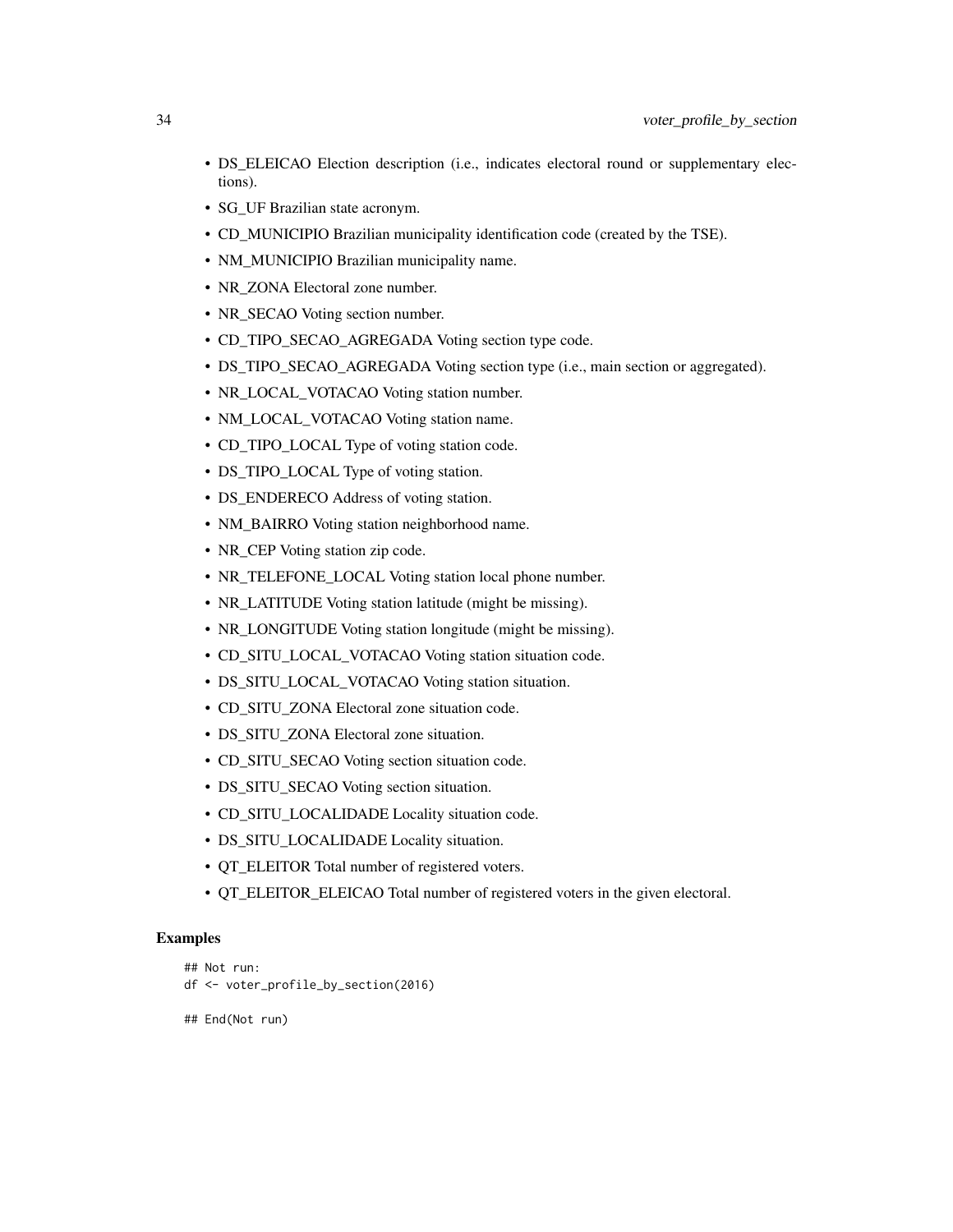<span id="page-34-1"></span><span id="page-34-0"></span>

## Description

vote\_mun\_zone\_fed() downloads and aggregates data on the verification of federal elections in Brazil, disaggregated by cities and electoral zone. The function returns a data. frame where each observation corresponds to a city/zone.

### Usage

```
vote_mun_zone_fed(
  year,
  uf = "all",br_archive = FALSE,
  ascii = FALSE,
  encoding = "latin1",
  export = FALSE,temp = TRUE
)
```
## Arguments

| year       | Election year. For this function, only the years 1998, 2002, 2006, 2010, 2014,<br>and 2018 are available.                                                                                                                                                                                                  |
|------------|------------------------------------------------------------------------------------------------------------------------------------------------------------------------------------------------------------------------------------------------------------------------------------------------------------|
| uf         | Federation Unit acronym (character vector).                                                                                                                                                                                                                                                                |
| br_archive | In the TSE's data repository, some results can be obtained for the whole country<br>by loading a single within a single file by setting this argument to TRUE (may<br>not work in for some elections and, in other, it recovers only electoral data for<br>presidential elections, absent in other files). |
| ascii      | (logical). Should the text be transformed from Latin-1 to ASCII format?                                                                                                                                                                                                                                    |
| encoding   | Data original encoding (defaults to 'Latin-1'). This can be changed to avoid<br>errors when $ascii = TRUE$ .                                                                                                                                                                                               |
| export     | (logical). Should the downloaded data be saved in dta and sav in the current<br>directory?                                                                                                                                                                                                                 |
| temp       | (logical). If TRUE, keep the temporary compressed file for future use (recom-<br>mended)                                                                                                                                                                                                                   |

## Details

If export is set to TRUE, the downloaded data is saved as .dta and .sav files in the current directory.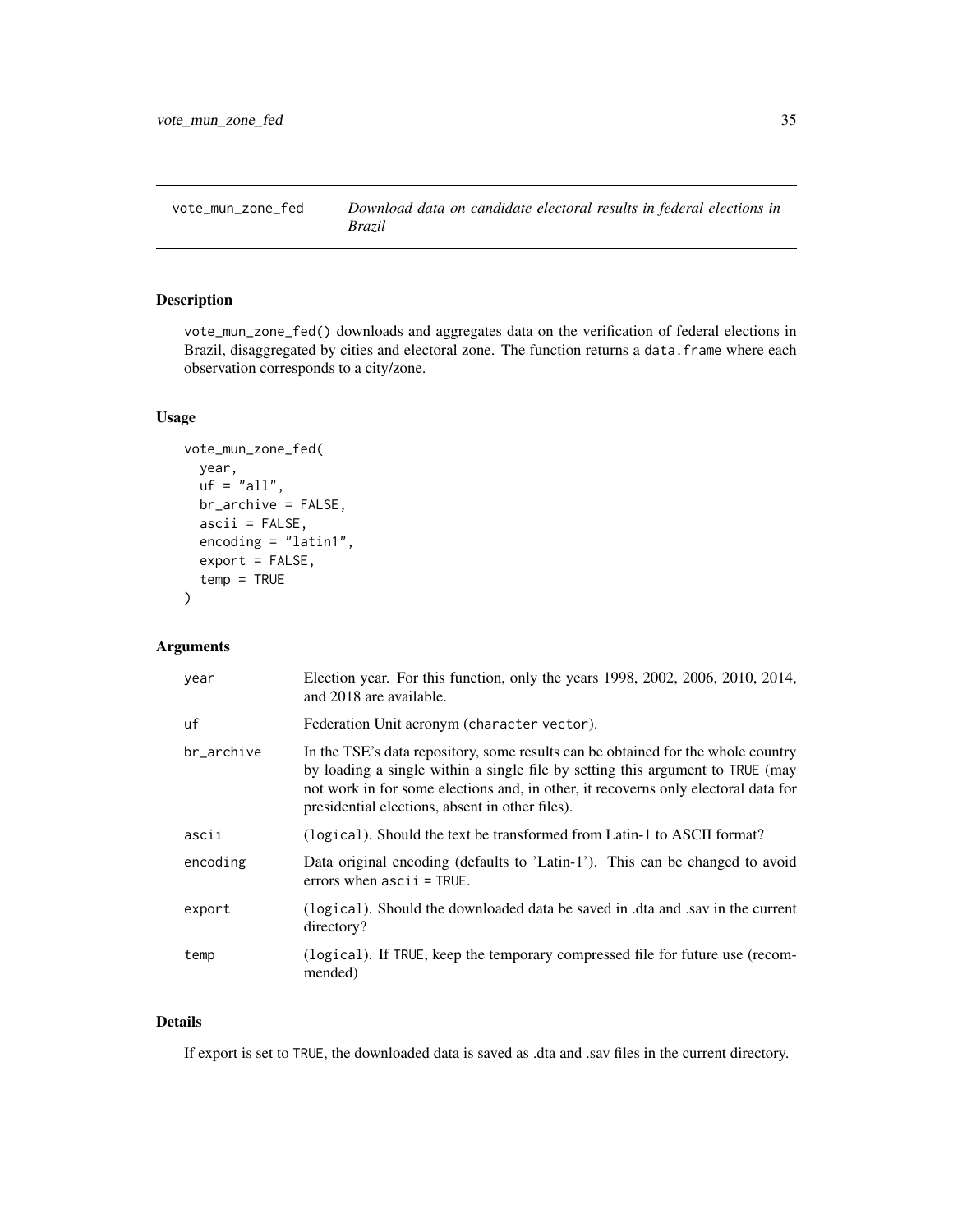Value

vote\_mun\_zone\_fed() returns a data.frame with the following variables:

- DATA\_GERACAO: Generation date of the file (when the data was collected).
- HORA\_GERACAO: Generation time of the file (when the data was collected), Brasilia Time.
- ANO\_ELEICAO: Election year.
- NUM\_TURNO: Round number.
- DESCRICAO ELEICAO: Description of the election.
- SIGLA UF: Units of the Federation's acronym in which occurred the election.
- SIGLA\_UE: Units of the Federation's acronym (In case of major election is the FU's acronym in which the candidate runs for (text) and in case of municipal election is the municipal's Supreme Electoral Court code (number)). Assume the special values BR, ZZ and VT to designate, respectively, Brazil, Overseas and Absentee Ballot.
- CODIGO\_MUNICIPIO: Supreme Electoral code from the city where occurred the election.
- NOME\_MUNICIPIO: Name of the city where occurred the election.
- NUMERO ZONA: Zone number.
- CODIGO\_CARGO: Code of the position that the candidate runs for.
- NUMERO\_CANDIDATO: Candidate's number in the ballot box.
- SO CANDIDATO: Candidate's sequence number generated internally by the electoral
- NOME\_CANDIDATO: Candidate's complete name.
- NOME\_URNA\_CANDIDATO: Candidate's ballot box name.
- DESCRICAO\_CARGO: Description of the position that the candidate runs for.
- COD\_SIT\_CAND\_TOT: Candidate's totalization status code in that election round.
- NUMERO\_PARTIDO: Party number.
- SIGLA PARTIDO: Party's acronym.
- NOME\_PARTIDO: Party name.
- SEQUENCIAL\_LEGENDA: Coalition's sequential number, generated internally by the electoral justice.
- NOME\_COLIGACAO: COalition name.
- COMPOSICAO\_LEGENDA: Coalition's composition.
- TOTAL VOTOS: Total of votes.
- TRANSITO: It informs whether the record relates or not to absentee ballot votes (only for 2014 election).

From 2018 on, some new variables are also available:

- COD\_TIPO\_ELEICAO: Election type code.
- NOME\_TIPO\_ELEICAO: Election type.
- COD\_ELEICAO: Election code.
- DATA\_ELEICAO: Election date.
- ABRANGENCIA: Election scope.
- NOME\_UE: Electoral unit name.
- NOME\_SOCIAL\_CANDIDATO: Candidate's social name.
- TIPO\_AGREMIACAO: Type of partisan ticket (electoral coalition or single party).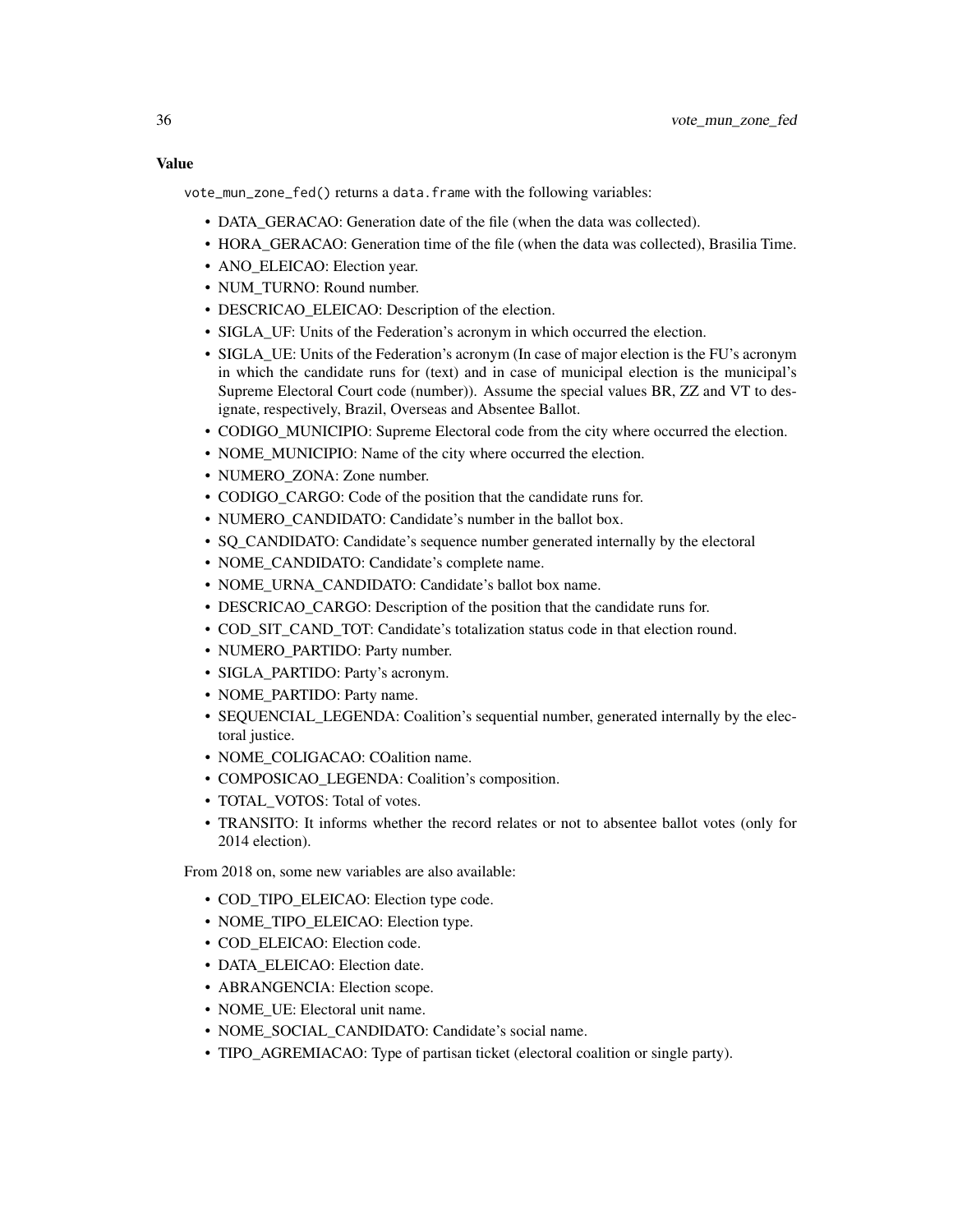<span id="page-36-0"></span>For the elections prior to 2002, some information can be incomplete. For the 2014 and 2018 elections, more variable are available.

## See Also

[vote\\_mun\\_zone\\_local](#page-36-1) for local elections in Brazil.

#### Examples

```
## Not run:
df <- vote_mun_zone_fed(2002)
## End(Not run)
```
<span id="page-36-1"></span>vote\_mun\_zone\_local *Download data on candidate electoral results in local elections in Brazil*

## Description

vote\_mun\_zone\_local() downloads and aggregates data on the verification from local elections in Brazil, disaggregated by electoral zone. The function returns a data.frame where each observation corresponds to a city/zone.

#### Usage

```
vote_mun_zone_local(
  year,
  uf = "all",ascii = FALSE,
  encoding = "latin1",
  export = FALSE,
  temp = TRUE
)
```
## Arguments

| year     | Election year. For this function, only the years 1996, 2000, 2004, 2008, 2012,<br>2016 and 2020 are available. |
|----------|----------------------------------------------------------------------------------------------------------------|
| uf       | Federation Unit acronym (character vector).                                                                    |
| ascii    | (logical). Should the text be transformed from Latin-1 to ASCII format?                                        |
| encoding | Data original encoding (defaults to 'Latin-1'). This can be changed to avoid<br>errors when $ascii = TRUE$ .   |
| export   | (logical). Should the downloaded data be saved in dta and sav in the current<br>directory?                     |
| temp     | (logical). If TRUE, keep the temporary compressed file for future use (recom-<br>mended)                       |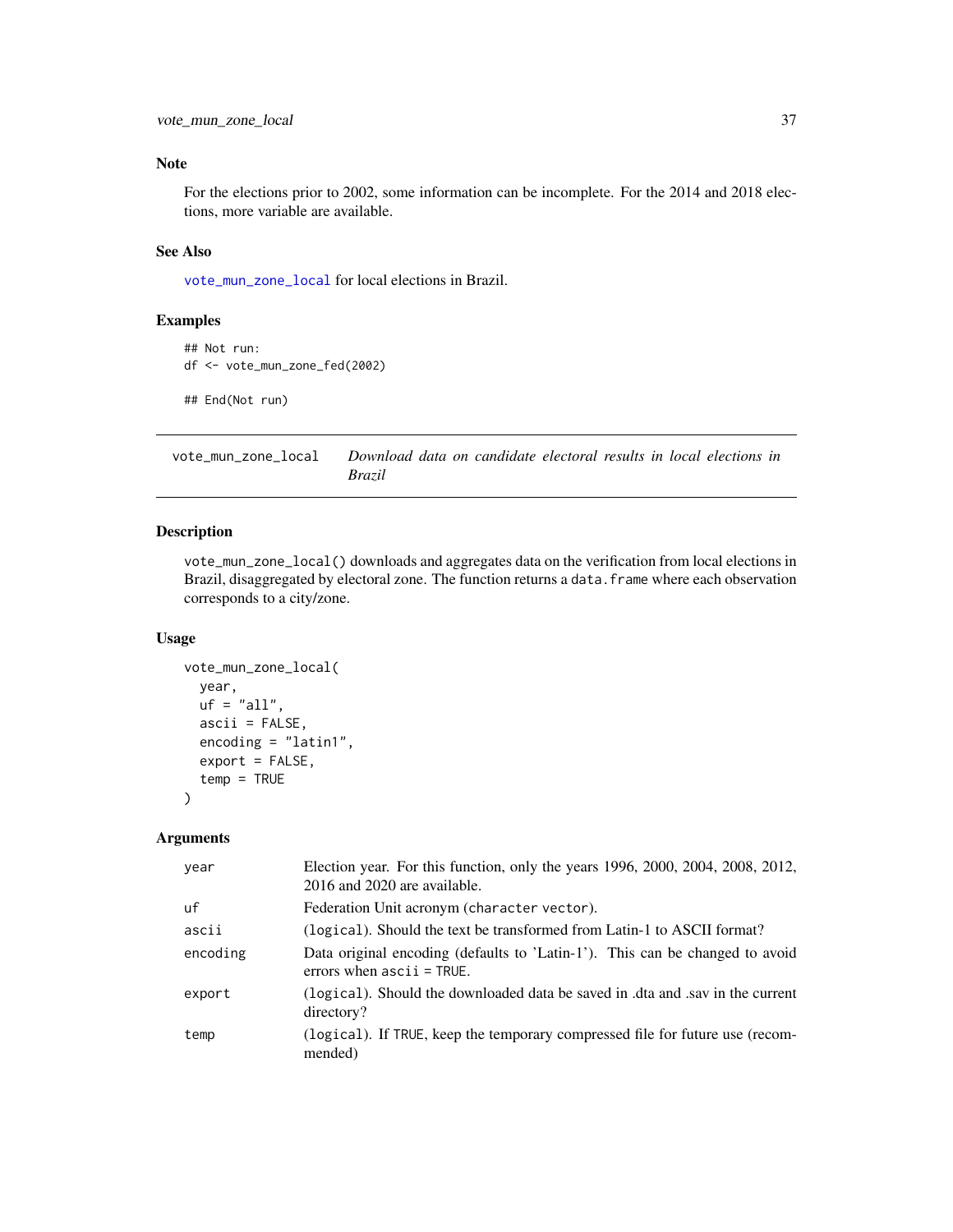If export is set to TRUE, the downloaded data is saved as .dta and .sav files in the current directory.

#### Value

vote\_mun\_zone\_local() returns a data.frame with the following variables:

- DATA\_GERACAO: Generation date of the file (when the data was collected).
- HORA\_GERACAO: Generation time of the file (when the data was collected), Brasilia Time.
- ANO\_ELEICAO: Election year.
- NUM\_TURNO: Round number.
- DESCRICAO\_ELEICAO: Description of the election.
- SIGLA\_UF: Units of the Federation's acronym in which occurred the election.
- SIGLA\_UE: Units of the Federation's acronym (In case of major election is the FU's acronym in which the candidate runs for (text) and in case of municipal election is the municipal's Supreme Electoral Court code (number)). Assume the special values BR, ZZ and VT to designate, respectively, Brazil, Overseas and Absentee Ballot.
- CODIGO\_MUNICIPIO: Supreme Electoral code from the city where occurred the election.
- NOME MUNICIPIO: Name of the city where occurred the election.
- NUMERO ZONA: Zone number.
- CODIGO\_CARGO: Code of the position that the candidate runs for.
- NUMERO CANDIDATO: Candidate's number in the ballot box.
- SQ\_CANDIDATO: Candidate's sequence number generated internally by the electoral
- NOME\_CANDIDATO: Candidate's complete name.
- NOME\_URNA\_CANDIDATO: Candidate's ballot box name.
- DESCRICAO\_CARGO: Description of the position that the candidate runs for.
- COD\_SIT\_CAND\_TOT: Candidate's totalization status code in that election round.
- NUMERO\_PARTIDO: Party number.
- SIGLA\_PARTIDO: Party's acronym.
- NOME\_PARTIDO: Party name.
- SEQUENCIAL\_LEGENDA: Coalition's sequential number, generated internally by the electoral justice.
- NOME\_COLIGACAO: COalition name.
- COMPOSICAO\_LEGENDA: Coalition's composition.
- TOTAL\_VOTOS: Total of votes.
- TRANSITO: Electoral result outside the candidates' district? (N for no).

#### **Note**

For the elections prior to 2000, some information can be incomplete.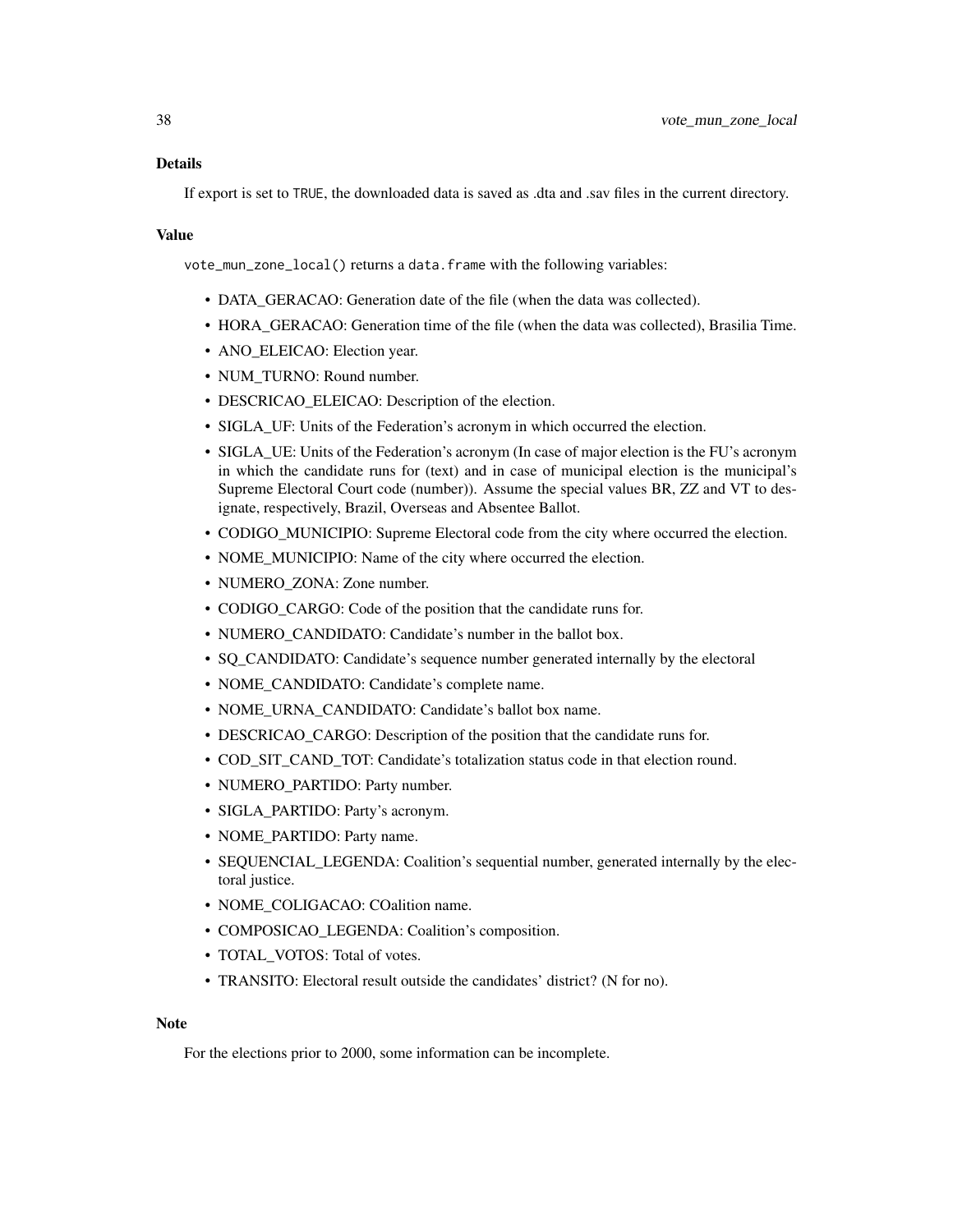## <span id="page-38-0"></span>vote\_section\_fed 39

## See Also

[vote\\_mun\\_zone\\_fed](#page-34-1) for federal elections in Brazil.

#### Examples

## Not run: df <- vote\_mun\_zone\_local(2000)

## End(Not run)

<span id="page-38-1"></span>

| vote_section_fed | Download data on candidate electoral results in federal elections in |
|------------------|----------------------------------------------------------------------|
|                  | Brazil by electoral section                                          |

## Description

vote\_section\_fed() downloads and cleans data on the verification of federal elections in Brazil, disaggregated by electoral section. Different from other electionsBR's functions, results are only extract for individual states, one at a time. The function returns a data. frame where each observation corresponds to an electoral section in a given Brazilian state.

## Usage

```
vote_section_fed(
  year,
  uf = "AC",ascii = FALSE,
  encoding = "latin1",
  export = FALSE,temp = TRUE
)
```
#### Arguments

| year     | Election year. For this function, only the years 1998, 2002, 2006, 2010, and<br>2014 are available.          |
|----------|--------------------------------------------------------------------------------------------------------------|
| uf       | Federation Unit acronym (character vector). Defaults to 'AC' (Acre).                                         |
| ascii    | (logical). Should the text be transformed from Latin-1 to ASCII format?                                      |
| encoding | Data original encoding (defaults to 'Latin-1'). This can be changed to avoid<br>errors when $ascii = TRUE$ . |
| export   | (logical). Should the downloaded data be saved in .dta and .sav in the current<br>directory?                 |
| temp     | (logical). If TRUE, keep the temporary compressed file for future use (recom-<br>mended)                     |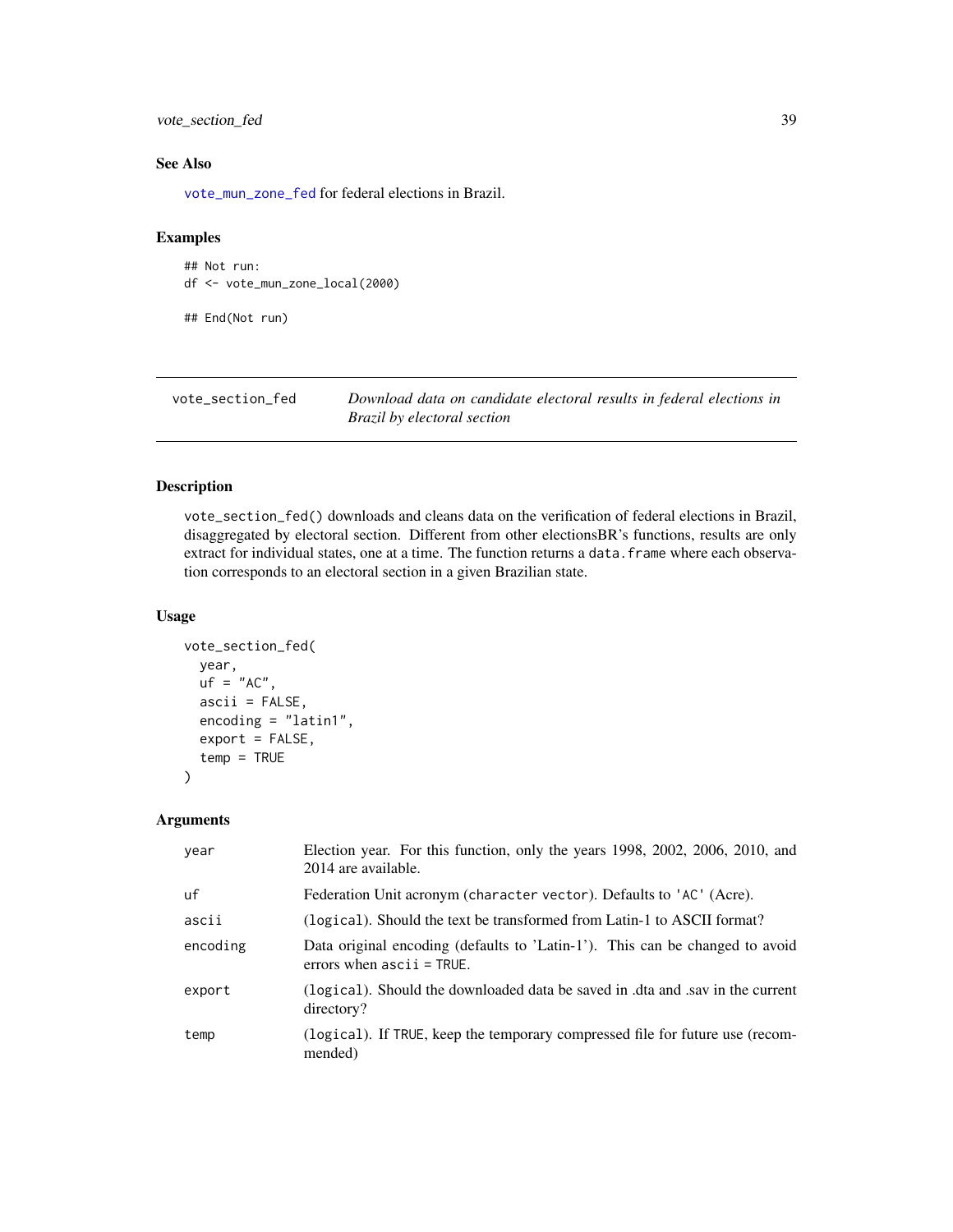## <span id="page-39-0"></span>Details

If export is set to TRUE, the data is saved as .dta and .sav files in the working directory.

## Value

vote\_section\_fed() returns a data.frame with the following variables:

- DATA\_GERACAO: Generation date of the file (when the data was collected).
- HORA GERACAO: Generation time of the file (when the data was collected), Brasilia Time.
- ANO\_ELEICAO: Election year.
- NUM\_TURNO: Round number.
- DESCRICAO\_ELEICAO: Description of the election.
- SIGLA\_UF: Units of the Federation's acronym in which occurred the election.
- SIGLA\_UE: Units of the Federation's acronym (In case of major election is the FU's acronym in which the candidate runs for (text) and in case of municipal election is the municipal's Supreme Electoral Court code (number)). Assume the special values BR, ZZ and VT to designate, respectively, Brazil, Overseas and Absentee Ballot.
- CODIGO\_MUNICIPIO: Supreme Electoral code from the city where occurred the election.
- NOME\_MUNICIPIO: Name of the city where occurred the election.
- NUMERO ZONA: Zone number.
- NUMERO\_SECAO: Electoral section number.
- CODIGO\_CARGO: Code of the position that the candidate runs for.
- DESCRICAO\_CARGO: Description of the position that the candidate runs for.
- NUM\_VOTAVEL: Candidate's number in the ballot box.
- QTDE\_VOTOS: Number of votes.

#### **Note**

For the elections prior to 2002, some information can be incomplete.

### See Also

[vote\\_section\\_local](#page-40-1) for local elections in Brazil.

### Examples

```
## Not run:
df <- vote_section_fed(2002)
```
## End(Not run)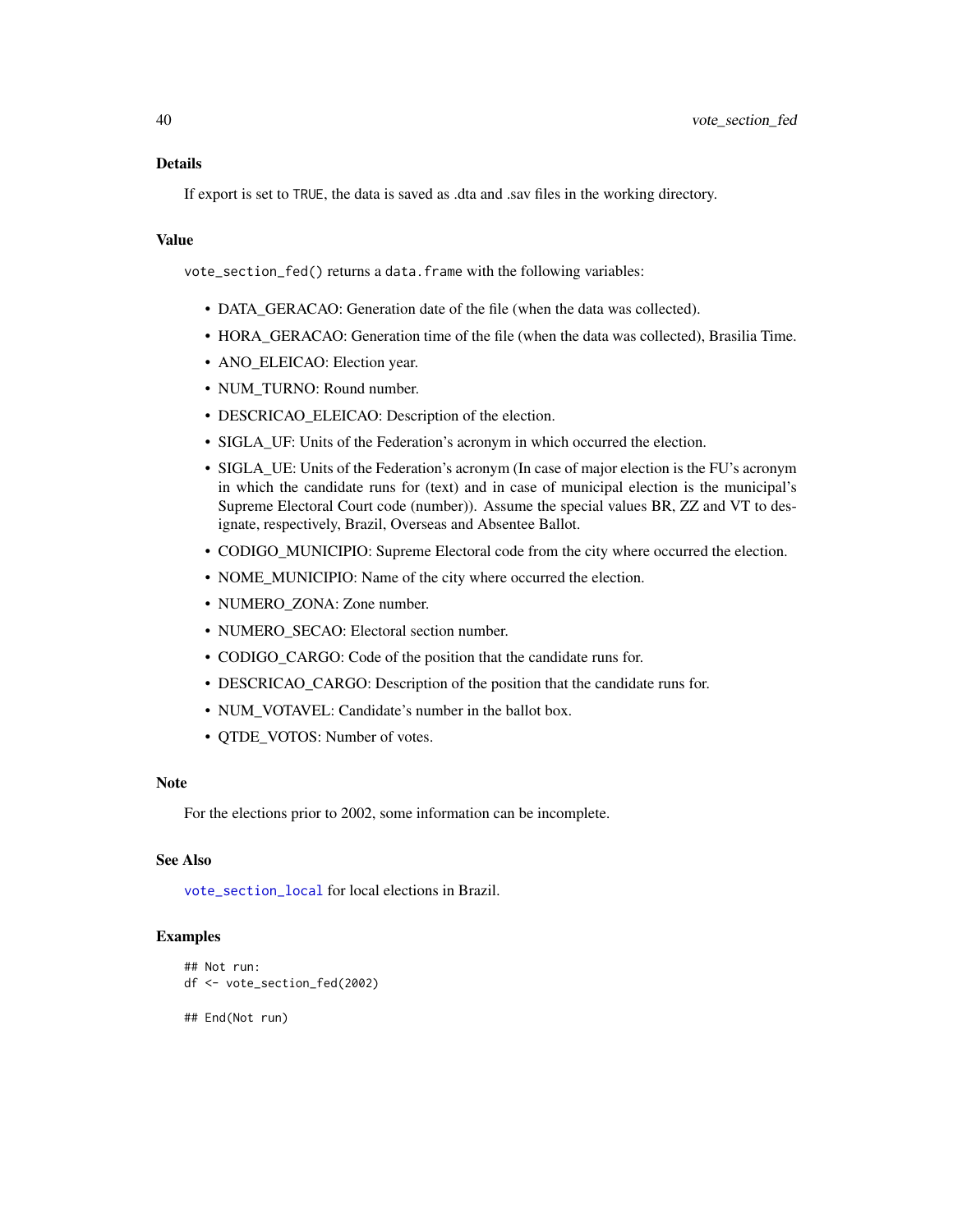<span id="page-40-1"></span><span id="page-40-0"></span>vote\_section\_local *Download data on candidate electoral results in local elections in Brazil by electoral section*

#### Description

vote\_section\_local() downloads and cleans data on the verification of local elections in Brazil, disaggregated by electoral section. Different from other electionsBR's functions, results are only extract for individual states, one at a time. The function returns a data. frame where each observation corresponds to an electoral section in a given Brazilian state.

#### Usage

```
vote_section_local(
  year,
  uf = "AC".ascii = FALSE,
  encoding = "latin1",
  export = FALSE,
  temp = TRUE
)
```
#### Arguments

| year     | Election year. For this function, only the years 1996, 2000, 2004, 2008, 2012,<br>2016 and 2020 are available. |
|----------|----------------------------------------------------------------------------------------------------------------|
| uf       | Federation Unit acronym (character vector). Defaults to 'AC' (Acre).                                           |
| ascii    | (logical). Should the text be transformed from Latin-1 to ASCII format?                                        |
| encoding | Data original encoding (defaults to 'Latin-1'). This can be changed to avoid<br>errors when $ascii = TRUE$ .   |
| export   | (logical). Should the downloaded data be saved in .dta and .sav in the current<br>directory?                   |
| temp     | (logical). If TRUE, keep the temporary compressed file for future use (recom-<br>mended)                       |

## Details

If export is set to TRUE, the data is saved as .dta and .sav files in the working directory.

## Value

vote\_section\_local() returns a data.frame with the following variables:

- DATA\_GERACAO: Generation date of the file (when the data was collected).
- HORA\_GERACAO: Generation time of the file (when the data was collected), Brasilia Time.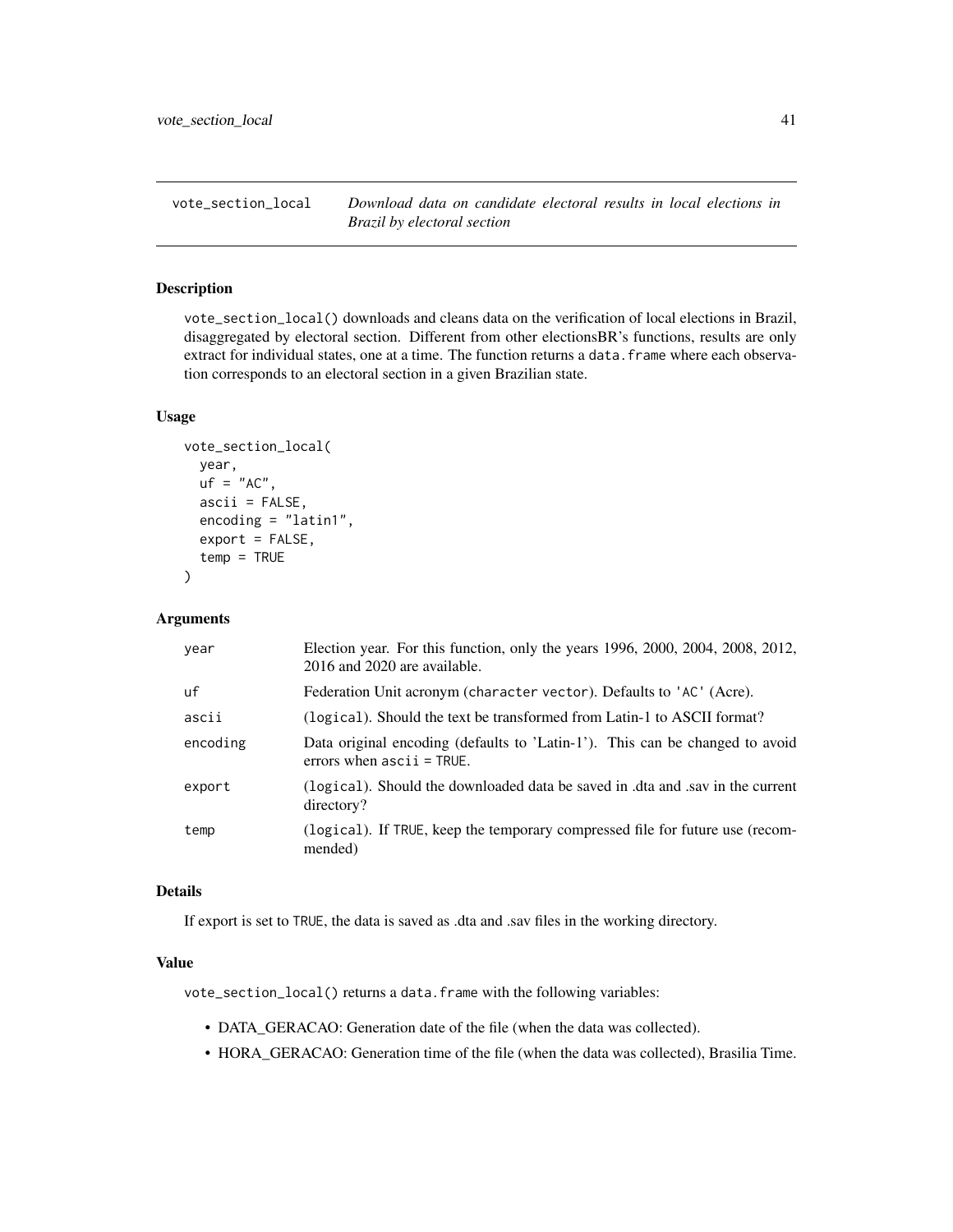- <span id="page-41-0"></span>• ANO\_ELEICAO: Election year.
- NUM\_TURNO: Round number.
- DESCRICAO\_ELEICAO: Description of the election.
- SIGLA\_UF: Units of the Federation's acronym in which occurred the election.
- SIGLA\_UE: Units of the Federation's acronym (In case of major election is the FU's acronym in which the candidate runs for (text) and in case of municipal election is the municipal's Supreme Electoral Court code (number)). Assume the special values BR, ZZ and VT to designate, respectively, Brazil, Overseas and Absentee Ballot.
- CODIGO\_MUNICIPIO: Supreme Electoral code from the city where occurred the election.
- NOME\_MUNICIPIO: Name of the city where occurred the election.
- NUMERO\_ZONA: Zone number.
- NUMERO\_SECAO: Electoral section number.
- CODIGO\_CARGO: Code of the position that the candidate runs for.
- DESCRICAO\_CARGO: Description of the position that the candidate runs for.
- NUM\_VOTAVEL: Candidate's number in the ballot box.
- QTDE\_VOTOS: Number of votes.

For the elections prior to 2002, some information can be incomplete.

#### See Also

[vote\\_section\\_fed](#page-38-1) for federal elections in Brazil.

## Examples

```
## Not run:
df <- vote_section_local(2000)
```
## End(Not run)